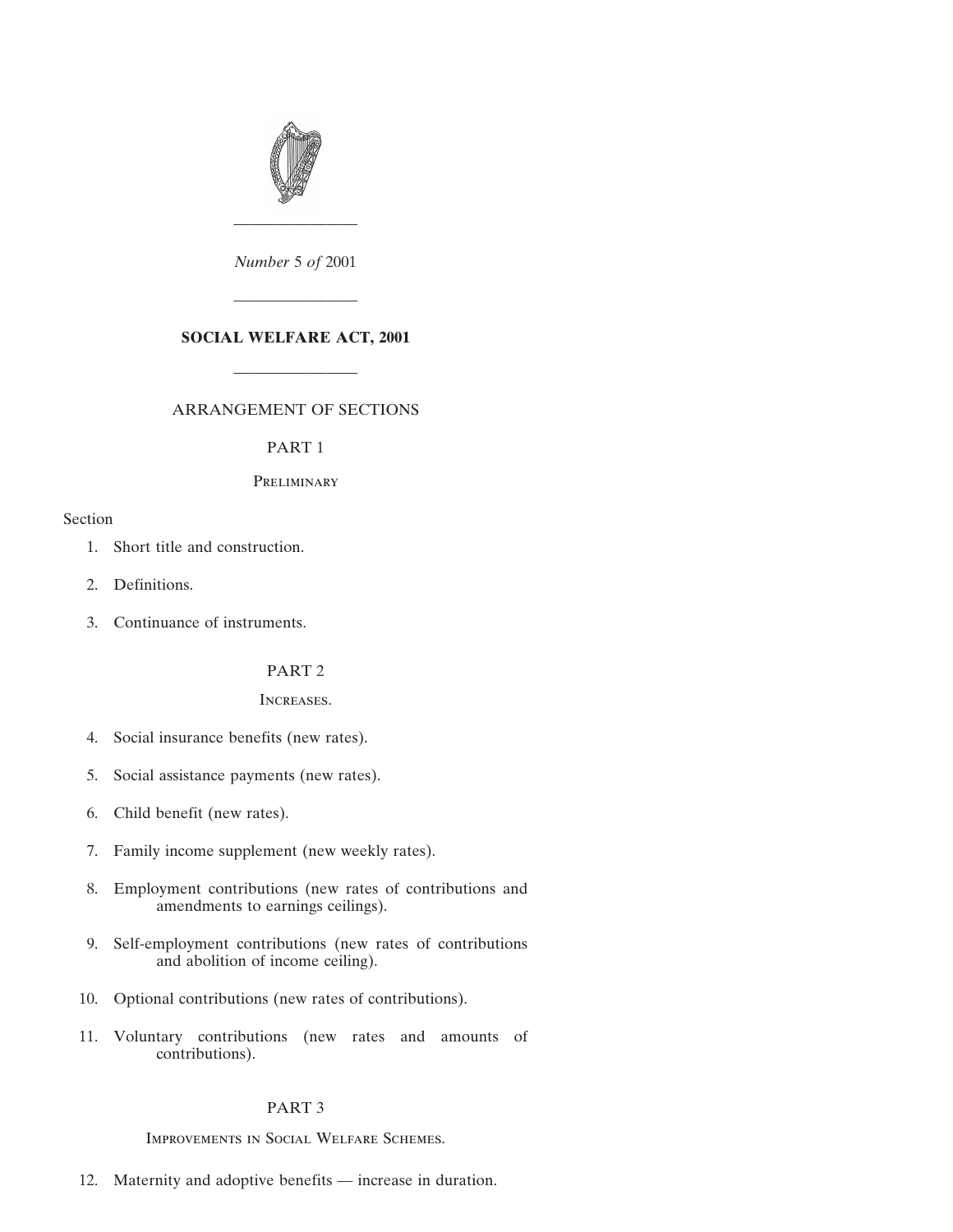Section

- [13. Assessment of means improvements.](#page-10-0)
- [14. Respite care grant increase.](#page-14-0)
- [15. Island allowance.](#page-15-0)
- [16. Disability allowance removal of couple limitation.](#page-18-0)
- [17. Living alone allowance extension of scheme.](#page-18-0)
- [18. Carer's benefit payment after death.](#page-19-0)
- [19. Constant attendance allowance improvements.](#page-20-0)
- [20. Improvement in qualifying conditions.](#page-20-0)

#### PART 4

#### Miscellaneous Provisions.

- [21. One-parent family payment transitional arrangements and](#page-22-0) assessment of maintenance payments.
- [22. Recovery of payments from financial institutions.](#page-23-0)
- [23. Pre-retirement allowance change in withdrawal rate.](#page-24-0)
- [24. Qualified adult amendment to provisions.](#page-24-0)
- [25. Amendment to prosecution provisions.](#page-28-0)
- [26. Carer's benefit improvement.](#page-28-0)
- [27. Qualified adult rate payable with reduced rate pensions.](#page-29-0)
- [28. Social insurance retention of modified status.](#page-29-0)

### PART 5

### Alignment of Tax and Calendar Years.

- [29. Transitional arrangements for the preservation of rights.](#page-30-0)
- [30. Further amendments consequential on the alignment of the](#page-30-0) tax and calendar years.
- [31. Commencement \(](#page-32-0)*Part 5*).

#### PART 6

#### Amendments Relating to Introduction of Euro.

- [32. Social insurance benefits \(new euro rates\).](#page-32-0)
- [33. Social assistance payments \(new euro rates\).](#page-32-0)
- [34. Child benefit \(new euro rates\).](#page-33-0)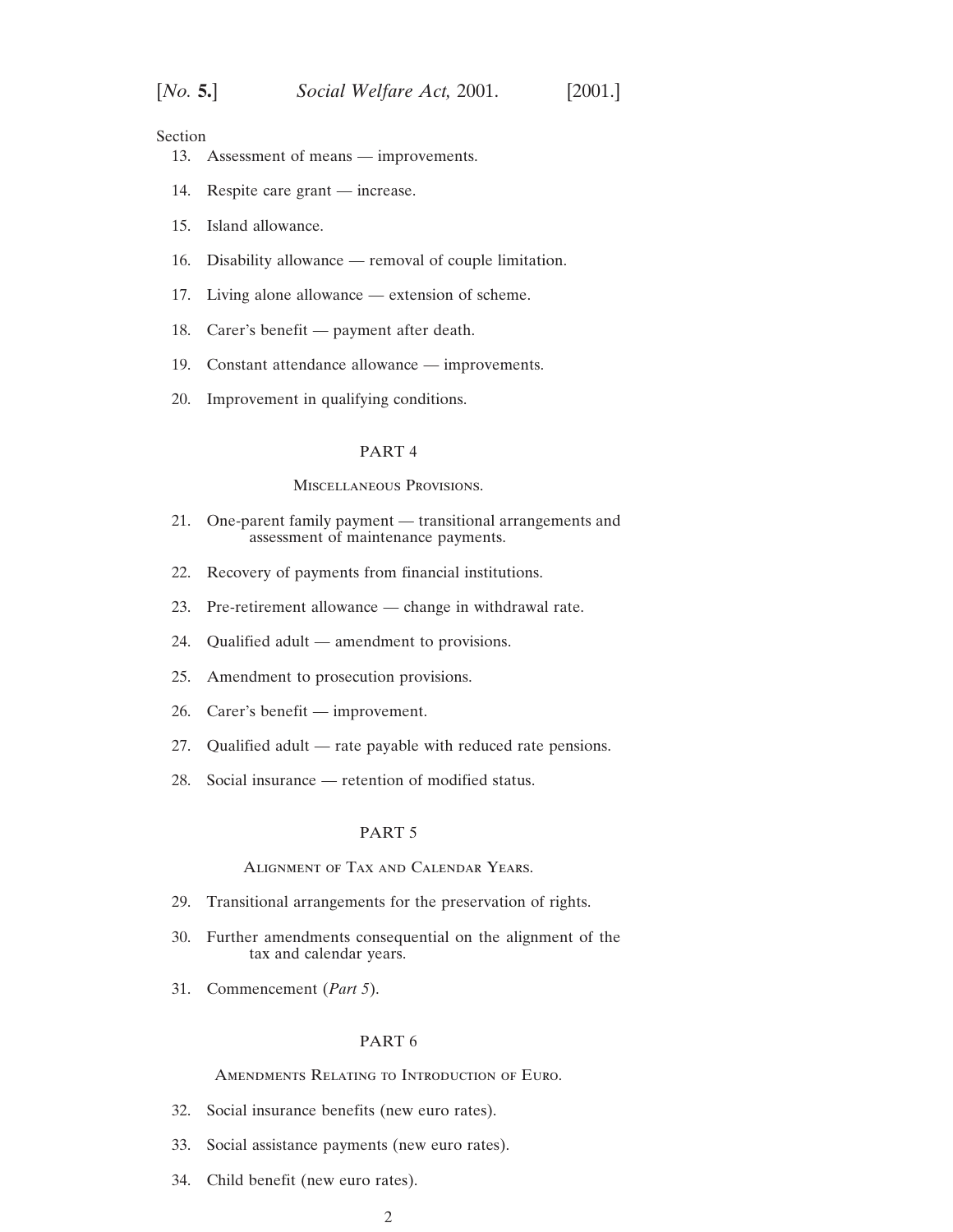Section

- [35. Family income supplement \(new weekly rates euro\).](#page-33-0)
- [36. New rates of employment, self-employment, optional and](#page-34-0) voluntary contributions — euro.
- [37. Further amendments consequential on introduction of euro.](#page-34-0)

# PART 7

AMENDMENT OF HEALTH CONTRIBUTIONS ACT, 1979.

- [38. Amendment to Health Contributions Act, 1979 alignment](#page-35-0) of tax and calendar year.
- [39. Amendment to Health Contributions Act, 1979 euro.](#page-35-0)

[SCHEDULE A](#page-36-0)

[SCHEDULE B](#page-39-0)

[SCHEDULE C](#page-44-0)

[SCHEDULE D](#page-47-0)

[SCHEDULE E](#page-52-0)

[SCHEDULE F](#page-53-0)

————————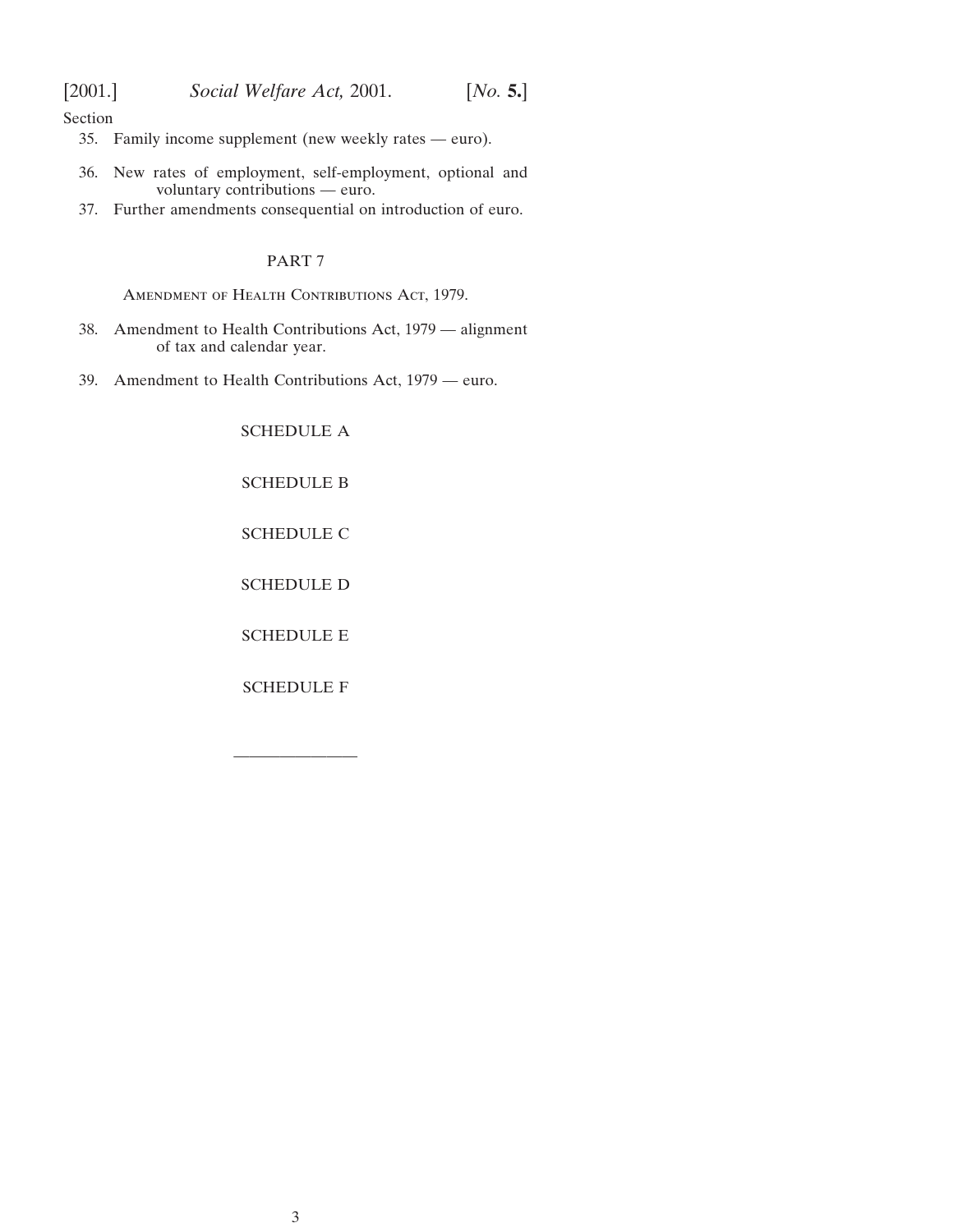| [No. 5.] | Social Welfare Act, 2001. | $[2001.]$ |
|----------|---------------------------|-----------|
|          | ACTS REFERRED TO          |           |

| Building Societies Act, 1989                                   | 1989, No. 17 |
|----------------------------------------------------------------|--------------|
| Central Bank Act, 1971                                         | 1971, No. 24 |
| Health Act, 1970                                               | 1970, No. 1  |
| Health Contributions Act, 1979                                 | 1979, No. 4  |
| Health (Nursing Homes) Act, 1990                               | 1990, No. 23 |
| <b>Income Tax Acts</b>                                         |              |
| Industrial Training Act, 1967                                  | 1967, No. 5  |
| Local Authorities (Higher Education Grants) Acts, 1968 to 1992 |              |
| Post Office Savings Bank Acts, 1861 to 1958                    |              |
| Social Welfare Act, 1994                                       | 1994, No. 4  |
| Social Welfare Act, 1995                                       | 1995, No. 3  |
| Social Welfare Act, 1996                                       | 1996, No. 7  |
| Social Welfare Act, 1997                                       | 1997, No. 10 |
| Social Welfare Act, 1998                                       | 1998, No. 6  |
| Social Welfare Act, 1999                                       | 1999, No. 3  |
| Social Welfare Act, 2000                                       | 2000, No. 4  |
| Social Welfare (Consolidation) Act, 1993                       | 1993, No. 27 |
| Social Welfare (No. 2) Act, 1993                               | 1993, No. 32 |
| Trustee Savings Banks Act, 1989                                | 1989, No. 21 |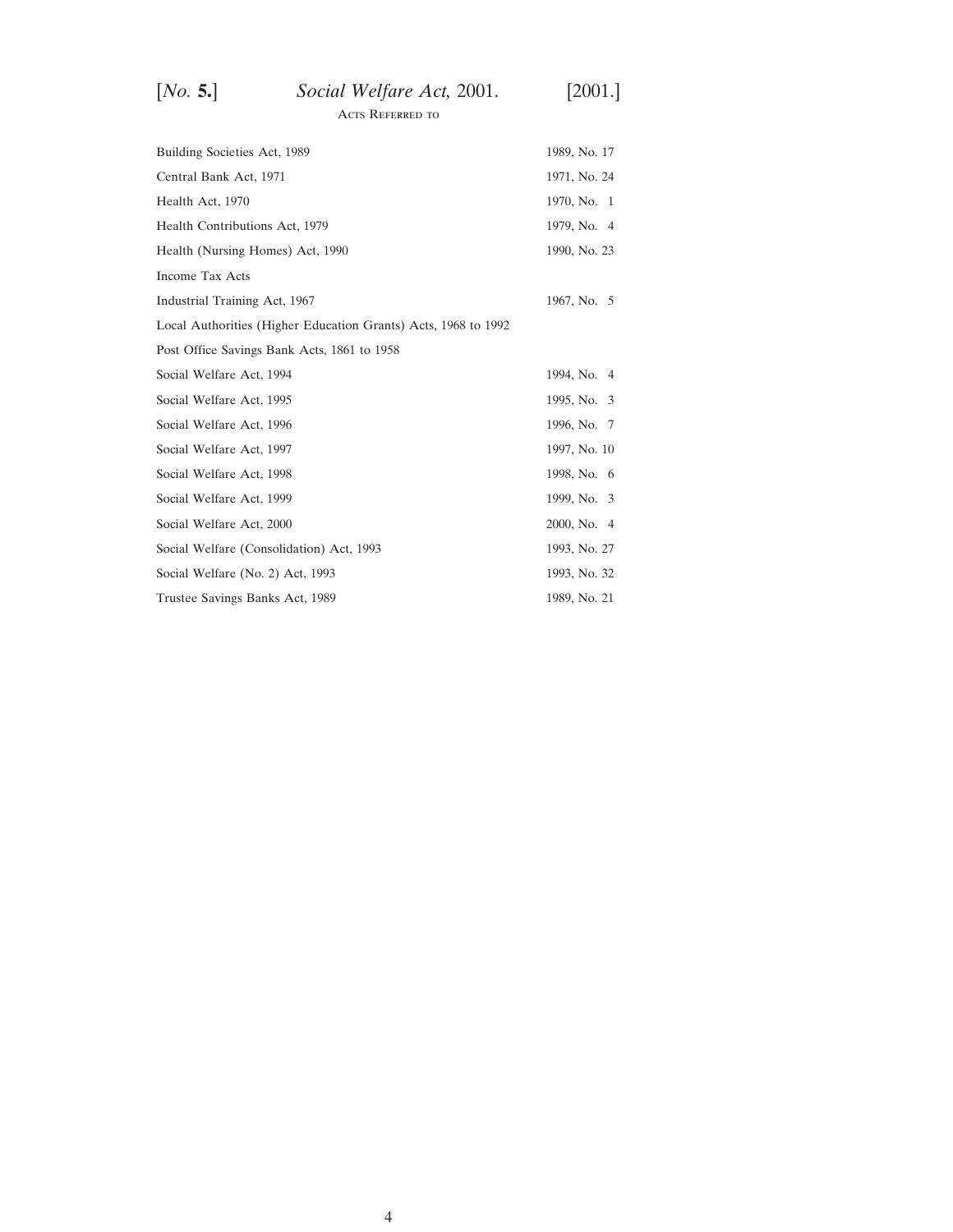<span id="page-4-0"></span>

*Number* 5 *of* 2001

————————

## **SOCIAL WELFARE ACT, 2001**

————————

————————

AN ACT TO AMEND AND EXTEND THE SOCIAL WELFARE ACTS AND SECTION 7A OF THE HEALTH CONTRI-BUTIONS ACT, 1979. [23*rd March,* 2001]

### BE IT ENACTED BY THE OIREACHTAS AS FOLLOWS:

## PART 1

#### **PRELIMINARY**

**1.**—(1) This Act may be cited as the Social Welfare Act, 2001.

Short title and construction.

(2) The Social Welfare Acts and this Act (other than *Part 7*) shall be construed together as one.

**2.**—In this Act—

Definitions.

''Act of 1994'' means the Social Welfare Act, 1994;

''Act of 1995'' means the Social Welfare Act, 1995;

''Act of 1996'' means the Social Welfare Act, 1996;

''Act of 1997'' means the Social Welfare Act, 1997;

"Act of 1998" means the Social Welfare Act, 1998;

''Act of 1999'' means the Social Welfare Act, 1999;

''Act of 2000'' means the Social Welfare Act, 2000;

''No. 2 Act of 1993'' means the Social Welfare (No. 2) Act, 1993;

''Principal Act'' means the Social Welfare (Consolidation) Act, 1993.

**3.**—An instrument that is made under a provision of the Principal Continuance of Act that is amended by this Act and that is in force immediately instruments. before the commencement of the amendment shall continue in force as if made under the provision so amended to the extent that the instrument concerned is consistent with that provision as so amended.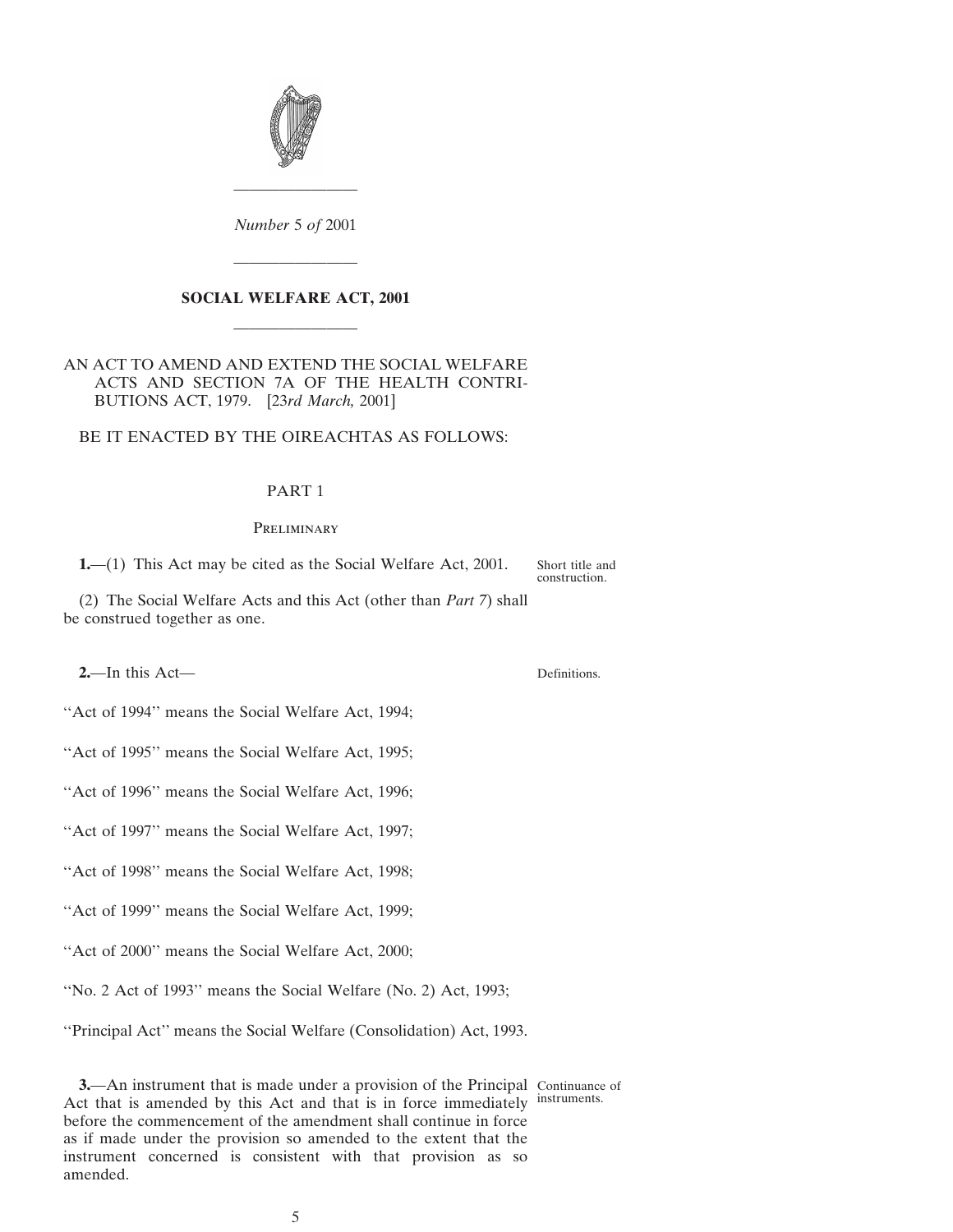# <span id="page-5-0"></span>[*No.* **5.**] *Social Welfare Act,* 2001. [2001.] PART 2

#### **INCREASES**

Social insurance benefits (new rates).

**4.**—(1) The Principal Act is amended by the substitution for Parts I to IV (inserted by section 4 of the Act of 2000) of the Second Schedule thereto of the Parts set out in *Schedule A* to this Act.

- (2) This section comes into operation—
	- (*a*) in so far as it relates to unemployment benefit, on 29 March 2001,
	- (*b*) in so far as it relates to disability benefit, health and safety benefit, injury benefit and disablement gratuity, on 2 April 2001,
	- (*c*) in so far as it relates to carer's benefit, retirement pension, invalidity pension and a relevant payment by virtue of section  $18(1)(a)$  of the Act of 1996, on 5 April 2001, and
	- (*d*) in so far as it relates to disablement pension, death benefit under section 60, 61 or 62 of the Principal Act, old age (contributory) pension, widow's and widower's (contributory) pension and orphan's (contributory) allowance, on 6 April 2001.

Social assistance payments (new rates).

**5.**—(1) The Principal Act is amended by the substitution for Parts I, II, IIA, IIB and IIC (inserted by section 5 of the Act of 2000) of the Fourth Schedule thereto of the Parts set out in *Schedule B* to this Act.

- (2) This section comes into operation—
	- (*a*) in so far as it relates to unemployment assistance, pre-retirement allowance and farm assist, on 28 March 2001,
	- (*b*) in so far as it relates to supplementary welfare allowance, on 2 April 2001,
	- (*c*) in so far as it relates to disability allowance, on 4 April 2001,
	- (*d*) in so far as it relates to one-parent family payment (other than where payable in respect of a widow or widower), carer's allowance and a relevant payment by virtue of section  $18(1)(b)$  or (*c*) of the Act of 1996, on 5 April 2001, and
	- (*e*) in so far as it relates to old age (non-contributory) pension, blind pension, widow's and widower's (non-contributory) pension, one-parent family payment payable in respect of a widow or widower and orphan's (non-contributory) pension, on 6 April 2001.
- Child benefit (new rates). **6.**—(1) The Fourth Schedule to the Principal Act is amended by the substitution for Part III (inserted by section 6 of the Act of 2000) of the following Part: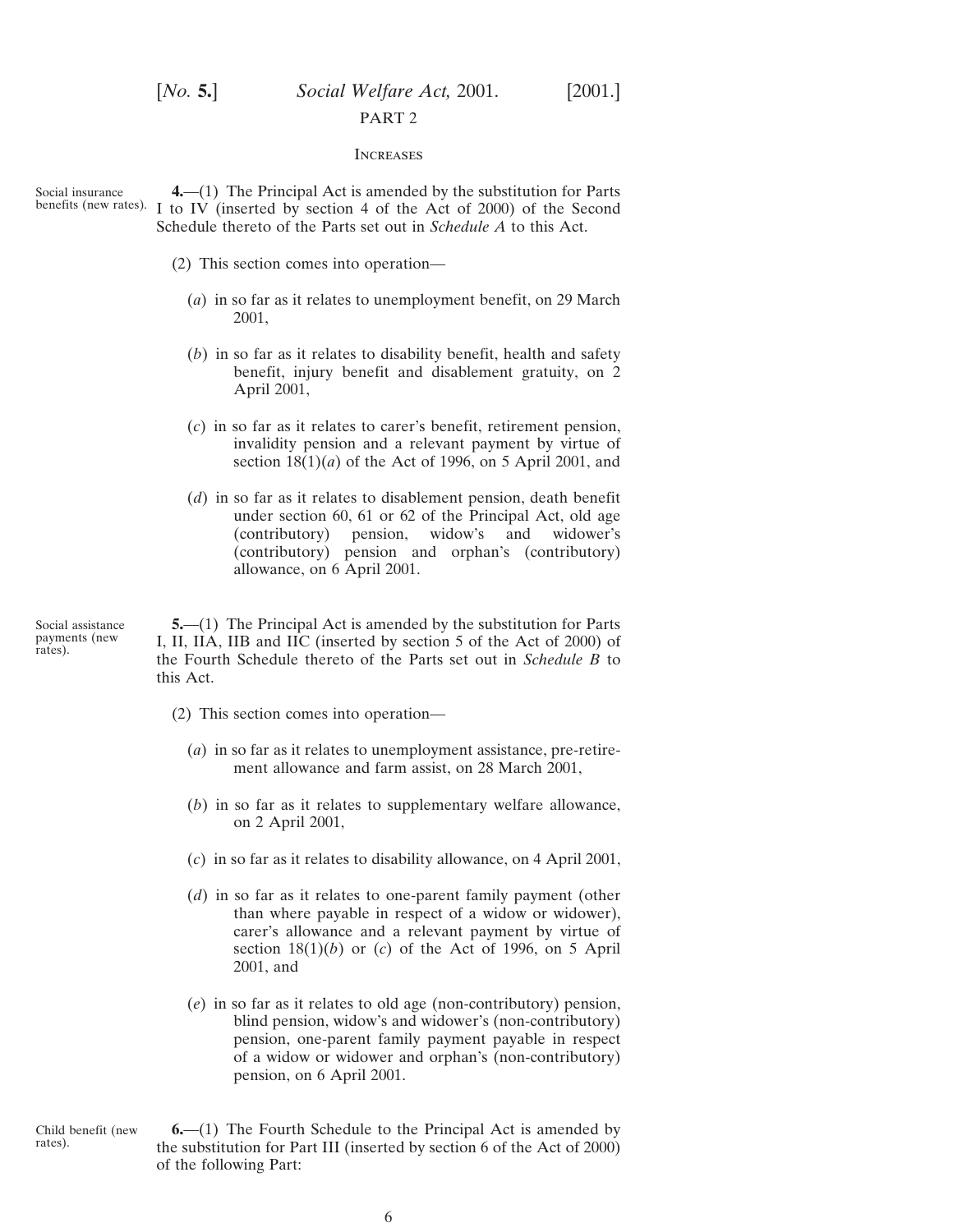<span id="page-6-0"></span>

''PART III Pt.2 S.6

Amounts of Child Benefit

| Amount for each of first 2 children | Amount for each child in excess of 2 |
|-------------------------------------|--------------------------------------|
| £67.50                              | £86.00                               |
|                                     |                                      |

(2) This section comes into operation on 1 June 2001.

**7.**—(1) The Principal Act is amended by the substitution for Family income section 198 (inserted by section 7(1) of the Act of 2000) of the follow- supplement (new<br>ine section: ing section:

''Entitlement to 198.—Subject to this Act, an allowance (in this supplement. Act referred to as 'family income supplement') shall be payable out of moneys provided by the Oireachtas in respect of a family where the weekly family income is less than—

- (*a*) in the case of a family which includes only 1 child, £258,
- (*b*) in the case of a family which includes 2 children, £278,
- (*c*) in the case of a family which includes 3 children, £298,
- (*d*) in the case of a family which includes 4 children, £318,
- (*e*) in the case of a family which includes 5 children, £343,
- (*f*) in the case of a family which includes 6 children, £363,
- (*g*) in the case of a family which includes 7 children, £380, or
- (*h*) in the case of a family which includes 8 or more children, £397.''.

(2) This section comes into operation on 5 April 2001.

**8.**—(1) Section 2(1) (as amended by section 30 of the Act of 1999) Employment of the Principal Act is amended by the substitution for the definition contributions (new of ''qualifying contribution'' of the following definition:

'' 'qualifying contribution' means the appropriate employment contribution or self-employment contribution which was paid or would have been paid but for section  $10(1)(c)$  in respect of any insured person or the appropriate optional contribution which was paid or would have been paid but for section 24B(1)(*b*);''.

(2) Section 10 of the Principal Act is amended by—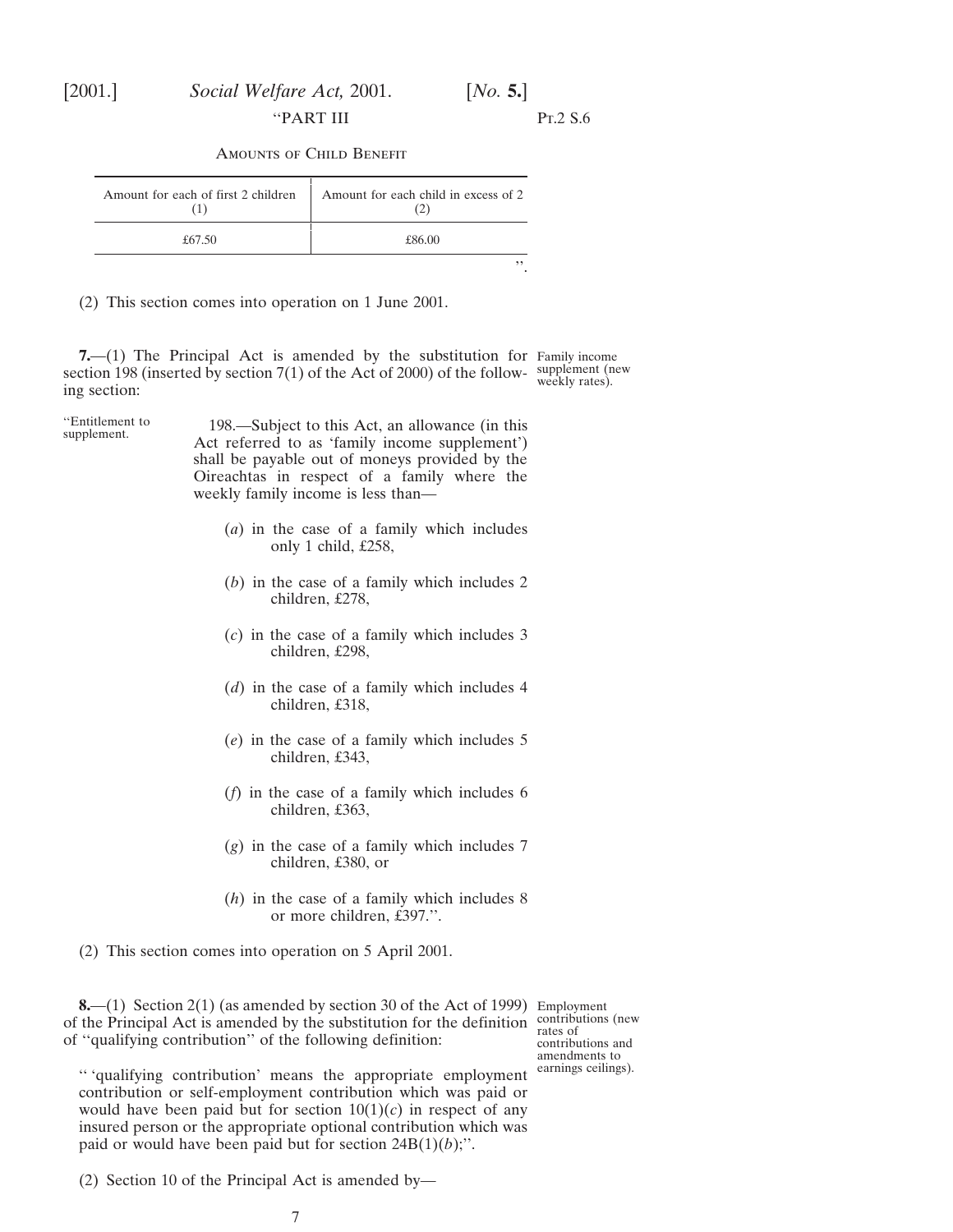- <span id="page-7-0"></span>(*a*) the substitution in subsection  $(1)(b)$  (as amended by section 8(1)(*b*) of the Act of 2000) of ''4 per cent.'' for ''4.5 per cent.'',
- (*b*) the substitution in subsection  $(1)(c)$  (inserted by section 8(1)(*c*) of the Act of 2000) of ''£28,250'' for ''£26,500'',
- (*c*) the substitution in subsection  $(1)(d)$  (as amended by section 8(1)(*d*) of the Act of 2000) for ''Subject to paragraphs (*e*) and (*f*), subsection'' of ''Subject to subsection'',
- (*d*) the deletion of subsections  $(1)(e)$  and  $(1)(f)$ , and
- (*e*) the substitution in subsection (2)(*a*) for ''paragraphs (*c*) and (*e*)'' of ''paragraph (*c*)''.

(3) The following section is substituted for section 13 of the Principal Act:

''13.—Regulations may provide for the determination of liability for the payment of employment contributions in the case of a person who works under the general control or management of a person who is not his or her immediate employer.''.

(4) This section comes into operation on 6 April 2001.

**9.**—(1) Section 18(1) of the Principal Act is amended by—

- (*a*) the substitution for paragraph (*a*) (as amended by section 9 of the Act of 1996) of the following paragraph:
	- "(*a*) Subject to paragraphs  $(b)$  and  $(h)$ , where in any contribution year a self-employed contributor has reckonable income there shall be payable by him or her a self-employment contribution which shall be of an amount equal to 3 per cent. of the reckonable income or the amount of £200 whichever is the greater.'',
- (*b*) the substitution for paragraph (*c*) (as amended by section 9 of the Act of 1996) of the following paragraph:
	- ''(*c*) Subject to paragraph (*h*), where in any contribution year a payment is made to a self-employed contributor in respect of reckonable emoluments of that self-employed contributor, there shall be payable by him or her a self-employment contribution which shall be of an amount equal to 3 per cent. of the reckonable emoluments or the amount of £200, whichever is the greater.'',
- (*c*) the deletion of paragraph (*d*),
- (*d*) the deletion of paragraph (*f*), and
- (*e*) the substitution in paragraph (*h*) (as amended by section 9 of the Act of 1996) of ''£200'' for ''£215''.
- (2) Section 19 of the Principal Act is amended by—
	- (*a*) the substitution in subsection (1) for ''Subject to subsection (2), regulations'' of ''Regulations'', and

Self-employment contributions (new rates of contributions and abolition of income ceiling).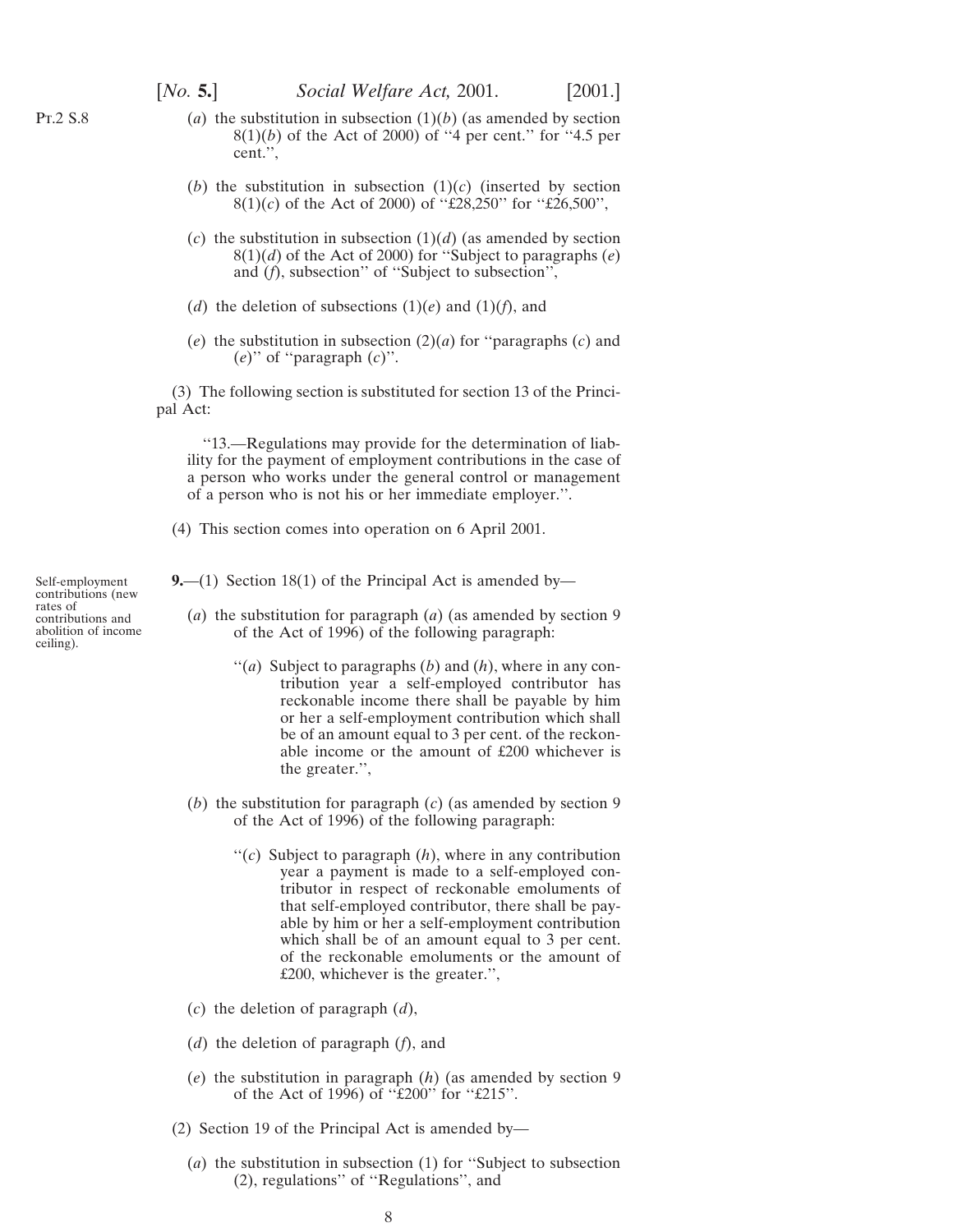<span id="page-8-0"></span>(*b*) the substitution for subsections  $(2)$ ,  $(3)$  and  $(4)$  of the follow- Pt.2 S.9 ing subsections:

''(2) The Minister may by regulations specify circumstances in which contributions payable by a selfemployed contributor may be treated as paid.

(3) For the purposes of this section 'contributions' means employment contributions payable under section 10 and self-employment contributions payable under section 18.''.

(3) Section 4 of the Principal Act is amended by the deletion in subsection (5) (as amended by section 17 of the Act of 2000) of  $"18(1)(f)$ ,".

(4) This section comes into operation on 6 April 2001.

**10.**—(1) Section 24B(1)(*b*) of the Principal Act (inserted by Optional section 4 of the No. 2 Act of 1993) is amended by the substitution contributions (new<br>for "the sum grasified in section  $19(1)(d)$ " of "CO9.250" for "the sum specified in section  $18(1)(d)$ ." of "£28,250.". contributions).

(2) This section comes into operation on 6 April 2001.

**11.**—(1) Section 22(1) of the Principal Act is amended by the sub-Voluntary stitution for paragraphs (*a*) and (*b*) of the following paragraphs:

contributions (new rates and amounts of contributions).

- ''(*a*) Subject to paragraph (*c*), a contribution (in this Act referred to as a 'voluntary contribution'), in the case of a person who becomes a voluntary contributor by virtue of paragraph (*a*) of section 21(1) and who is under pensionable age, shall be payable in each contribution year, at such time or times and in such manner as the Minister shall prescribe, at a percentage rate, as set out in paragraph (*b*), of the amount of the reckonable income (if any) of the contributor in the preceding contribution year or in an amount ('minimum annual amount'), as set out in paragraph (*b*), whichever is the greater.
- (*b*) (i) In the case of a voluntary contributor who, immediately before ceasing to be an employed contributor, was employed in employment in respect of which the employment contributions payable are not reckonable for the purposes of old age (contributory) pension, the percentage rate shall be 2.6 per cent. and the minimum annual amount shall be  $\overline{\text{t}}100$ .
	- (ii) In the case of a voluntary contributor who, immediately before ceasing to be an employed contributor, was employed in employment in respect of which the employment contributions payable are reckonable for the purposes of old age (contributory) pension, the percentage rate shall be 6.6 per cent. and the minimum annual amount shall be £250.
	- (iii) In the case of a person to whom subsection (2) applies and who, by virtue of compliance with that subsection, continues to be a voluntary contributor, the percentage rate shall be 4 per cent. and the minimum annual amount shall be £150.''.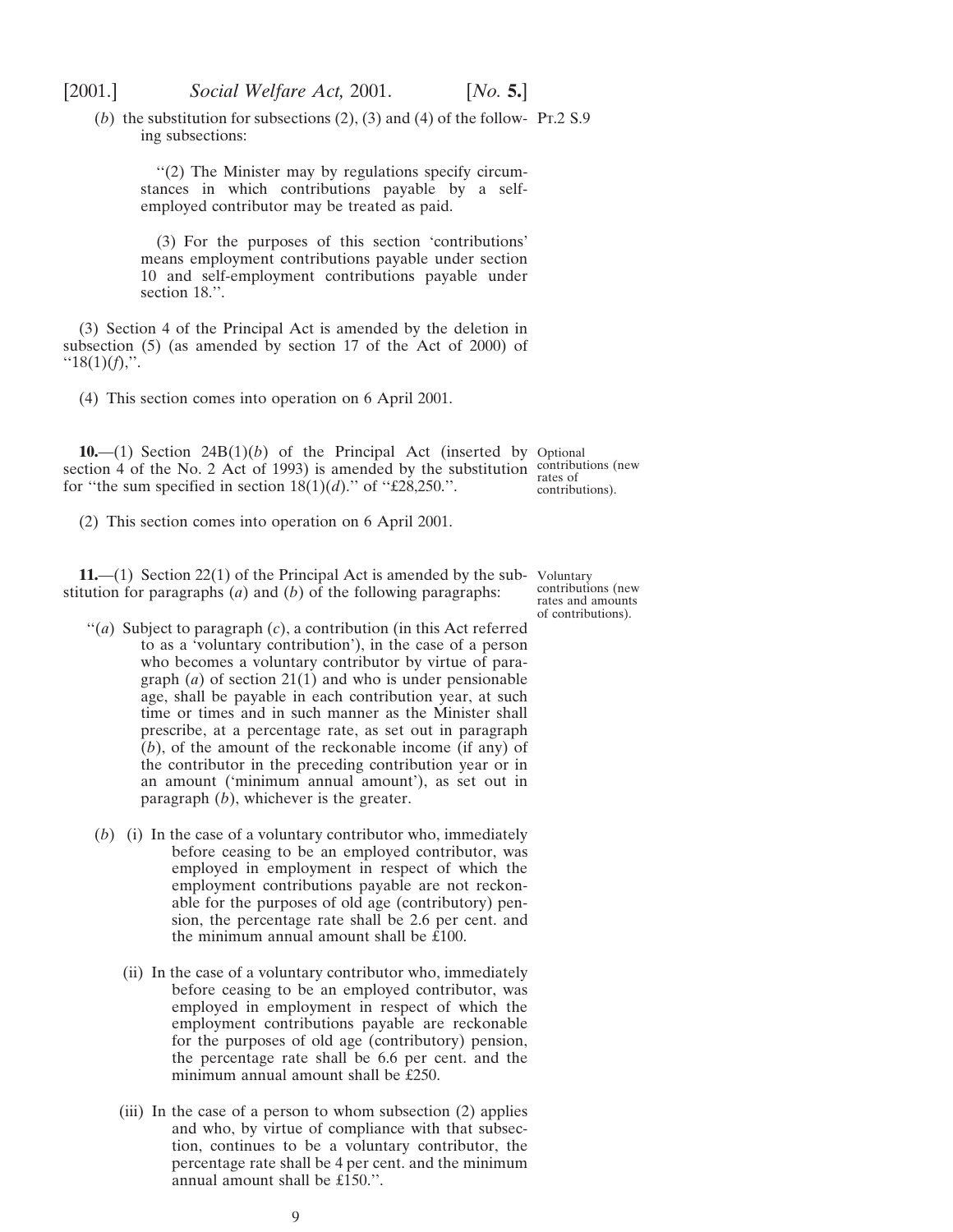(2) Section 23(1) of the Principal Act (as amended by section 11 of the Act of 1996) is amended by the substitution for ''£215'' of ''£200''.

(3) This section comes into operation on 6 April 2001.

#### PART 3

#### Improvements in Social Welfare Schemes

**12.**—(1) The Principal Act is amended by—

- (*a*) the substitution in paragraph (*a*) of section 37(4) (inserted by section 10 of the Act of 1997) for ''fourteenth'' of ''twenty-second'',
- (*b*) in section 37(5) (inserted by section 10 of the Act of 1997)—
	- (i) the substitution in paragraph  $(b)$  for "14" of "18", and
	- (ii) the substitution in paragraph (*c*) for subparagraph (ii) of the following subparagraph:
		- ''(ii) is in insurable self-employment, for a period commencing on the day after the day on which the death of the mother occurs—
			- (A) where the mother dies before the expiry of the fourteenth week following the week of her confinement, to the end of the fourteenth week following the week of her confinement, or
			- (B) where the mother dies after the expiry of the fourteenth week but before the expiry of the twenty-second week following the week of her confinement, to the end of the twenty-second week following the week of her confinement:'',

and

(*c*) the substitution in paragraph (*b*) of section 41G(4) (as amended by section 11 of the Act of 1997) for ''10'' in each place where it occurs of "14".

(2) This section shall have effect in respect of persons whose entitlement to maternity or adoptive benefit commences on or after the commencement of this section.

(3) This section comes into operation on such day or days as the Minister may appoint by order or orders either generally or with reference to any particular purpose or provision and different days may be so appointed for different purposes or different provisions.

(4) An order under *subsection (3)* may, if the order so provides, have retrospective effect.

Maternity and adoptive benefits increase in duration.

<span id="page-9-0"></span>Pt.2 S.11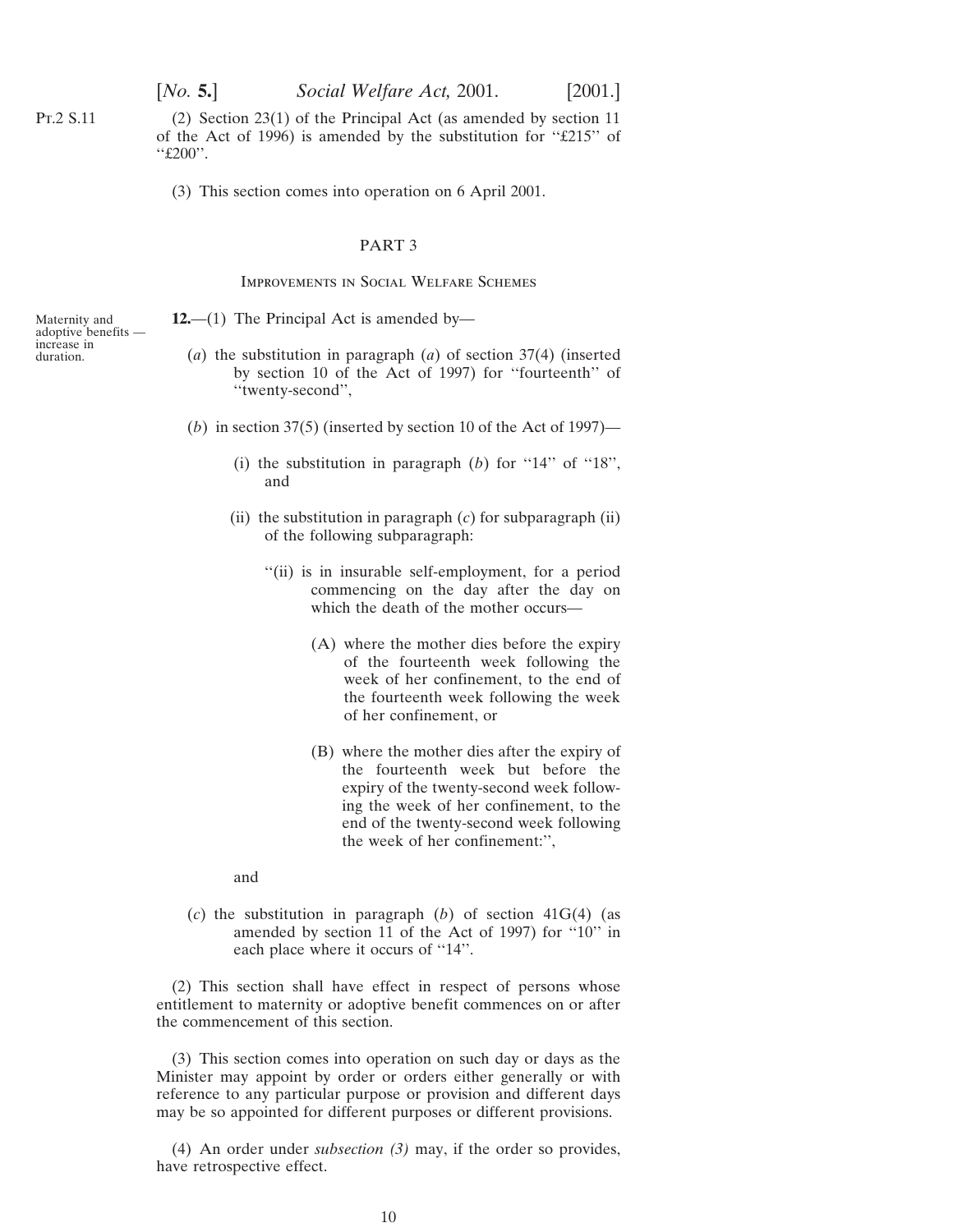<span id="page-10-0"></span>**13.**—(1) Part I of the Third Schedule to the Principal Act is Pr.3 amended by—

Assessment of means improvements.

(*a*) in Rule 1(2) (as amended by section 26 of the Act of 1997)—

- (i) the insertion after subparagraph (*h*) of the following subparagraph:
	- "(*hh*) in the case of unemployment assistance, any moneys, subject to such limit as may be prescribed, received by way of repayment of expenses necessarily incurred in relation to travel and meals while undergoing a course of education, training or development approved by the Minister,'',
- (ii) the insertion after subparagraph (*k*) of the following subparagraph:
	- $f(kk)$  payments in respect of not more than two persons boarded out under section 10 of the Health (Nursing Homes) Act, 1990, received from a health board or a person boarded out, in so far as the aggregate amount of payment received in respect of each person boarded out does not exceed an amount equivalent to the rate set out in column (2) at reference 4 of Part I of the Fourth Schedule,'',

and

- (iii) the substitution for subparagraph (*m*) of the following subparagraph:
	- "(*m*) in such cases as may be prescribed, any moneys received by way of a maintenance grant under—
		- (i) a scheme administered by the Minister for Education and Science under the Local Authorities (Higher Education Grants) Acts, 1968 to 1992, or
		- (ii) a scheme administered under the aegis of the Minister for Education and Science and known as the—
			- (I) Maintenance Grants Scheme for Students attending Post-Leaving Certificate Courses,
			- (II) Vocational Education Committees Scholarship Scheme, or
			- (III) Third-Level Maintenance Grants Scheme for Trainees,'',

and

(*b*) the insertion after Rule 2 of the following Rule:

''2A.—(1) Notwithstanding the provisions of this Schedule, for the purposes of disability allowance, the gross proceeds derived from the sale of the principal residence of the claimant or beneficiary or, in the case of a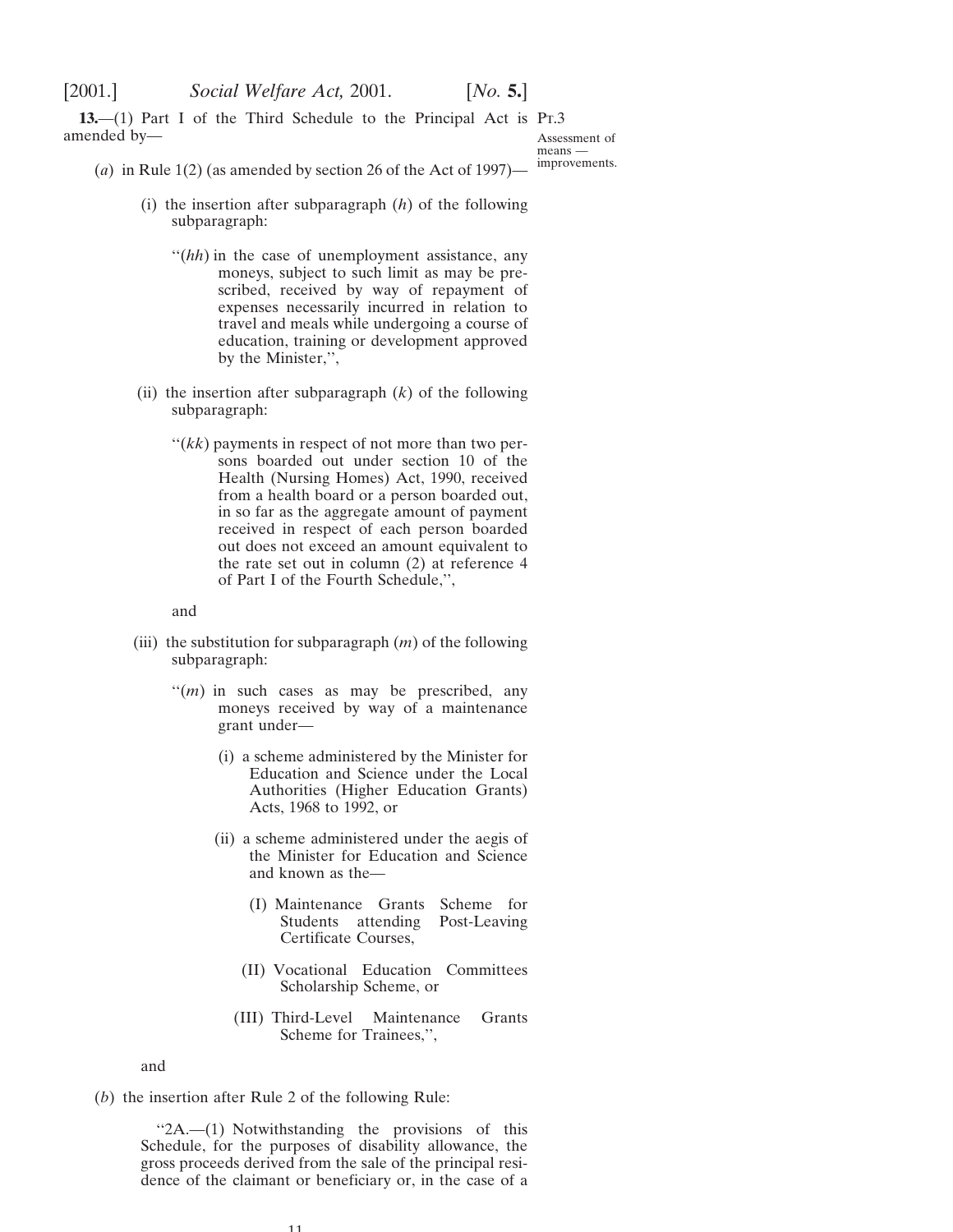Pt.3 S.13

married couple who are living together, the spouse of the claimant or beneficiary shall not, subject—

- (*a*) to such limit,
- (*b*) to such conditions,
- (*c*) in such circumstances, and
- (*d*) for such periods,

as shall be prescribed, be taken into account in calculating the means of the claimant or beneficiary.

(2) In this Rule 'gross proceeds derived from the sale of the principal residence' means—

- (*a*) the agreed sale price of the residence, or
- (*b*) where the claimant or beneficiary purchases alternative accommodation, the difference between the agreed sale price of the former residence and the agreed purchase price of the replacement residence.

(3) Paragraph (1) shall not apply to any sums arising from the investment or profitable use of the gross proceeds derived from the sale of the principal residence.''.

(2) Part II of the Third Schedule to the Principal Act is amended by—

(*a*) in Rule 1(4) (as amended by section 26 of the Act of 1997)—

- (i) the substitution in subparagraph (*f*) for clauses (ii) and (iii) of the following clauses:
	- ''(ii) payments by a health board in respect of a child who is boarded out,
	- (iii) payments in respect of not more than two persons boarded out under section 10 of the Health (Nursing Homes) Act, 1990, received from a health board or a person boarded out, in so far as the aggregate amount of payment received in respect of each person boarded out does not exceed an amount equivalent to the rate set out in column (2) at reference 4 of Part I of the Fourth Schedule, or
	- (iv) a mobility allowance payable under section 61 of the Health Act, 1970, to the person,'',
- (ii) the insertion after subparagraph (*m*) of the following subparagraph:
	- ''(*mm*) in the case of one-parent family payment, any moneys, subject to such limit as may be prescribed, received by way of repayment of expenses necessarily incurred in relation to travel and meals while undergoing a course of education, training or development approved by the Minister,'',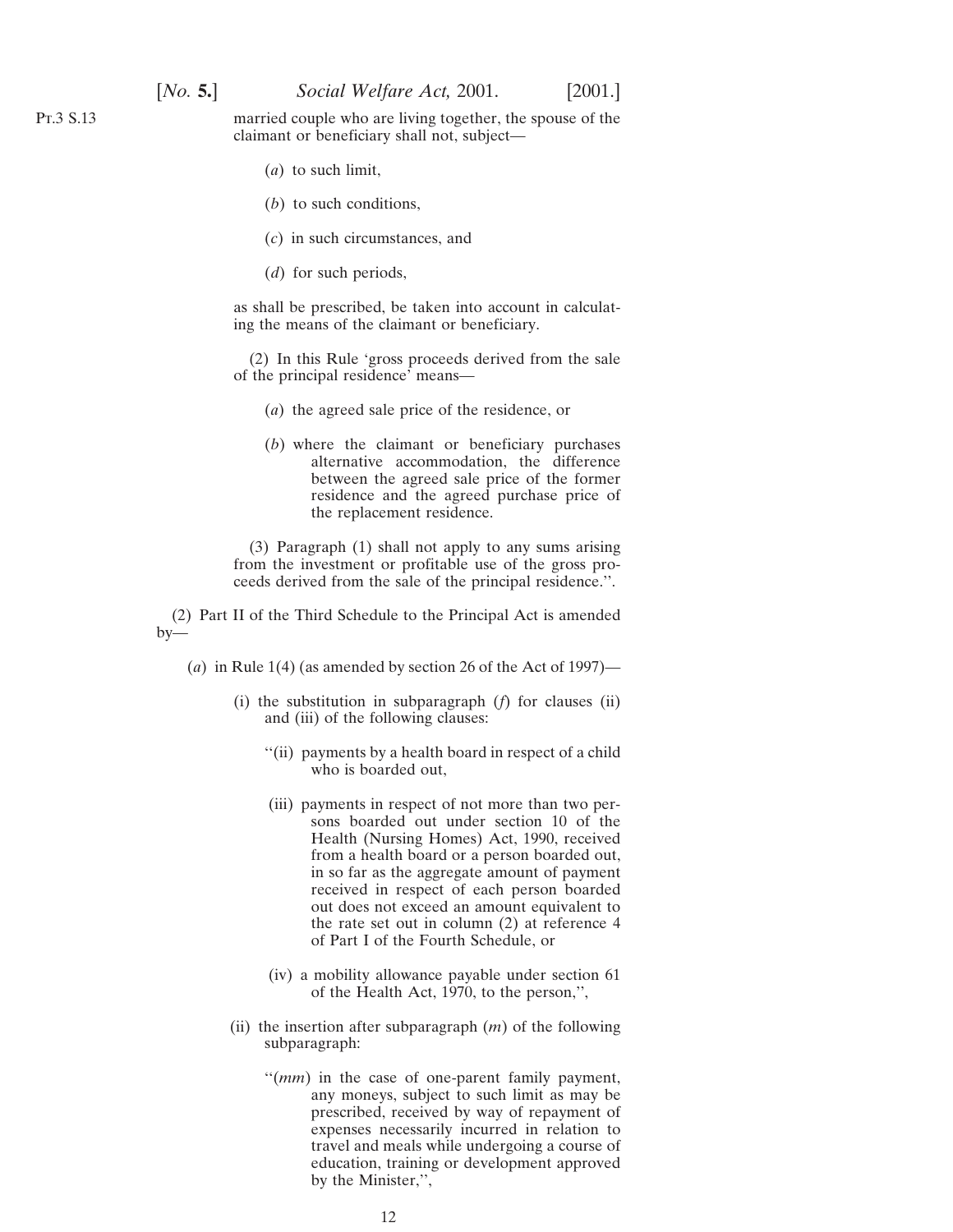- and Pr.3 S.13
- (iii) the substitution for subparagraph (*n*) of the following subparagraph:
	- $\lq($ *n*) in the case of blind pension or one-parent family payment, any moneys received by way of a maintenance grant under—
		- (i) a scheme administered by the Minister for Education and Science under the Local Authorities (Higher Education Grants) Acts, 1968 to 1992, or
		- (ii) a scheme administered under the aegis of the Minister for Education and Science and known as the—
			- (I) Maintenance Grants Scheme for Students attending Post-Leaving Certificate Courses,
			- (II) Vocational Education Committees Scholarship Scheme, or
			- (III) Third-Level Maintenance Grants Scheme for Trainees,'',

and

(*b*) the substitution in Rule 2(1) for ''old age (non-contributory) pension'' of ''old age (non-contributory) pension or blind pension''.

(3) Rule 1(1) (as amended by section 26 of the Act of 1997) of Part III of the Third Schedule to the Principal Act is amended by—

- (*a*) the insertion after subparagraph (*b*) of the following subparagraph:
	- "(*bb*) payments in respect of not more than two persons boarded out under section 10 of the Health (Nursing Homes) Act, 1990, received from a health board or a person boarded out, in so far as the aggregate amount of payment received in respect of each person boarded out does not exceed an amount equivalent to the rate set out in column (2) at reference 4 of Part I of the Fourth Schedule,'',

and

- (*b*) the substitution for subparagraph (*n*) of the following subparagraph:
	- $''(n)$  in such cases as may be prescribed, any moneys received by way of a maintenance grant under—
		- (i) a scheme administered by the Minister for Education and Science under the Local Authorities (Higher Education Grants) Acts, 1968 to 1992, or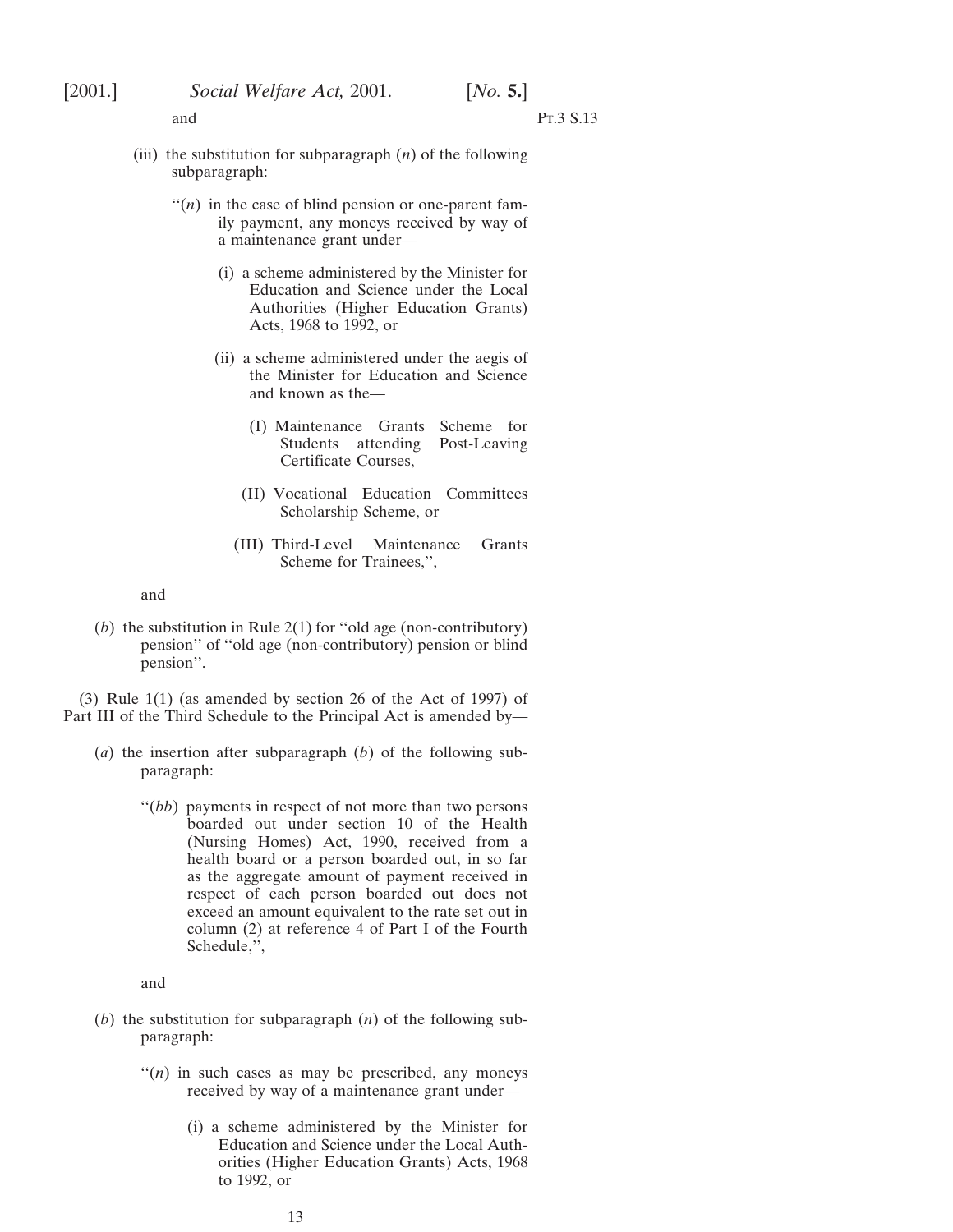- (ii) a scheme administered under the aegis of the Minister for Education and Science and known as the—
	- (I) Maintenance Grants Scheme for Students attending Post-Leaving Certificate Courses,
	- (II) Vocational Education Committees Scholarship Scheme, or
	- (III) Third-Level Maintenance Grants Scheme for Trainees,''.

(4) Rule 1(3) of Part IV of the Third Schedule (as inserted by section 16 of the Act of 1999) to the Principal Act is amended by—

- (*a*) the insertion after subparagraph (*j*) of the following subparagraph:
	- ''(*jj*) payments in respect of not more than two persons boarded out under section 10 of the Health (Nursing Homes) Act, 1990, received from a health board or a person boarded out, in so far as the aggregate amount of payment received in respect of each person boarded out does not exceed an amount equivalent to the rate set out in column (2) at reference 4 of Part I of the Fourth Schedule,'',

and

(*b*) the substitution for subparagraph (*l*) of the following subparagraph:

> ''(*l*) in such cases as may be prescribed, any moneys received by way of a maintenance grant under—

- (i) a scheme administered by the Minister for Education and Science under the Local Authorities (Higher Education Grants) Acts, 1968 to 1992, or
- (ii) a scheme administered under the aegis of the Minister for Education and Science and known as the—
	- (I) Maintenance Grants Scheme for Students attending Post-Leaving Certificate Courses,
	- (II) Vocational Education Committees Scholarship Scheme, or
	- (III) Third-Level Maintenance Grants Scheme for Trainees,''.

(5) This section, other than *subsections*  $(1)(a)(iii)$ ,  $(2)(a)(iii)$ ,  $(3)(b)$  and  $(4)(b)$  comes into operation—

(*a*) in so far as it relates to unemployment assistance, pre-retirement allowance and farm assist, on 28 March 2001,

Pt.3 S.13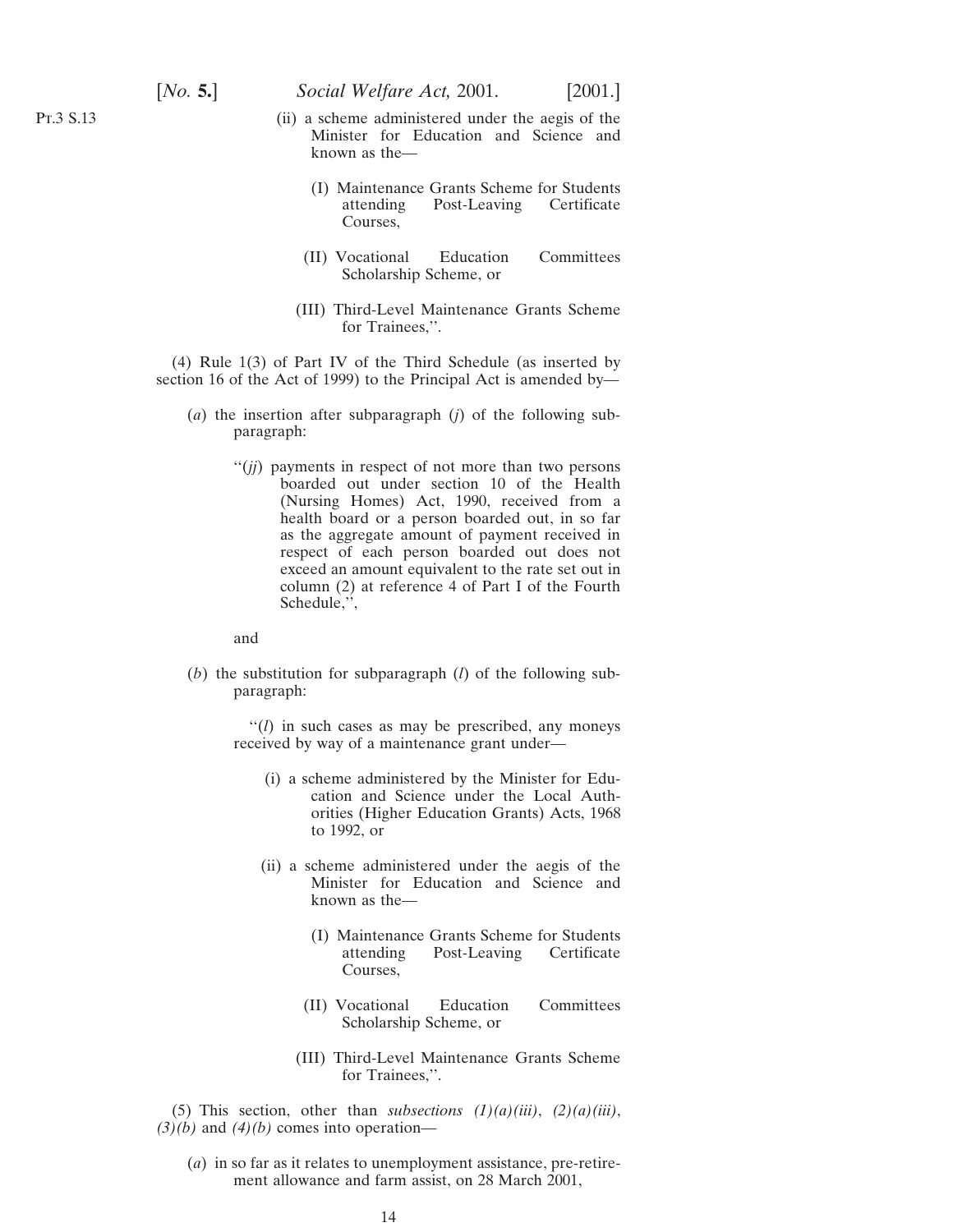- <span id="page-14-0"></span>(*b*) in so far as it relates to supplementary welfare allowance, Pr.3 S.13 on 2 April 2001,
- (*c*) in so far as it relates to disability allowance, on 4 April 2001,
- (*d*) in so far as it relates to one-parent family payment (other than where payable in respect of a widow or widower), carer's allowance and a relevant payment by virtue of section  $18(1)(b)$  or (*c*) of the Act of 1996, on 5 April 2001, and
- (*e*) in so far as it relates to old age (non-contributory) pension, blind pension, widow's and widower's (non-contributory) pension, one-parent family payment payable in respect of a widow or widower and orphan's (non-contributory) pension, on 6 April 2001.

(6) *Subsections (1)(a)(iii)*, *(2)(a)(iii)*, *(3)(b)* and *(4)(b)* of this section come into operation on such day or days as the Minister may appoint by order or orders either generally or with reference to any particular purpose or provision and different days may be so appointed for different purposes or different provisions.

**14.**—The Principal Act is amended by—

Respite care grant — increase.

(*a*) the substitution for section 82F (inserted by section 10 of the Act of 2000) of the following section:

"Carer's benefit  $82F$ .—(1) Subject to subsection (2), a grant. grant (in this section referred to as a 'respite care grant') shall—

- (*a*) in the case of a person to whom section  $82D(1)(a)$  applies, be payable in the amount of £800, or such higher amount as may be prescribed, and
- (*b*) in any other case, be payable in the amount of £400, or such higher amount as may be prescribed,

to a carer in respect of the cost of respite care.

(2) A grant in accordance with subsection (1) shall be payable in each year to a carer who, on such date in each year as may be prescribed, is entitled to or in receipt of carer's benefit and only one such respite care grant shall be payable in each year to a carer.'',

and

(*b*) the substitution for section 168A (as amended by section 22 of the Act of 2000) of the following section:

> "Carer's  $168A$ .—(1) In this section a 'relevant respite care grant. carer' means a person who is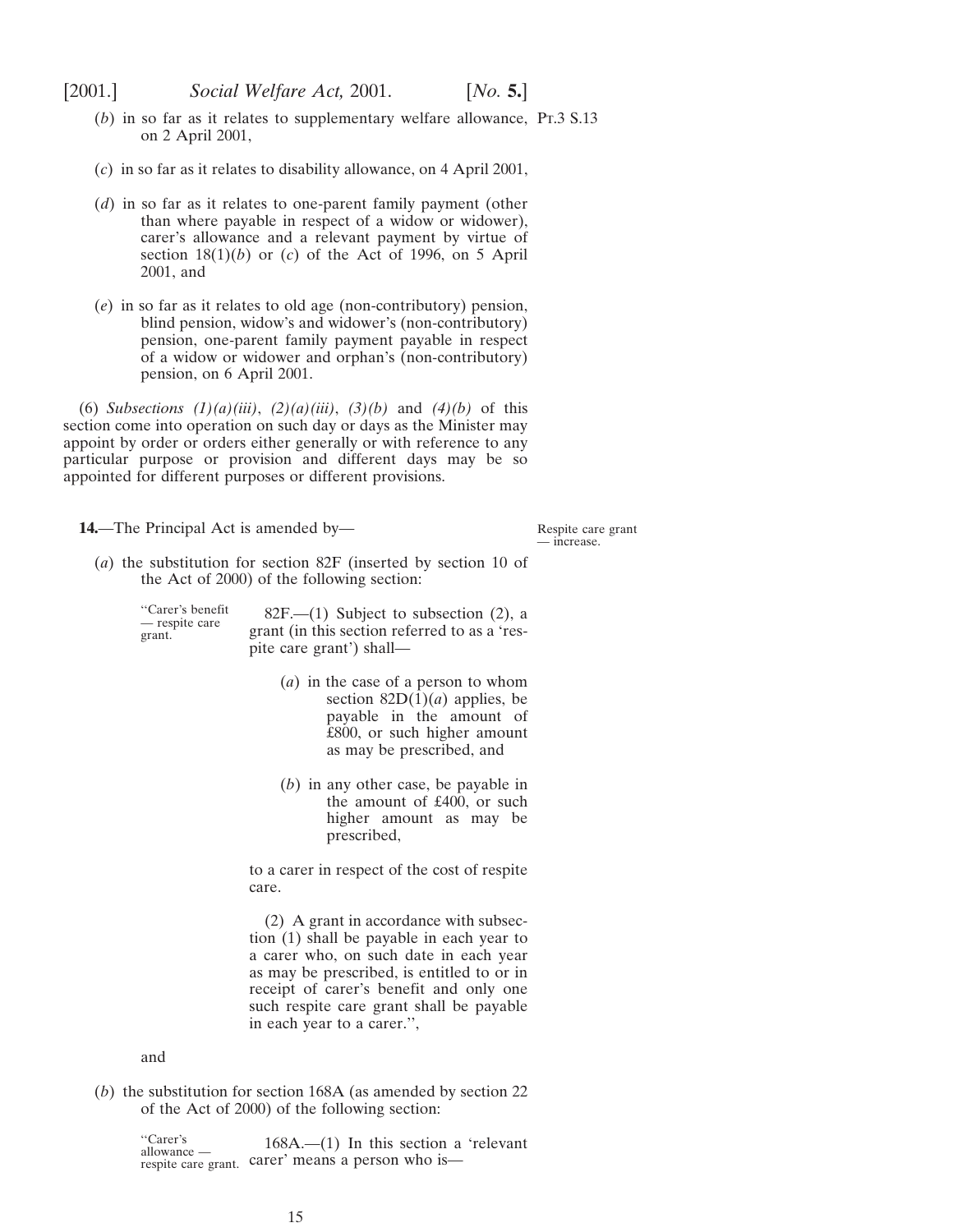<span id="page-15-0"></span>Pt.3 S.14

- (*a*) a carer who is entitled to or in receipt of carer's allowance under this Chapter,
- (*b*) a prescribed relative within the meaning of section 163 and in respect of whom an allowance is payable under section 167, or
- (*c*) providing full-time care to a person who is in receipt of an increase of disablement pension under section 57 in respect of the need for constant attendance.

(2) Subject to subsection (3), a grant (in this section referred to as a 'respite care grant') shall—

- (*a*) in the case of a carer to whom section  $165(1)(a)$  applies, be payable in each year in the amount of £800, or such higher amount as may be prescribed, and
- (*b*) in the case of any other relevant carer, be payable in each year in the amount of £400 or such higher amount as may be prescribed,

in respect of the cost of respite care.

(3) Only one respite care grant shall be payable to a relevant carer in each year.

(4) Regulations made under this section shall prescribe—

- (*a*) the date in each year on which a respite care grant shall become payable to a relevant carer, and
- (*b*) the evidence to be submitted by a relevant carer to whom subsection  $(1)(c)$  applies, to show that he or she is on that date providing the care referred to in that subsection.''.

Island allowance. **15.**—(1) The Principal Act is amended by—

> (*a*) the insertion in section 2(1) (as amended by *section 8* of this Act) after the definition of ''insured person'' of the following definition: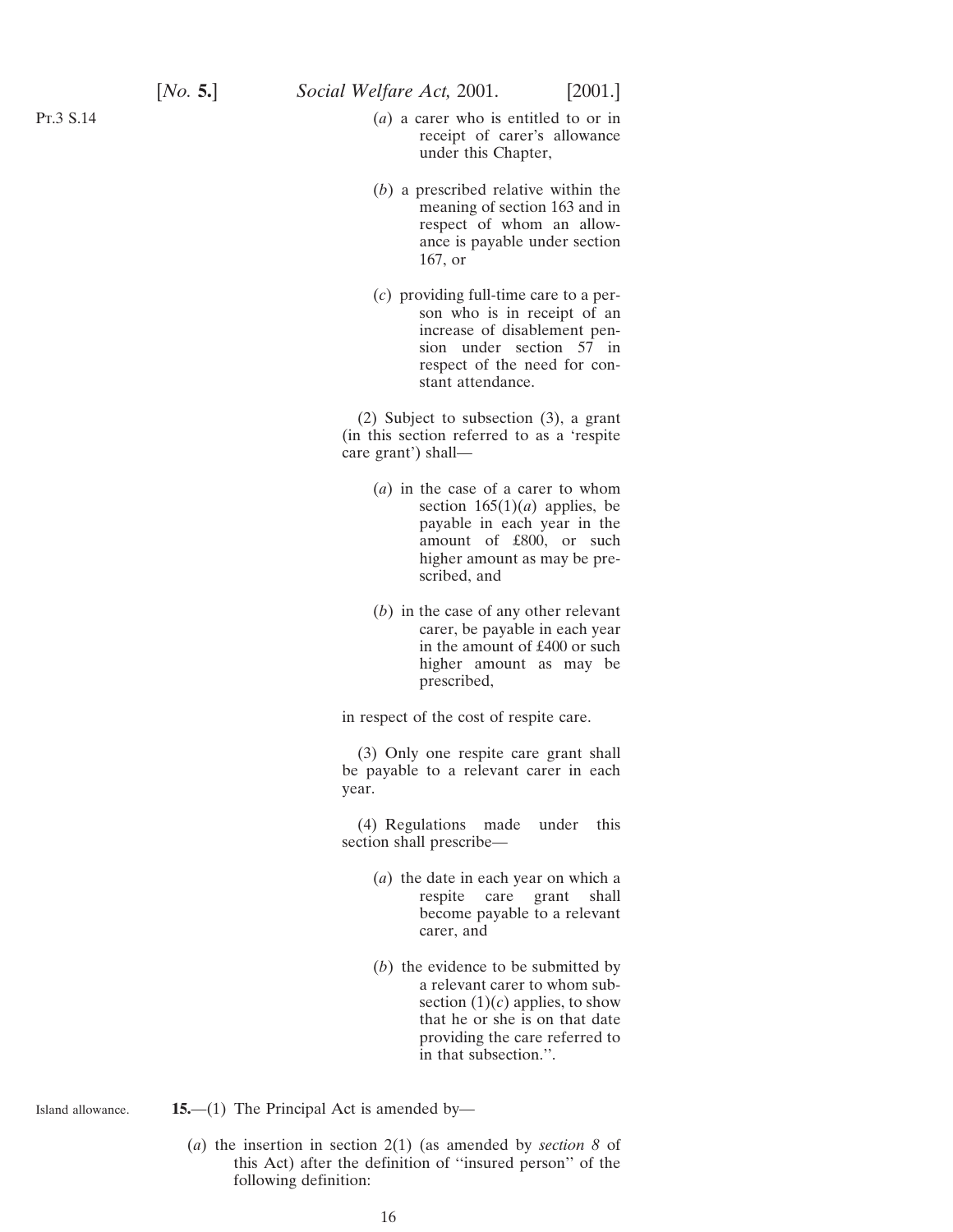'''island' means any island, lying off the coast of the Pt.3 S.15 State, that is prescribed;'',

(*b*) the insertion in section 60 (as amended by section 14 of the Act of 1997) after subsection (5) of the following subsection:

> ''(6) The weekly rate of pension under subsection (2) shall be increased by the amount set out in column (8) of Part I of the Second Schedule where the beneficiary has attained pensionable age and is ordinarily resident on an island.'',

(*c*) the substitution for subsection (2) (as amended by section 32 of the Act of 1994) of section 61 of the following subsection:

> ''(2) Subject to subsections (3) and (4), the death benefit shall be a pension at the weekly rate set out in column (2) of Part I of the Second Schedule, increased, in the case of a person who has attained pensionable age—

- (*a*) by the amount set out in column (6) of that Part I of the Second Schedule where the beneficiary is living alone, and
- (*b*) by the amount set out in column (8) of that Part I of the Second Schedule where the beneficiary is ordinarily resident on an island.'',
- (*d*) the insertion in section 87 after subsection (5) of the following subsection:

''(6) The weekly rate of old age (contributory) pension shall be increased by the amount set out in column (8) of Part I of the Second Schedule where the beneficiary is ordinarily resident on an island.'',

- (*e*) in subsection (4) of section 87A (inserted by section 16 of the Act of 2000)—
	- (i) the deletion in paragraph (*c*) of ''and'', and
	- (ii) the substitution for paragraph (*d*) of the following paragraphs:
		- $\lq\lq(d)$  the amount set out in column (7) at reference 3 of Part I of the Second Schedule where the beneficiary has attained the age of 80 years, and
		- (*e*) the amount set out in column (8) at reference 3 of Part I of the Second Schedule where the beneficiary is ordinarily resident on an island.'',
- (*f*) the insertion in section 91 after subsection (5) of the following subsection:

"(6) The weekly rate of retirement pension shall be increased by the amount set out in column (8) of Part I of the Second Schedule where the beneficiary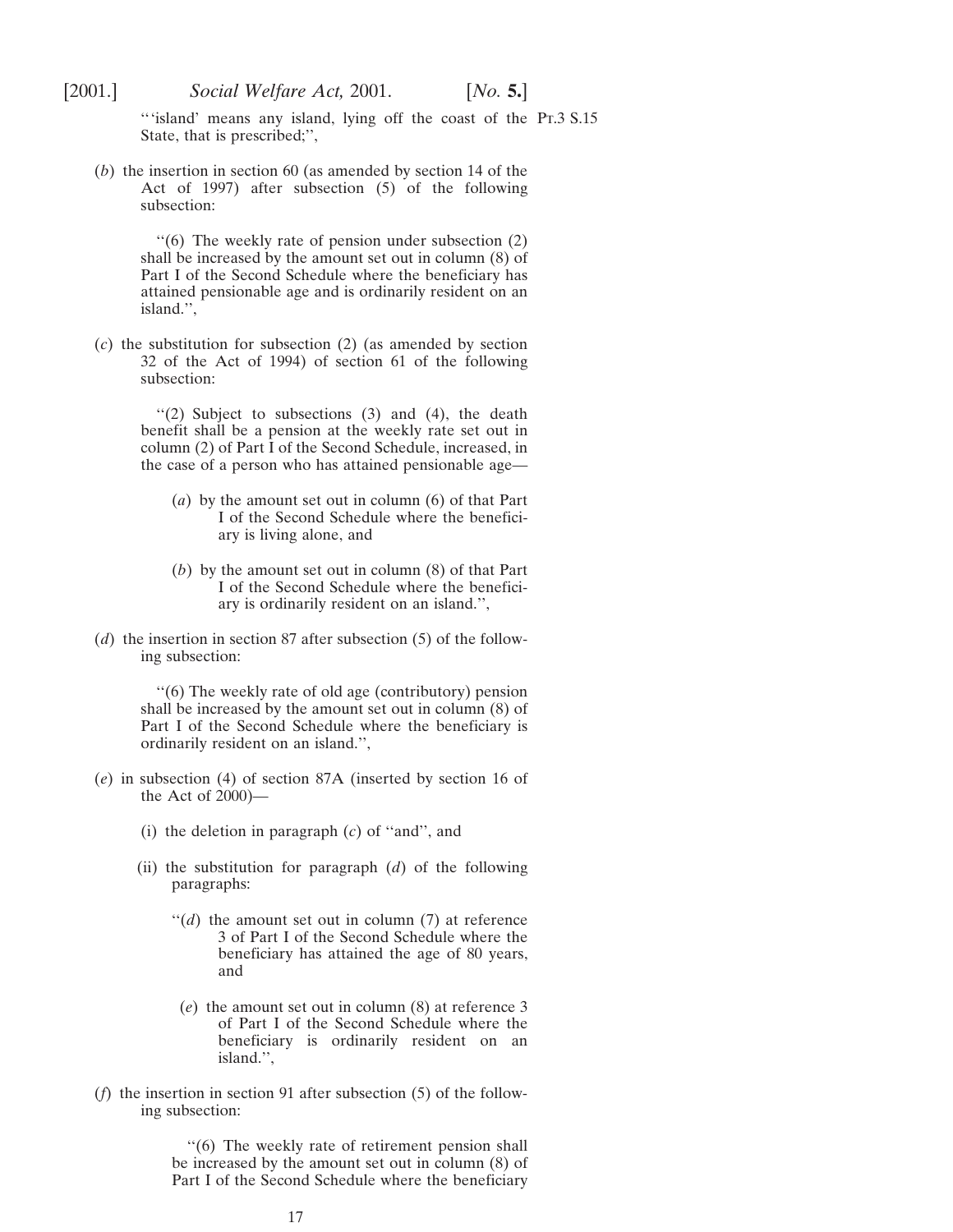has attained pensionable age and is ordinarily resident on an island.'',

(*g*) the insertion in section 99 after subsection (5) (as amended by section 32 of the Act of 1994) of the following subsection:

> ''(6) The weekly rate of invalidity pension shall be increased by the amount set out in column (8) of Part I of the Second Schedule where the beneficiary has attained pensionable age and is ordinarily resident on an island.'',

(*h*) the insertion in section 104 after subsection (3) (as amended by section 27 of the Act of 1996) of the following subsection:

> ''(4) The weekly rate of pension shall be increased by the amount set out in column (8) of Part I of the Second Schedule where the beneficiary has attained pensionable age and is ordinarily resident on an island.'',

- (*i*) in section 137 (as amended by section 17 of the Act of 1999)—
	- (i) the deletion in paragraph (*b*) of ''and'', and
	- (ii) the substitution for paragraph (*c*) of the following paragraphs:
		- "(*c*) by the amount set out in column (7) of Part I of the Fourth Schedule where the beneficiary has attained the age of 80 years, and
			- (*d*) by the amount set out in column (8) of Part I of the Fourth Schedule where the beneficiary is ordinarily resident on an island.'',
- (*j*) in section 145 (inserted by section 19 of the Act of 1997)—
	- (i) the deletion in paragraph (*a*) of ''and'', and
	- (ii) the substitution for paragraph (*b*) of the following paragraphs:
		- $''(b)$  by the amount set out in column (7) of Part I of the Fourth Schedule where the beneficiary has attained the age of 80 years, and
		- (*c*) by the amount set out in column (8) of Part I of the Fourth Schedule where the beneficiary has attained pensionable age and is ordinarily resident on an island.'',
- (*k*) the insertion in section 159 (inserted by section 17 of the Act of 1996) after subsection (3) of the following subsection:

"(4) The weekly rate of one-parent family payment shall be increased by the amount set out in column (8) of Part I of the Fourth Schedule where the beneficiary has attained pensionable age and is ordinarily resident on an island.'',

and

Pt.3 S.15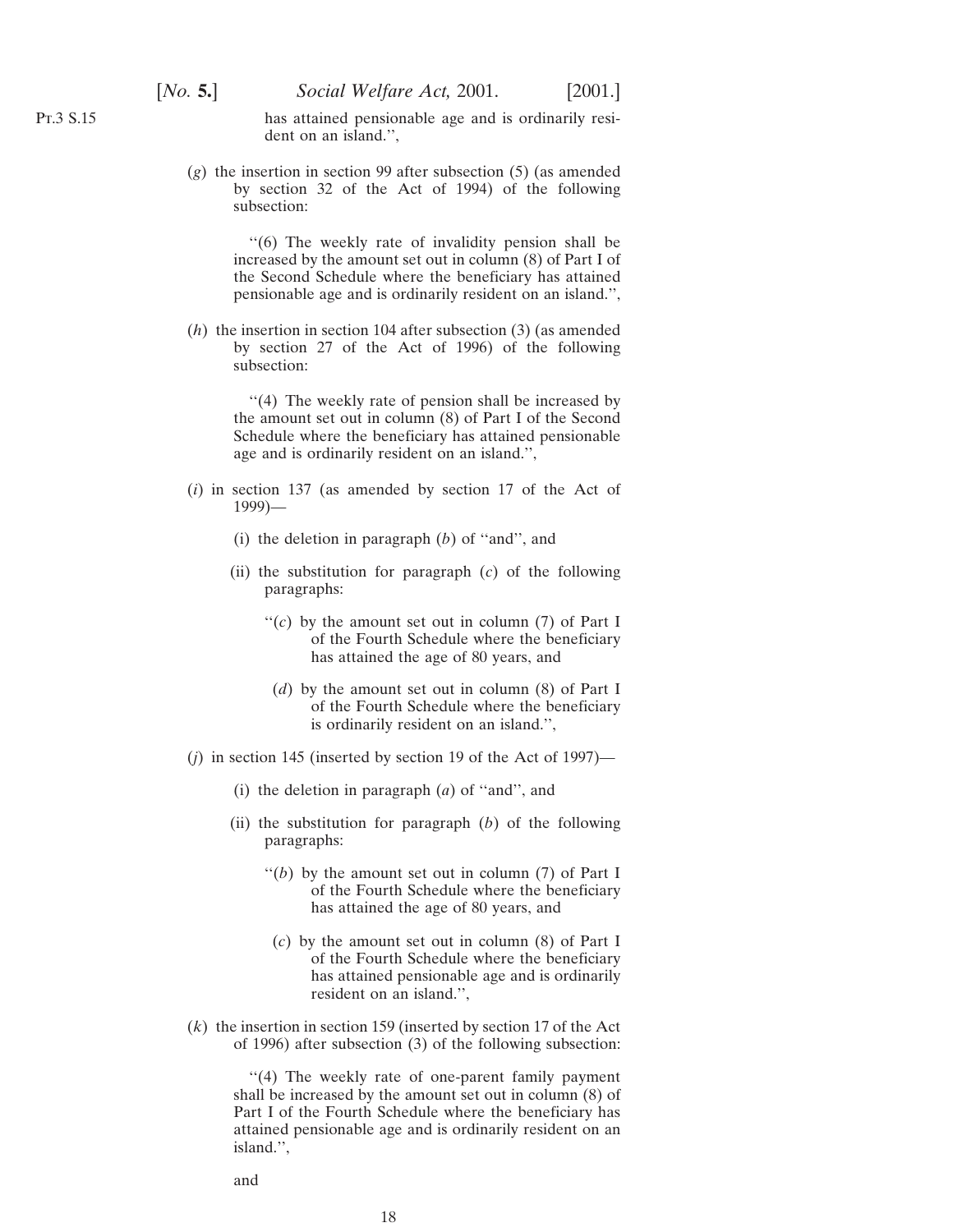<span id="page-18-0"></span>

(*l*) the substitution for section  $165(1)$  (as amended by section 23 Pr.3 S.15 of the Act of 1997) of the following subsection:

''(1) Subject to this Act, the rate (in this Chapter referred to as 'the scheduled rate') of carer's allowance shall be—

- (*a*) in the case of a person who is a carer of more than one relevant person, the weekly rate set out in column (2) at reference 8(*a*) in Part I of the Fourth Schedule, and
- (*b*) in any other case, the weekly rate set out in column (2) at reference 8(*b*) in Part I of the Fourth Schedule,

increased by—

- (i) the appropriate amount set out in column (4) of that Part opposite that reference in respect of each qualified child who normally resides with the beneficiary, and
- (ii) the amount set out in column (8) of that Part opposite that reference where the beneficiary has attained pensionable age and is ordinarily resident on an island.''.
- (2) This section comes into operation on—
	- (*a*) in so far as it relates to retirement pension, invalidity pension, a relevant payment by virtue of section 18(1)(*a*), (*b*) or (*c*) of the Act of 1996, one-parent family payment (other than where payable in respect of a widow or widower) and carer's allowance on 5 April 2001, and
	- (*b*) in so far as it relates to death benefit under section 60, 61 or 62 of the Principal Act, old age (contributory) pension, widow's and widower's (contributory) pension, old age (non-contributory) pension, blind pension, widow's and widower's (non-contributory) pension and one-parent family payment payable in respect of a widow or widower on 6 April 2001.
- **16.**—(1) The Principal Act is amended by—

Disability allowance — removal of couple limitation.

Living alone allowance —

- (*a*) the deletion of section 191E (inserted by section  $32(1)(c)$  of the Act of 1999), and
- (*b*) the substitution in subsection (2) of section 191P (inserted by section 15 of the Act of 1999) for ''pre-retirement allowance, disability allowance or farm assist'' in each place where those words occur of ''pre-retirement allowance or farm assist''.
- (2) This section comes into operation on 4 April 2001.
- **17.**—(1) The Principal Act is amended by—
	- (*a*) the substitution in section 56 for subsection  $(1)$  (as amended scheme. by section 20 of the Act of 1994) of the following subsection: extension of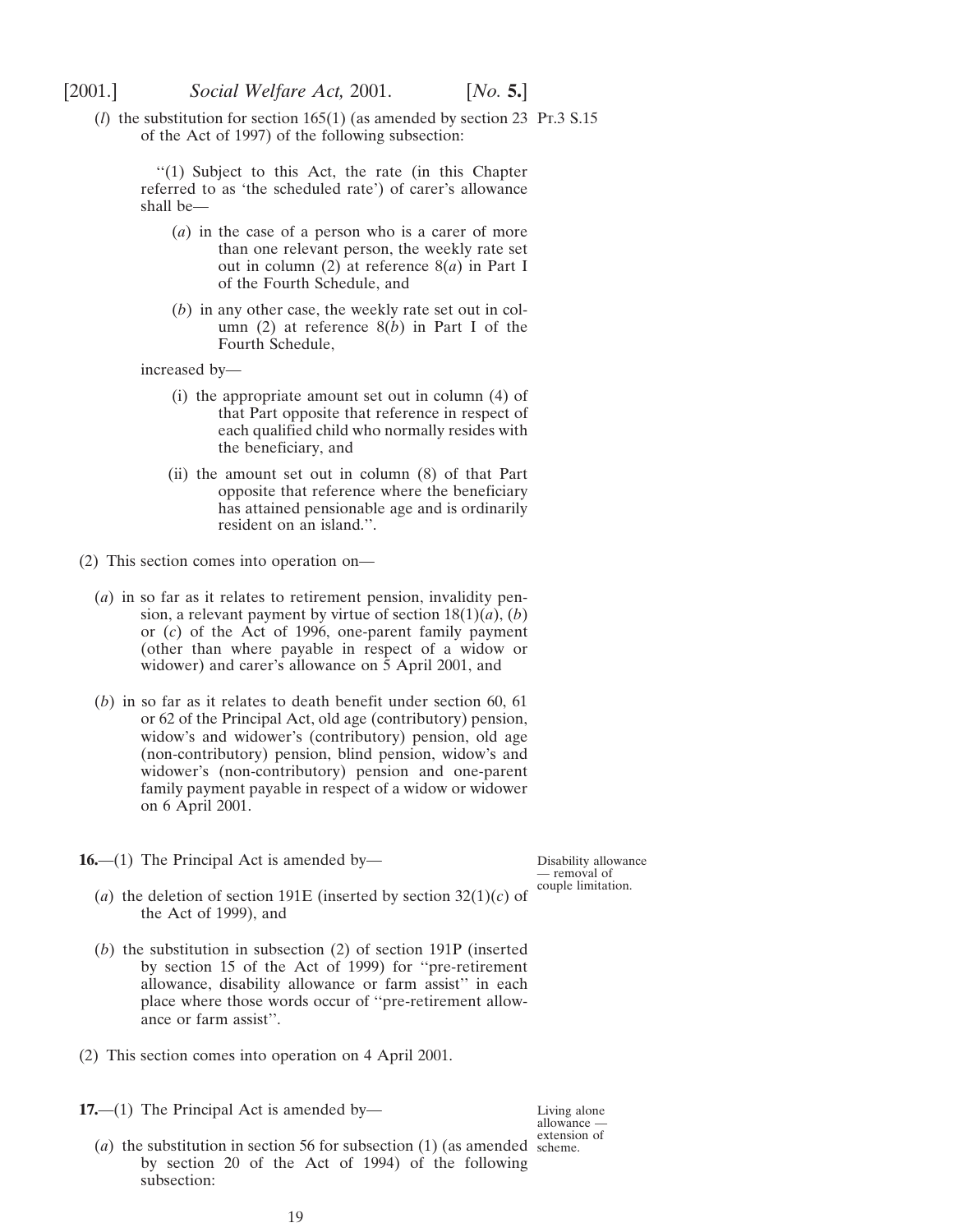<span id="page-19-0"></span>Pt.3 S.17

"(1) Subject to this Act, the weekly rate of disablement pension shall be increased by the amount set out in column (2) of Part IV of the Second Schedule if, as a result of the relevant loss of faculty, the beneficiary is incapable of work and likely to remain permanently so incapable and by the amount set out in column (3) of Part IV of the Second Schedule where the beneficiary is living alone.'',

(*b*) the substitution for subsection (4) of section 99 (as amended by *section 15* of this Act) of the following subsection:

> "(4) The weekly rate of invalidity pension shall be increased by the amount set out in column (6) of Part I of the Second Schedule where the beneficiary is living alone.'',

- (*c*) the substitution in section 137 (as amended by *section 15* of this Act) for paragraph (*b*) of the following paragraph:
	- $''(b)$  by the amount set out in column (6) of Part I of the Fourth Schedule where the beneficiary is living alone,'',
- (*d*) in section 191C(1) (as amended by section 28 of the Act of 1997)—
	- (i) the deletion in paragraph (*a*) of ''and'', and
	- (ii) the substitution for paragraph (*b*) of the following paragraphs:
		- $''(b)$  the appropriate amount set out in column  $(4)$ of that Part in respect of each qualified child who normally resides with the claimant or beneficiary, and
		- (*c*) the amount set out in column (6) of that Part where the claimant or beneficiary is living alone.''.
- (2) This section comes into operation—
	- (*a*) in so far as it relates to disability allowance, on 4 April 2001,
	- (*b*) in so far as it relates to invalidity pension, on 5 April 2001, and
	- (*c*) in so far as it relates to disablement pension and blind pension, on 6 April 2001.

**18.**—Section 210 of the Principal Act is amended by—

- (*a*) the substitution in the definition of ''relevant person'' in subsection (1) (as amended by section 13 of the Act of 1999) for "section  $163(1)$ " of "sections  $82A(1)$  and  $163(1)$ ",
- (*b*) the substitution in paragraph (*a*) (as amended by section 17 of the Act of 1999) of subsection (2) for ''or a carer's allowance'' of '', a carer's benefit or a carer's allowance''.

Carer's benefit payment after death.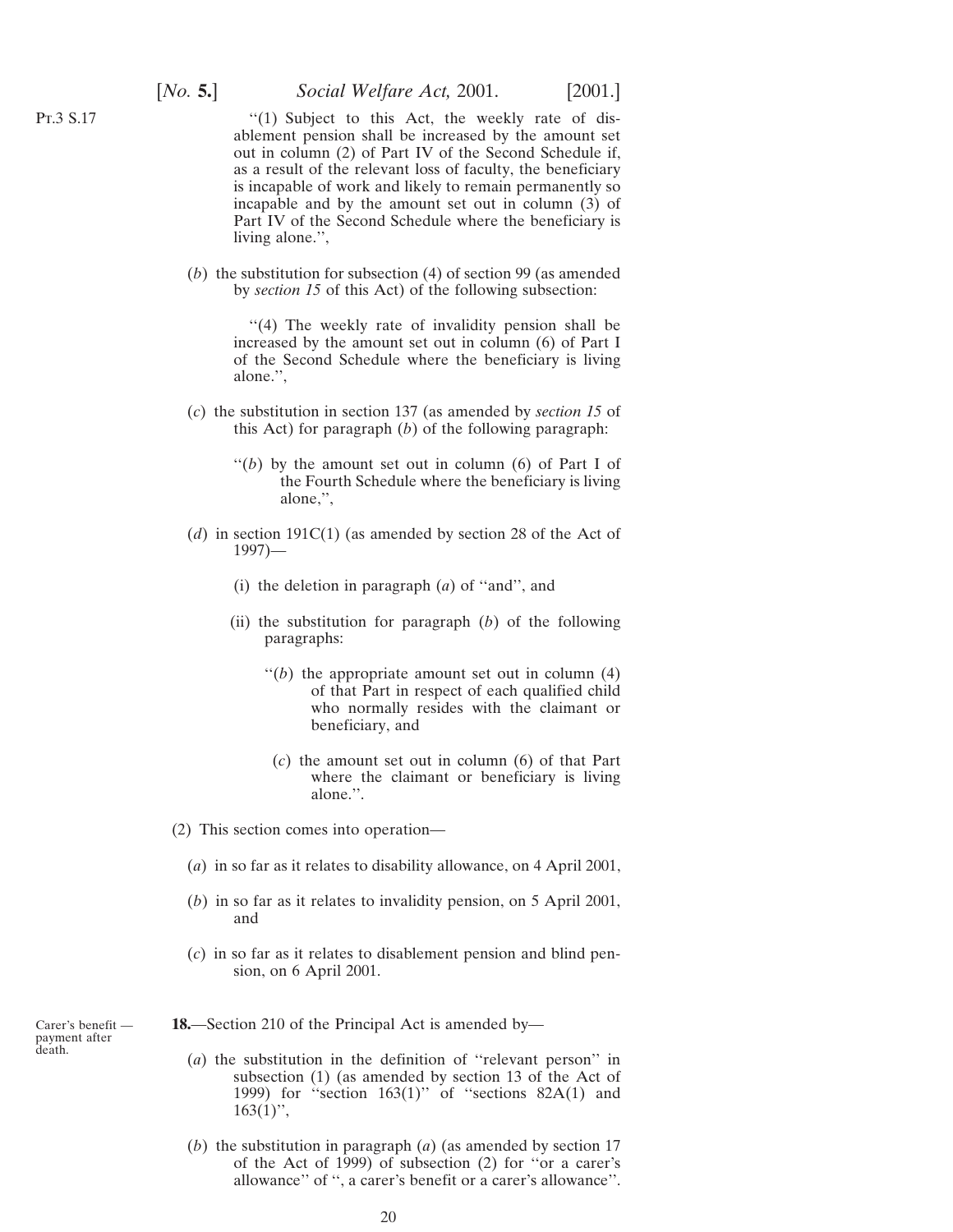<span id="page-20-0"></span>

**19.**—(1) The Principal Act is amended by the substitution for Pr.3 section 57 (as amended by section 39 of the Act of 1996) of the Constant following section:

attendance allowance improvements.

"Increase of 57.—(1) Where a disablement pension is disablement pension where payable in respect of an assessment of 50 per pension where payable in respect of an assessment of 50 per constant attendance cent. or more, then, if as a result of the relis needed. evant loss of faculty the beneficiary requires constant attendance, the weekly rate of the pension shall be increased by the amount set out in Part IV of the Second Schedule.

> (2) An increase of pension under this section shall be payable for such period as may be determined at the time it is granted, but may be renewed from time to time:

> Provided that no such increase shall be payable in respect of any period during which the beneficiary is receiving medical treatment as an in-patient in a hospital or similar institution.''.

(2) This section comes into operation on 6 April 2001.

**20.**—The Principal Act is amended by—

Improvement in qualifying conditions.

- (*a*) the substitution in section 32(1) (as amended by section 17 of the Act of 1997) for paragraph (*b*) of the following paragraph:
	- $''(b)$  (i) that the claimant has qualifying contributions or credited contributions in respect of not less than 39 contribution weeks, of which at least 13 must be qualifying contributions, in the last complete contribution year before the beginning of the benefit year which includes the day for which the benefit is claimed, or
		- (ii) that the claimant has qualifying contributions in respect of not less than 26 contribution weeks in each of the last two complete contribution years before the beginning of the benefit year which includes the day for which the benefit is claimed,

and'',

- (*b*) the substitution in subparagraph (*a*)(i) of section 38 (inserted by section 10 of the Act of 1997) for clause (B) of the following clause:
	- ''(B) (I) that the claimant has qualifying contributions or credited contributions in respect of not less than 39 contribution weeks in the last complete contribution year before the beginning of the benefit year in which the relevant day occurs or in a subsequent complete contribution year before the relevant day, or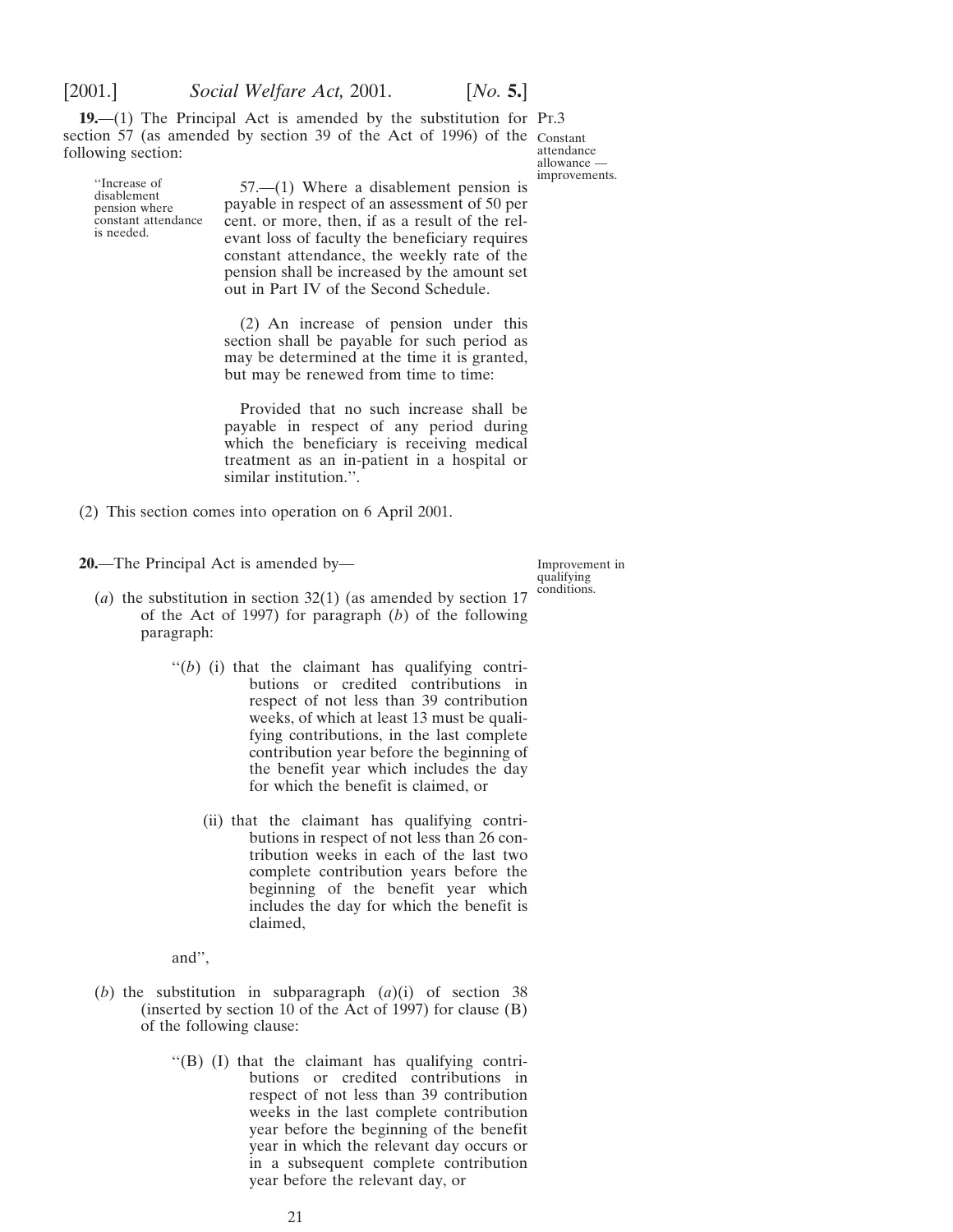Pt.3 S.20

(II) that the claimant has qualifying contributions in respect of not less than 26 contribution weeks in each of the last two complete contribution years before the beginning of the benefit year in which the relevant day occurs,

or'',

- (*c*) the substitution in subparagraph (*a*)(ii) of section 41B(1) (inserted by Article 6 of the European Communities (Social Welfare) Regulations, 1995 (S.I. No. 25 of 1995)) for clause (B) of the following clause:
	- ''(B) (I) that the claimant has qualifying contributions or credited contributions in respect of not less than 39 contribution weeks in the last complete contribution year before the beginning of the benefit year which includes the first day for which health and safety benefit is claimed, or
		- (II) that the claimant has qualifying contributions in respect of not less than 26 contribution weeks in each of the last two complete contribution years before the beginning of the benefit year which includes the first day for which health and safety benefit is claimed,

and'',

- (*d*) the substitution in subparagraph  $(a)(i)$  of section 41H(1) (inserted by section 11 of the Act of 1997) for clause (B) of the following clause:
	- ''(B) (I) that the claimant has qualifying contributions or credited contributions in respect of not less than 39 contribution weeks in the last complete contribution year before the beginning of the benefit year in which the relevant day occurs or in a subsequent complete contribution year before the relevant day, or
		- (II) that the claimant has qualifying contributions in respect of not less than 26 contribution weeks in each of the last two complete contribution years before the beginning of the benefit year in which the relevant day occurs,

or'', and

- (*e*) the substitution in section 43(1) (as amended by section 8 of the Social Welfare (No. 2) Act, 1993) for paragraph (*b*) of the following paragraph:
	- $''(b)$  (i) that the claimant has qualifying contributions or credited contributions in respect of not less than 39 contribution weeks in the last complete contribution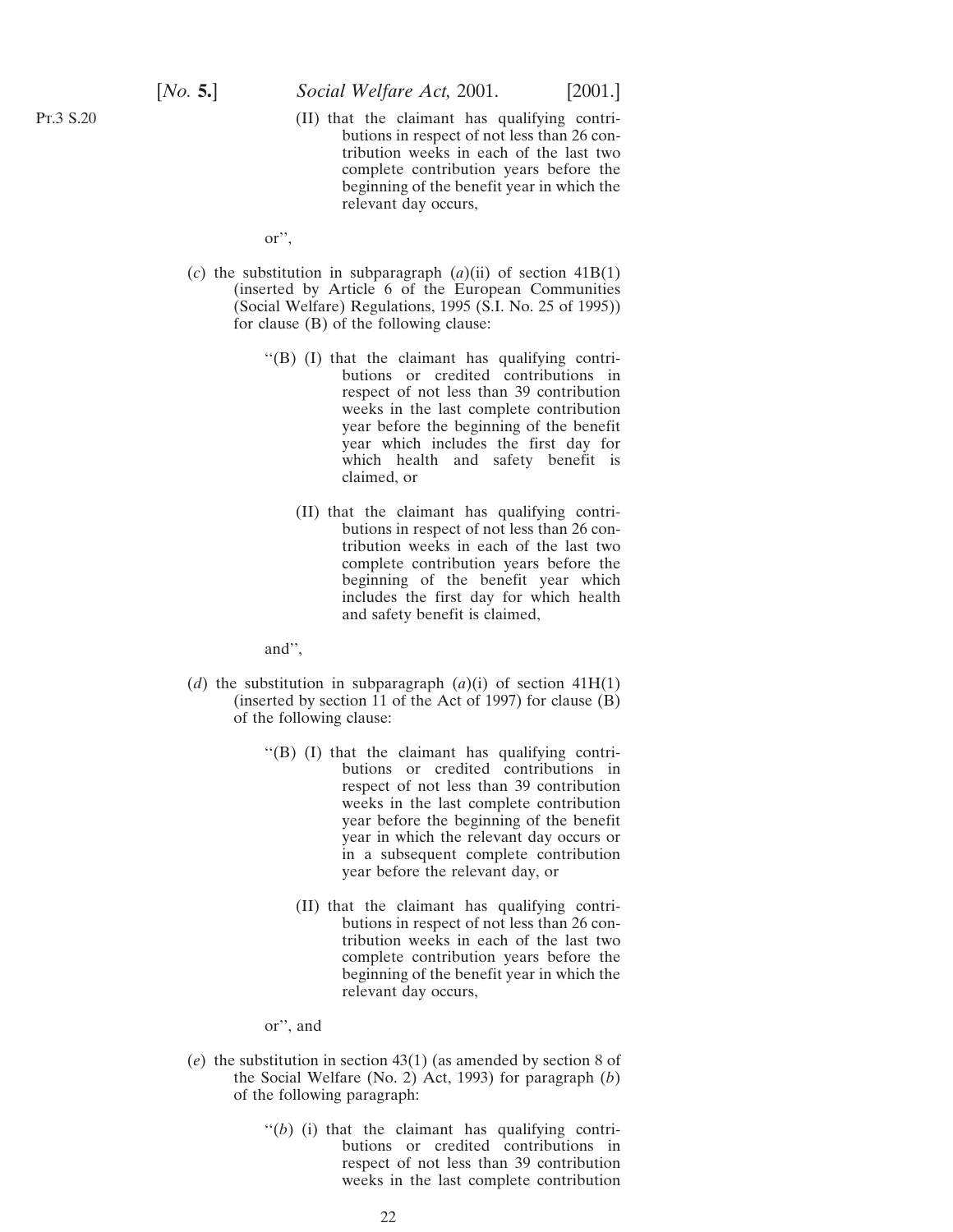<span id="page-22-0"></span>

year before the beginning of the benefit Pt.3 S.20 year which includes the day for which the benefit is claimed, or

(ii) that the claimant has qualifying contributions in respect of not less than 26 contribution weeks in each of the last two complete contribution years before the beginning of the benefit year which includes the day for which the benefit is claimed,

and''.

#### PART 4

#### Miscellaneous Provisions

**21.**—(1) Section 158 (as amended by section 31 of the Act of 1999) One-parent family of the Principal Act is amended by the substitution for subsection  $\frac{payment -}{transition}$ (4) of the following subsection:

"(4) Regulations may, subject to such conditions and in such payments. circumstances and for such periods as may be prescribed, entitle to one-parent family payment a qualified parent who, having been in receipt of the said payment for a period of 52 consecutive weeks, ceases to be entitled thereto by virtue of having earnings in excess of the amount specified in subsection (3).''.

(2) The amendment effected by *subsection (1)* of this section shall not operate so as to disentitle any person who, at the commencement of this section, is entitled to or in receipt of a payment by virtue of regulations under section 158(4) of the Principal Act but this subsection shall, as respects that person, have effect only for the duration of that person's continuous entitlement to the said payment under the said section 158(4).

(3) Rule 1(4) (as amended by *section 13* of this Act) of Part II of the Third Schedule to the Principal Act is amended by the substitution for subparagraph (*s*) (as amended by section 26 of the Act of 1997) of the following subparagraph:

"(s) for the purposes of one-parent family payment, moneys received by way of maintenance payments (including maintenance payments made to or in respect of a qualified child) in so far as they do not exceed the annual housing costs actually incurred by the qualified parent subject to such maximum amount as may be prescribed, together with one-half of any amount of maintenance payment in excess of the amount disregarded in respect of housing costs actually incurred (if any) and for this purpose—

> 'housing costs' means rent or repayment of a loan entered into solely for the purpose of defraying money employed in the purchase, repair or essential improvement of the residence in which the qualified parent is, for the time being, residing;

arrangements and assessment of maintenance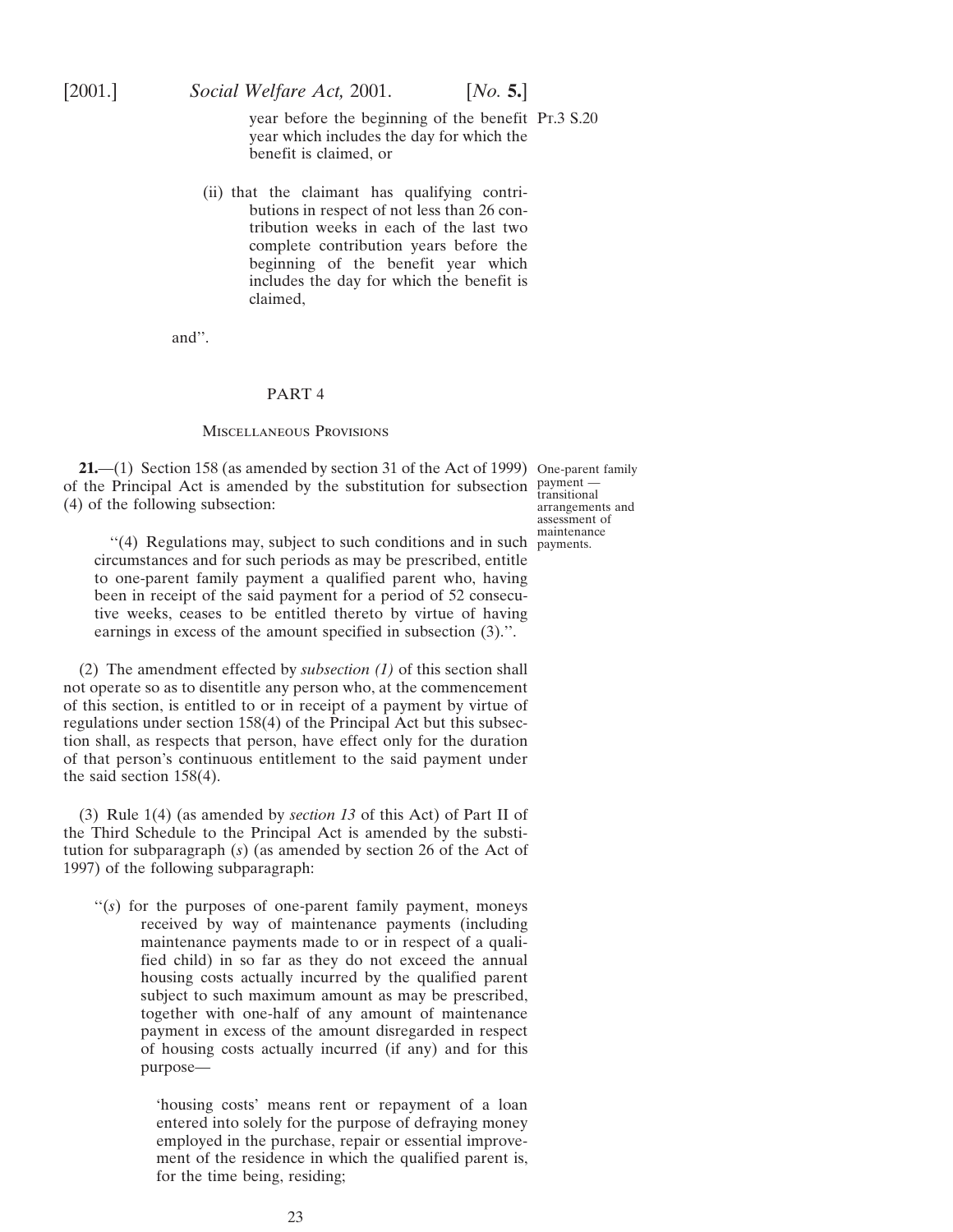<span id="page-23-0"></span>Pt.4 S.21

[*No.* **5.**] *Social Welfare Act,* 2001. [2001.]

'maintenance payments' means any payment received under or pursuant to such maintenance arrangement as may be prescribed,''.

Recovery of payments from financial institutions.

**22.**—(1) The Principal Act is amended by the insertion after section 280 of the following section:

"Recovery of 280A.—(1) Notwithstanding the pro-<br>
payments from visions of any enactment or rule of law,<br>
institutions where sums are due to the Minister or the where sums are due to the Minister or the Social Insurance Fund in accordance with section 279 or 279B because benefit or assistance which was intended for a beneficiary was paid to a financial institution for the credit of an account kept with that institution by the beneficiary and he or she dies before the payment or payments were made, the said benefit or assistance may be recovered from the financial institution in accordance with subsection  $(2)$ .

> (2) The Minister may give written notice to a financial institution requiring the institution to pay to him or her, within the period specified in the notice, the lesser of the following amounts:

- (*a*) the amount specified in the notice, being the amount of benefit or assistance recoverable in accordance with subsection (1), or
- (*b*) the amount standing to the credit of the account when the notice is received by the institution,

and the financial institution shall comply with such a direction.

(3) In this section 'financial institution' means—

- (*a*) a bank which is the holder of a licence under section 9 of the Central Bank Act, 1971,
- (*b*) a trustee savings bank within the meaning of the Trustee Savings Banks Act, 1989,
- (*c*) a building society within the meaning of the Building Societies Act, 1989,
- (*d*) a post office savings bank established under the Post Office Savings Bank Acts, 1861 to 1958, or
- (*e*) such other body as may be prescribed.''.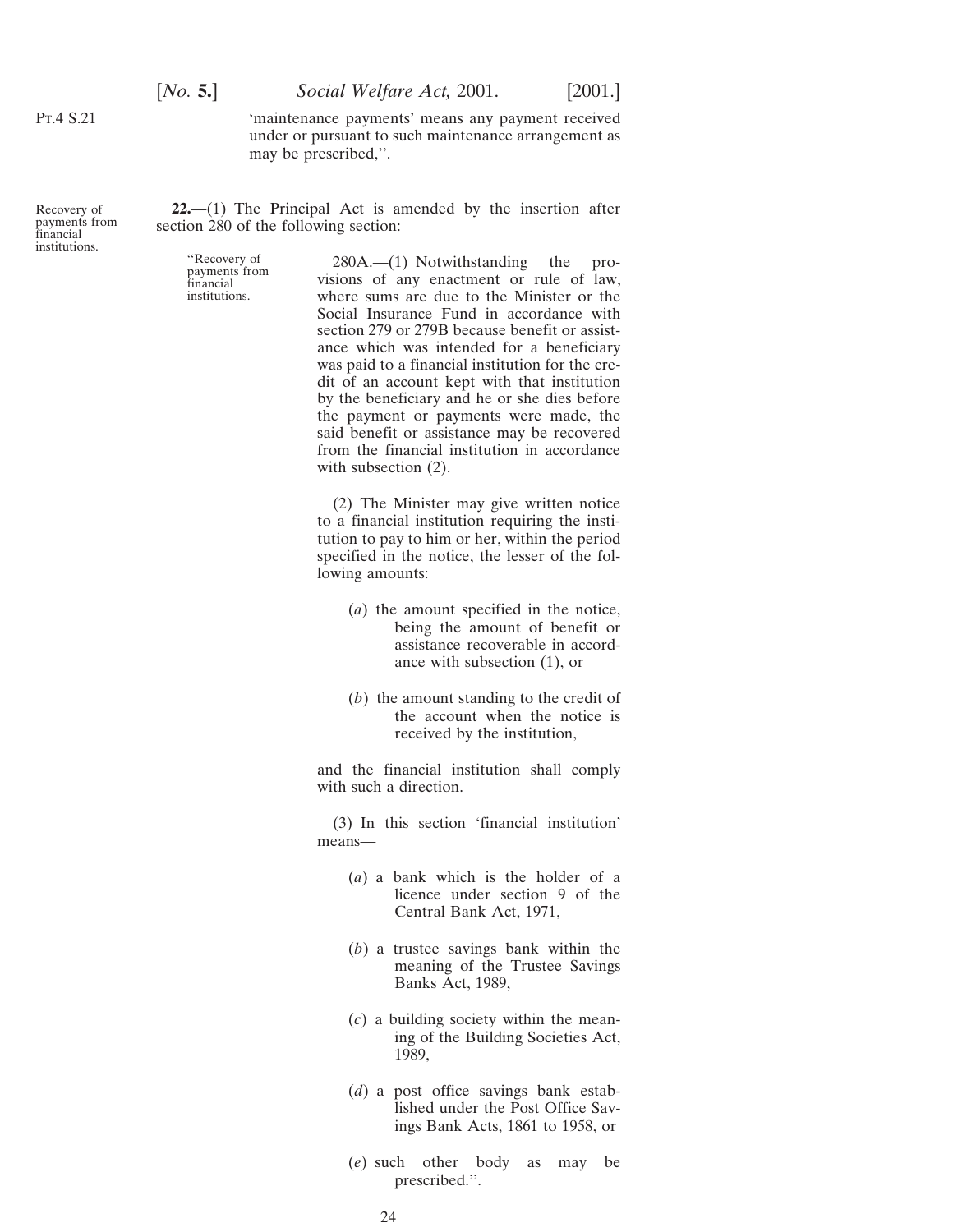<span id="page-24-0"></span>

(2) This section comes into operation on such day or days as the  $Pr.4 S.22$ Minister may appoint by order or orders either generally or with reference to any particular purpose or provision and different days may be so appointed for different purposes or different provisions.

**23.**—(1) The Principal Act is amended by—

Pre-retirement allowance change in

(*a*) the substitution in section 127 for subsection (3) (as withdrawal rate. amended by section 17 of the Act of 2000) of the following subsection:

''(3) In this Chapter 'weekly means' shall, subject to Rule  $1(1)$  or  $1(6A)$ , as the case may be, of Part I of the Third Schedule, be the yearly means divided by 52; means shall be calculated in accordance with the Rules contained in Part I of the Third Schedule:

Provided that the amount so calculated shall be rounded up to the nearest £1 where it is a multiple of 50p but not also a multiple of £1 and shall be rounded to the nearest £1 where it is not a multiple of 50p or  $£1.$ ",

and

(*b*) the substitution for subsection (2) of section 128 (as amended by section 18 of the Act of 1998) of the following subsection:

> ''(2) Pre-retirement allowance shall be payable where—

- (*a*) the weekly means of the claimant or beneficiary are less than £1, at the scheduled rate,
- (*b*) such weekly means are equal to £1, at the scheduled rate reduced by £1, and
- (*c*) such weekly means exceed £1, at the scheduled rate reduced by £1 for each amount (if any) of £1 by which those weekly means exceed £1:

Provided that, if the weekly means of the claimant or beneficiary are equal to or exceed the scheduled rate, no pre-retirement allowance shall be payable.''.

(2) In the case of a person who is entitled to or in receipt of a pre-retirement allowance on the commencement of this section, the amendments effected by this section shall not have the effect of reducing that person's rate of pre-retirement allowance below that which would be payable had the provisions of sections 127(3) and 128(2) of the Principal Act, in force immediately before that commencement, continued to apply in relation to that person.

(3) This section comes into operation on 28 March 2001.

**24.**—(1) Section  $2(2)(a)$  of the Principal Act is amended by—

Qualified adult amendment to provisions.

(*a*) the insertion in subparagraph (v) after ''1967,'' of ''or'', and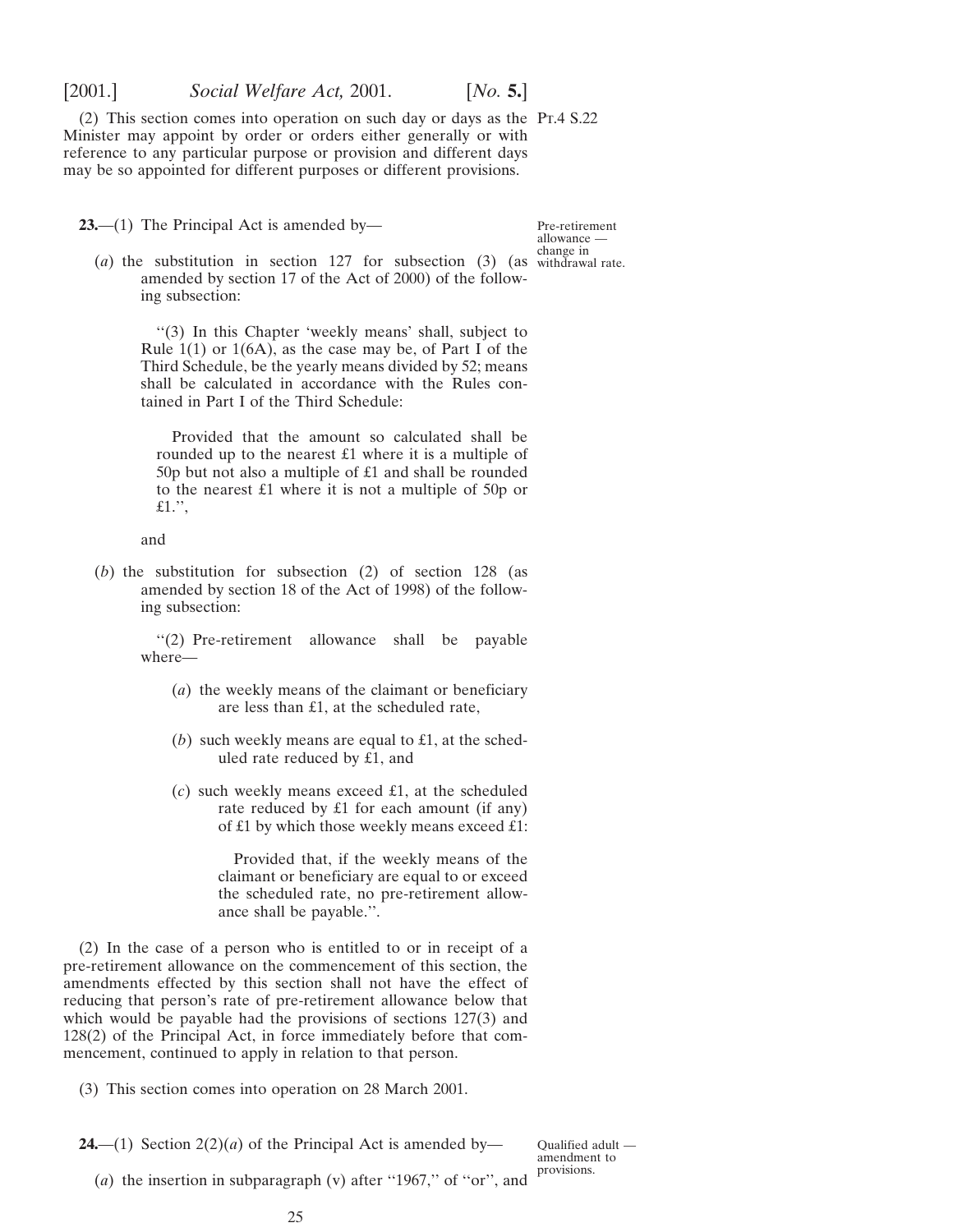- Pt.4 S.24
- (*b*) the insertion after subparagraph (v) of the following subparagraphs:
	- "(vi) a spouse who is entitled to or in receipt of an allowance the rate of which is related to the rates of unemployment assistance payable under section 121 or unemployment benefit payable under section 44 or 45, in respect of participation in a scheme administered by the Minister for Education and Science and known as the Vocational Training Opportunities Scheme, or
	- (vii) a spouse who is entitled to or in receipt of an allowance the rate of which is related to the rates of unemployment assistance payable under section 121 or unemployment benefit payable under section 44 or 45, in respect of participation in a scheme administered by the Minister and known as:
		- (I) Back to Education Allowance, or
		- (II) Back to Work Allowance, or
		- (III) Back to Work Enterprise Allowance, or
		- (IV) Part-time Job Incentive,''.

(2) Section 137 of the Principal Act (as amended by *section 17* of this Act) is amended by—

(*a*) the deletion of all the words from ''Subject to section 138A'' down to and including ''in respect of more than one person,'' and the substitution of the following:

> ''(1) Subject to subsection (2) and section 138A, the weekly rate of old age (non-contributory) pension payable in accordance with section 136 shall be increased—

(*a*) by the amount calculated in accordance with Part II of the Fourth Schedule where the beneficiary is living with, or is wholly or mainly maintaining, his or her spouse, subject to the restriction that the beneficiary shall not be entitled for the same period to an increase of pension under this paragraph in respect of more than one person,'',

and

(*b*) the insertion of the following subsection:

"(2) An increase under subsection  $(1)(a)$  shall not be payable where the spouse is—

- (*a*) in receipt of any benefit, pension, assistance or allowance under Part II or this Part, or
- (*b*) entitled to or in receipt of an allowance the rate of which is related to the rates of unemployment assistance payable under section 121 or unemployment benefit payable under section 44 or 45, in respect of participation in a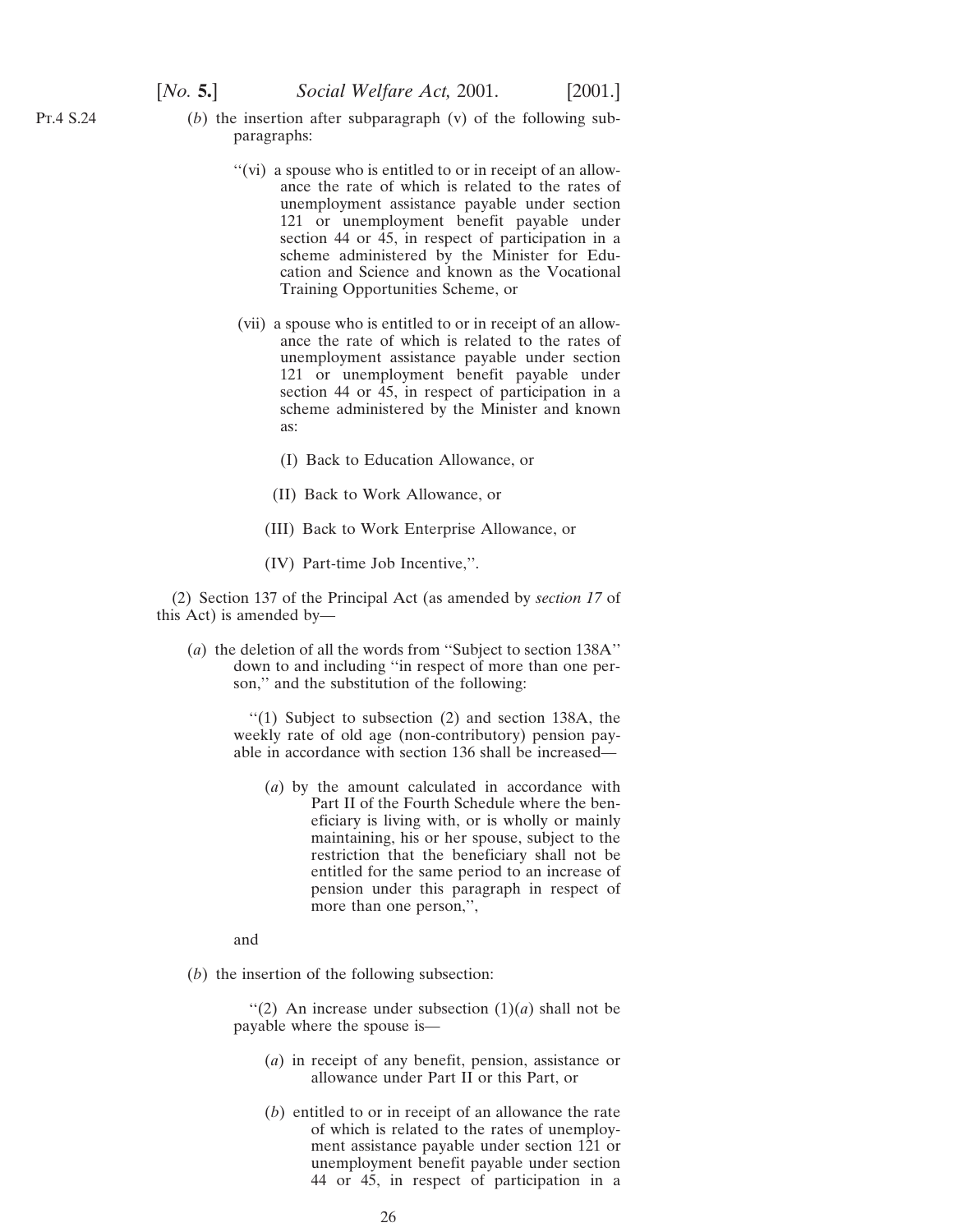scheme administered by the Minister for Edu- Pt.4 S.24 cation and Science and known as the Vocational Training Opportunities Scheme, or

- (*c*) entitled to or in receipt of an allowance the rate of which is related to the rates of unemployment assistance payable under section 121 or unemployment benefit payable under section 44 or 45, in respect of participation in a scheme administered by the Minister and known as:
	- (i) Back to Education Allowance, or
	- (ii) Back to Work Allowance, or
	- (iii) Back to Work Enterprise Allowance, or
	- (iv) Part-time Job Incentive,''.
- (3) The Third Schedule to the Principal Act is amended by—
	- (*a*) the substitution in Rule 1(2) (as amended by *section 13* of this Act) of Part I for subparagraph (*t*) of the following subparagraphs:
		- ''(*t*) any moneys received by his or her spouse in respect of participation in a scheme administered by the Minister for Education and Science and known as the Vocational Training Opportunities Scheme,
		- (*u*) any moneys received by his or her spouse in respect of participation in a scheme administered by the Minister and known as:
			- (i) Back to Education Allowance, or
			- (ii) Back to Work Allowance, or
			- (iii) Back to Work Enterprise Allowance, or
			- (iv) Part-time Job Incentive,
		- (*v*) any moneys received by his or her spouse in respect of participation in a course approved by An Foras Aiseanna Saothair under the Industrial Training Act, 1967,
		- (*w*) such other income received by a person or his or her spouse as may be prescribed;'',
	- (*b*) the substitution in Rule 1(4) (as amended by *section 13* of this Act) of Part II for subparagraph (*u*) of the following subparagraphs:
		- $''(u)$  any moneys received by his or her spouse in respect of participation in a scheme administered by the Minister for Education and Science and known as the Vocational Training Opportunities Scheme,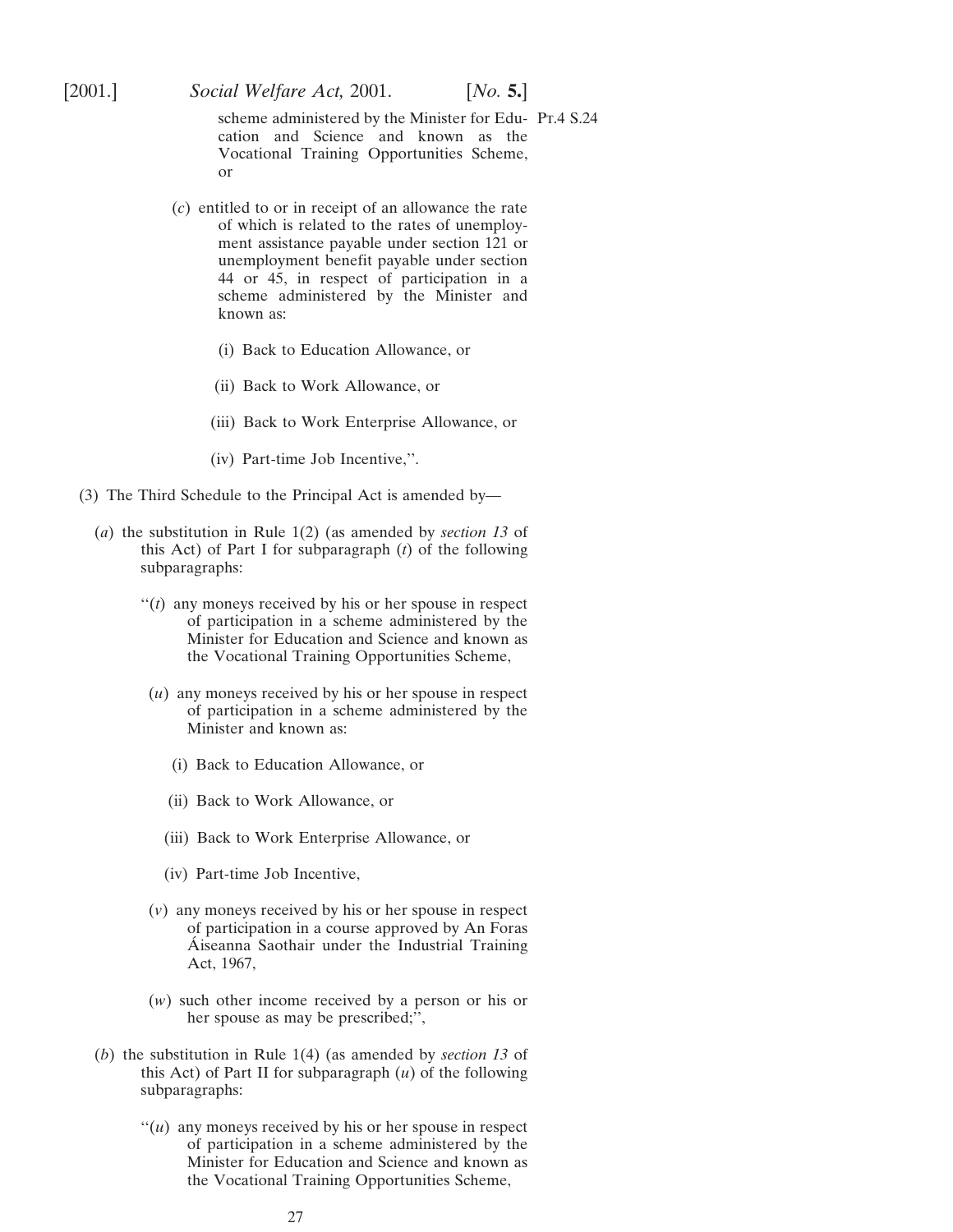$$
[No. 5.]
$$

- (*v*) any moneys received by his or her spouse in respect of participation in a scheme administered by the Minister and known as:
	- (i) Back to Education Allowance, or
	- (ii) Back to Work Allowance, or
	- (iii) Back to Work Enterprise Allowance, or
	- (iv) Part-time Job Incentive,
- (*w*) any moneys received by his or her spouse in respect of a course approved by An Foras Aiseanna Saothair under the Industrial Training Act, 1967,
- (*x*) such other income received by a person or his or her spouse as may be prescribed,'',
- (*c*) the insertion in Rule 1(1) (as amended by *section 13* of this Act) of Part III after subparagraph (*p*) of the following subparagraphs:
	- $\lq( q )$  any moneys received by his or her spouse in respect of participation in a scheme administered by the Minister for Education and Science and known as the Vocational Training Opportunities Scheme,
	- (*r*) any moneys received by his or her spouse in respect of participation in a scheme administered by the Minister and known as:
		- (i) Back to Education Allowance, or
		- (ii) Back to Work Allowance, or
		- (iii) Back to Work Enterprise Allowance, or
		- (iv) Part-time Job Incentive,
	- (*s*) any moneys received by his or her spouse in respect of a course approved by An Foras Aiseanna Saothair under the Industrial Training Act, 1967;'',

and

- (*d*) the substitution in Rule 1(3) (as amended by *section 13* of this Act) of Part IV for subparagraph (*r*) of the following subparagraphs:
	- "(*r*) any moneys received by his or her spouse in respect of participation in a scheme administered by the Minister for Education and Science and known as the Vocational Training Opportunities Scheme,
	- (*s*) any moneys received by his or her spouse in respect of participation in a scheme administered by the Minister and known as:
		- (i) Back to Education Allowance, or
		- (ii) Back to Work Allowance, or

Pt.4 S.24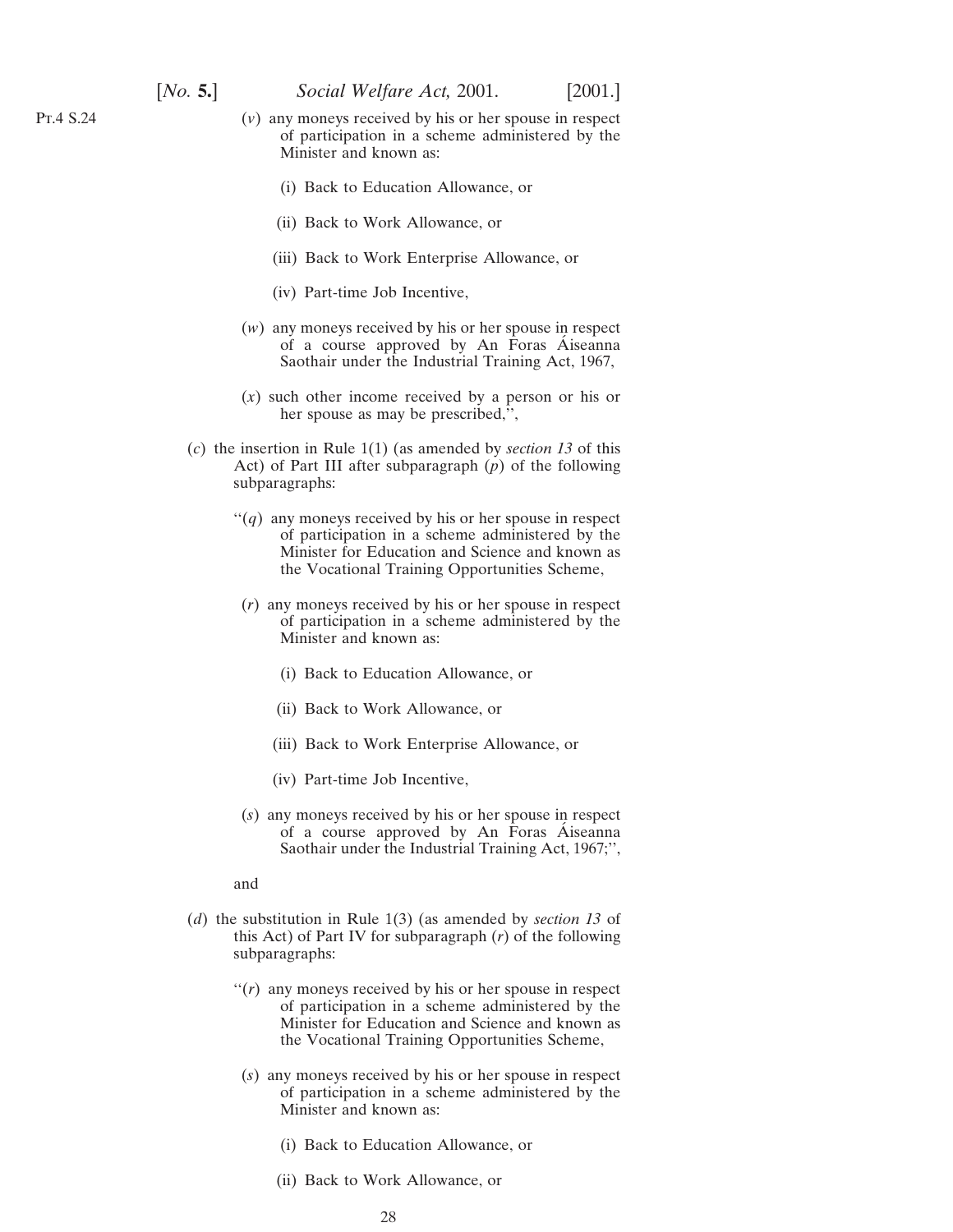<span id="page-28-0"></span>

(iii) Back to Work Enterprise Allowance, or  $\Pr A S.24$ 

- (iv) Part-time Job Incentive,
- (*t*) any moneys received by his or her spouse in respect of a course approved by An Foras Aiseanna Saothair under the Industrial Training Act, 1967,
- (*u*) such other income received by a farmer or his or her spouse as may be prescribed;''.

**25.**—(1) The Principal Act is amended by the substitution in Amendment to section  $20(6)$  and paragraph (*a*) of section  $224(7)$  for "the Collector- prosecution General'' of ''an officer of the Revenue Commissioners''. provisions.

(2) This section comes into operation on such day as the Minister may appoint by order.

**26.**—(1) The Principal Act is amended—

Carer's benefit improvement.

- (*a*) by the substitution in section 82A (inserted by section 10 of the Act of 2000) for subsection (1) of the following subsection:
	- ''(1) Subject to this Act, in this Chapter—

'carer' means a person who has attained the age of 16 years and who—

- (*a*) resides with and provides full-time care and attention to a relevant person, or
- (*b*) subject to such conditions and in such circumstances as may be prescribed, does not reside with but provides full-time care and attention to a relevant person;

'relevant person' means a person who has such a disability that he or she requires full-time care and attention.'',

- (*b*) in section 82B (inserted by section 10 of the Act of 2000)  $by-$ 
	- (i) the substitution in subsection (5) for ''subsection  $(1)(a)$ " of "subsection  $(1)(a)$  or regulations under subsection (6)'', and
	- (ii) the insertion after subsection (5) of the following subsection:

''(6) Regulations may provide that, subject to such conditions and in such circumstances as may be prescribed, in the case of a person who is absent from his or her employment within the three-month period referred to in subsection  $(1)(a)$ , by reason of being on such leave from that employment as may be prescribed, the condition specified in subsection  $(1)(a)$  shall be regarded as being satisfied in respect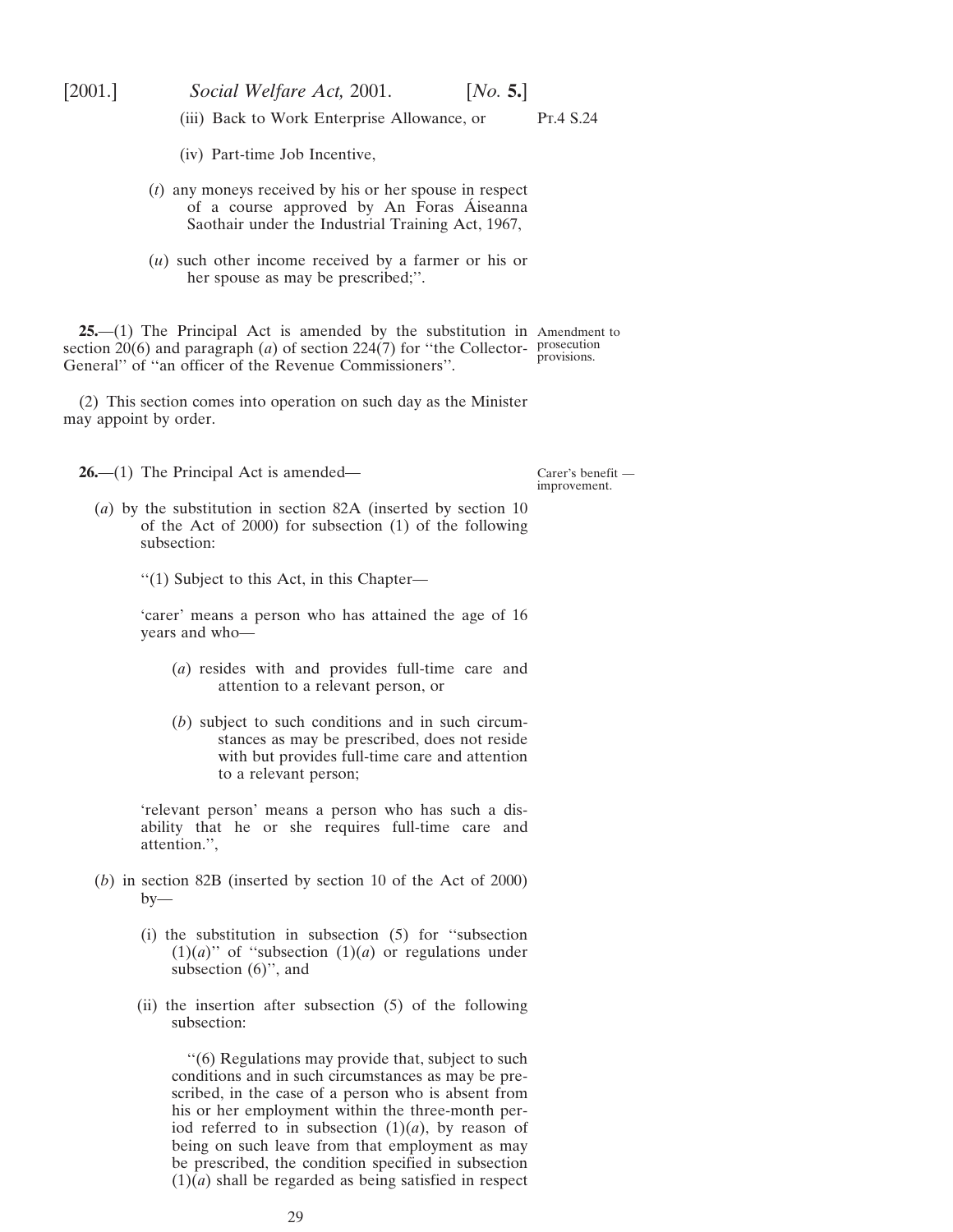<span id="page-29-0"></span>

of that person if he or she was engaged in remunerative full-time employment as an employed contributor for such period of three months (other than the three-month period referred to in that subsection) as may be prescribed (and the period that may be so prescribed may comprise two or more periods which, taken together, amount to a period of three months).",

and

- (*c*) by the insertion in section 82H (inserted by section 10 of the Act of 2000) after paragraph (*a*) of the following paragraph:
	- "(*aa*) carer's benefit shall not be payable in respect of the full-time care and attention being provided to a relevant person in any case where the relevant person is in receipt of an increase of disablement pension under section 57 in respect of constant attendance,''.

(2) This section comes into operation on such day as the Minister may appoint by order.

Qualified adult rate payable with reduced rate pensions.

**27.**—(1) The Principal Act is amended by the substitution in section 84 (as amended by section 21 of the Act of 1999) for subsection (8) of the following subsections:

''(8) Regulations under subsection (7) shall provide, subject to subsection (8A), that old age (contributory) pension payable by virtue thereof shall be payable at a rate less than that specified in the Second Schedule, and the rate specified by the regulations may vary by reference to the yearly average so calculated, but any increase of that pension payable under section 87(2) shall be the same as if the claimant had a yearly average of not less than 48.

(8A) In the case of a person who, on 5 April 2001, is entitled to or in receipt of a pension by virtue of regulations under subsection (7) which includes an increase under section 87(1), subsection (8) shall not operate so as to reduce the rate of the increase payable under section 87(1) below such rate as may be prescribed.''.

(2) This section comes into operation on 6 April 2001.

Social insurance retention of modified status.

**28.**—Section 11(1) (as amended by section 12 of the Act of 1996) of the Principal Act is amended by the insertion after paragraph (*aa*) of the following paragraph:

"(*aaa*) in such cases as may be prescribed, persons who, on 5 April 1995, were employed in an employment to which paragraph (*a*) or (*aa*) applies and which is prescribed, and who cease to be so employed, but immediately on such cessation become employed in another employment which is prescribed, under terms and conditions which provide that he or she continues to be employed in a permanent and pensionable capacity and for payment during illness on a basis considered adequate by the Minister,''.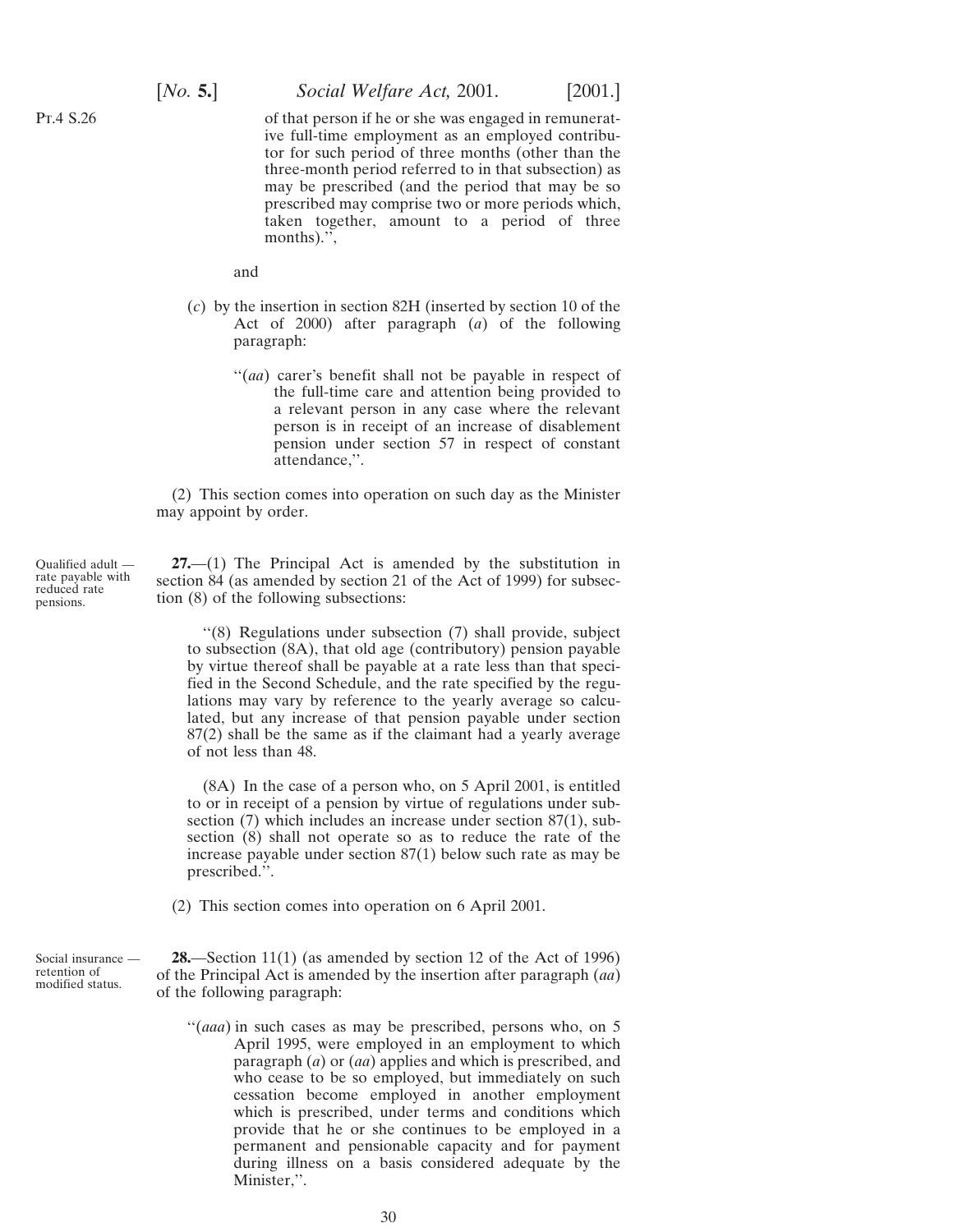#### PART 5

## Alignment of Tax and Calendar Years

<span id="page-30-0"></span>**29.**—(1) Where, consequent on an amendment to the definition of Transitional "year of assessment" contained in the Income Tax Acts, the period arrangements for<br>
<sup>1</sup>/<sub>1</sub>/<sub>2001</sub> <sup>1</sup>/<sub>1</sub>/<sub>2001</sub> <sup>2001</sup>/<sub>1</sub>/<sub>2001</sub> <sup>2001</sup>/<sub>1</sub>/<sub>2001</sub> <sup>2001</sup>/<sub>1</sub>/<sub>2001</sub> <sup>2001</sup>/<sub>1</sub>/<sub>2001</sub> <sup>2001</sup>/<sub>1</sub>/<sub>2001</sub> <sup>2001</sup>/<sub>1</sub></del> beginning on 6 April 2001 and ending on 31 December 2001 is a  $\frac{hc}{itghts}$ . contribution year as defined in section 2(1) (as amended by *section 15* of this Act) of the Principal Act, the Minister may make regulations amending any provision of the Principal Act with respect to the application of that provision in so far as it relates to the period beginning on 6 April 2001 and ending on 31 December 2001, for the purpose of securing the preservation of rights conferred under or by virtue of the Principal Act.

(2) Without prejudice to the generality of *subsection (1)* of this section, regulations under that subsection may provide for the award of additional—

- (*a*) employment contributions to any person who has paid employment contributions in respect of the contribution year beginning on 6 April 2001 and ending on 31 December 2001,
- (*b*) voluntary contributions to any person who has paid voluntary contributions in respect of the contribution year beginning on 6 April 2001 and ending on 31 December 2001 and who is not awarded additional employment contributions in accordance with *paragraph (a*) of this subsection, and
- (*c*) optional contributions to any person who has paid optional contributions in respect of the contribution year beginning on 6 April 2001 and ending on 31 December 2001 and who is not awarded additional employment contributions in accordance with *paragraph (a*) of this subsection,

and, subject to such conditions and in such circumstances as may be prescribed, for the manner in which the said employment contributions, voluntary contributions or optional contributions will be taken into account for the purpose of determining entitlement to any benefit.

**30.**—(1) For the purposes of determining a person's liability in Further respect of self-employment contributions, voluntary contributions or amendments respect of sentently contributions, volumity contributions of consequential on optional contributions payable in accordance with the Principal Act the alignment of the for the period commencing on 6 April 2001 and ending on 31 tax and calendar December 2001—

years.

- (*a*) sections  $18(1)(a)$ , (*c*) and (*h*) (in so far as they apply to selfemployed contributors)(as amended in each case by *section 9* of this Act), and section 23(1) (as amended by *section 11* of this Act) of the Principal Act shall have effect as if for each sum specified therein there were substituted £148, and
- (*b*) section  $18(1)(b)$  of the Principal Act shall have effect as if for the sum specified therein there were substituted £91.76.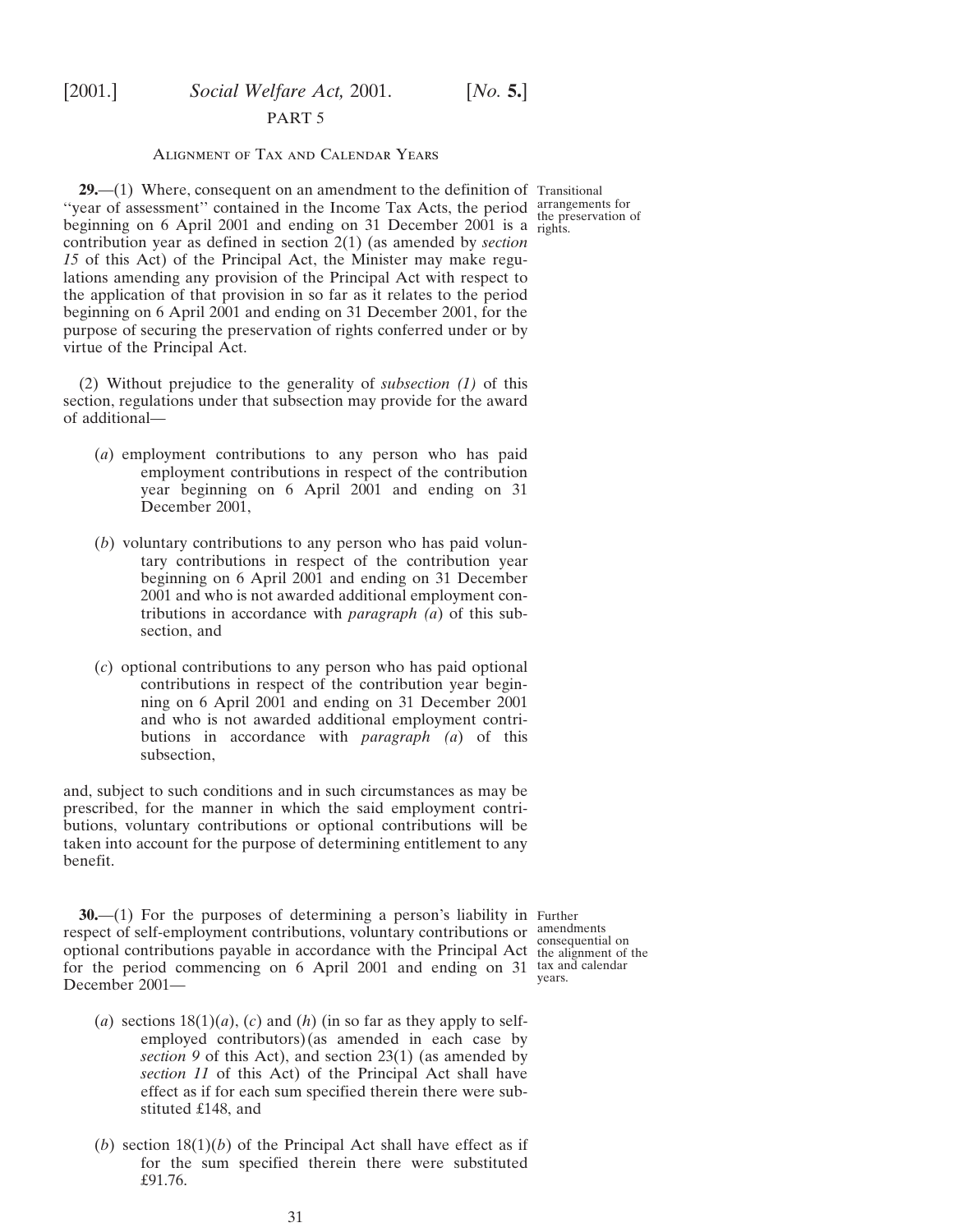(2) For the purposes of determining a person's liability in respect of voluntary contributions or optional contributions payable in accordance with the Principal Act for the period commencing on 1 January 2002 and ending on 31 December 2002—

- (*a*) section  $18(1)(h)$  of the Principal Act (in so far as it applies to optional contributors) shall have effect as if for each sum specified therein there were substituted  $\epsilon$ 187,
- (*b*) section  $22(1)(b)(i)$  of the Principal Act (as amended by *section 11* of this Act) shall have effect as if for the sum specified therein there were substituted  $\epsilon$ 93,
- $(c)$  section  $22(1)(b)(ii)$  of the Principal Act (as amended by *section 11* of this Act) shall have effect as if for the sum specified therein there were substituted  $\epsilon$ 234,
- (*d*) section  $22(1)(b)(iii)$  of the Principal Act (as amended by *section 11* of this Act) shall have effect as if for the sum specified therein there were substituted  $\epsilon$ 140, and
- (*e*) section 24B(1)(*a*) of the Principal Act (as amended by section 8 of the Act of 1995) shall have effect as if for the sum specified therein there were substituted  $\epsilon$ 1,012.

(3) For the purposes of determining a person's entitlement to benefit under sections 32(1) and 32(3) (both amended by section 17 of the Act of 1997), 38(*a*) (as amended by section 10 of the Act of 1997), 41B(1)(*a*) (inserted by Article 6 of the European Communities (Social Welfare) Regulations, 1995 (S.I. No. 25 of 1995)), 41H(1)(*a*) (inserted by section 11 of the Act of 1997), 43(1) (as amended by section 8 of the No. 2 Act of 1993) 82C(1)(*a*) (inserted by section 10 of the Act of 2000) and  $115(1)(b)(i)$ ,  $(b)(iii)$  or  $(b)(iv)$ (inserted by section 19 of the Act of 1999) of the Principal Act, in respect of the benefit year commencing on 7 January 2002 and ending on 5 January 2003, the said sections shall be construed as if the words ''second last complete contribution year'' were substituted for the words ''last complete contribution year''.

(4) For the purposes of determining a person's entitlement to benefit under section 38(*b*) (as amended by section 10 of the Act of 1997) or  $41H(1)(b)$  (as amended by section 11 of the Act of 1997) of the Principal Act, in respect of the benefit year commencing on 7 January 2002 and ending on 5 January 2003, the said section shall be construed as if the words ''in the second last complete contribution year or in the third last complete contribution year'' were substituted for the words ''in the last complete contribution year or in the second last complete contribution year''.

(5) For the purposes of determining a person's entitlement to benefit under sections 32(1), 38(*a*), 41B(1)(*a*), 41H(1)(*a*), 43(1) (as amended in each case by *section 20* of this Act) and  $82C(1)(c)$ (inserted by section 10 of the Act of 2000) of the Principal Act, in respect of the benefit year commencing on 7 January 2002 and ending on 5 January 2003, the said section shall be construed as if the words ''in the second last and third last complete contribution years'' were substituted for the words ''in each of the last two complete contribution years''.

(6) For the purposes of determining a person's entitlement to bereavement grant under section  $115(1)(b)(ii)$  (inserted by section 19 of the Act of 1999) in respect of the benefit year commencing on 7 January 2002 and ending on 5 January 2003, the said section shall

Pt.5 S.30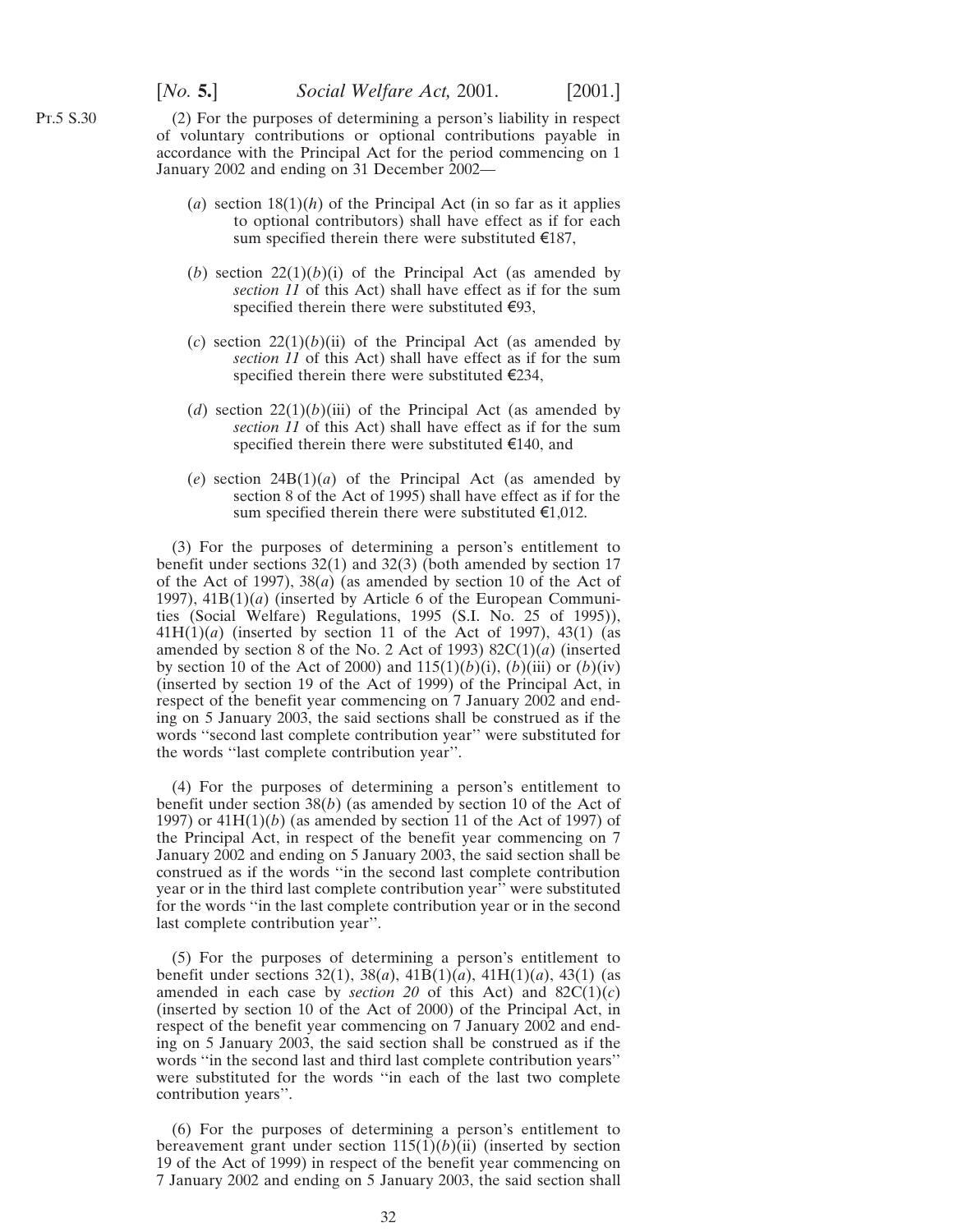<span id="page-32-0"></span>

be construed as if the words ''the 3 or 5 complete contributions years Pt.5 S.30 immediately preceding the last complete contribution year'' were substituted for the words "the last  $\overline{3}$  or  $\overline{5}$  complete contribution years''.

**31.**—This Part comes into operation on such day or days as the Commencement Minister may appoint by order or orders either generally or with *(Part 5)*. reference to any particular purpose or provision and different days may be so appointed for different purposes or different provisions.

### PART 6

Amendments Relating to Introduction of Euro

**32.**—(1) The Principal Act is amended by the substitution for Social insurance Parts I to IV (inserted by *section 4* of this Act) and Part V (inserted by section 4 of the Act of 1999) of the Second Schedule thereto of the Parts set out in *Schedule C* to this Act.

(2) This section comes into operation—

- (*a*) in so far as it relates to unemployment benefit, on 27 December 2001,
- (*b*) in so far as it relates to disability benefit, health and safety benefit, injury benefit and disablement gratuity, on 31 December 2001,
- (*c*) in so far as it relates to carer's benefit, retirement pension, invalidity pension and a relevant payment by virtue of section  $18(1)(a)$  of the Act of 1996, on 3 January 2002, and
- (*d*) in so far as it relates to disablement pension, death benefit under section 60, 61 or 62 of the Principal Act, old age (contributory) pension, widow's and widower's (contributory) pension, widow's and (contributory) pension, orphan's (contributory) allowance and bereavement grant, on 4 January 2002.

**33.**—(1) The Principal Act is amended by the substitution for Social assistance Parts I, II, IIA, IIB and IIC (as amended by *section 5* of this Act) of payments (new euro the Fourth Schedule thereto of the Parts set out in *Schedule D* to this Act.

(2) This section comes into operation—

- (*a*) in so far as it relates to unemployment assistance, pre-retirement allowance and farm assist, on 26 December 2001,
- (*b*) in so far as it relates to supplementary welfare allowance, on 31 December 2001,
- (*c*) in so far as it relates to disability allowance, on 2 January 2002,
- (*d*) in so far as it relates to one-parent family payment (other than where payable in respect of a widow or widower), carer's allowance and a relevant payment by virtue of section  $18(1)(b)$  or  $(c)$  of the Act of 1996, on 3 January 2002, and

benefits (new euro rates).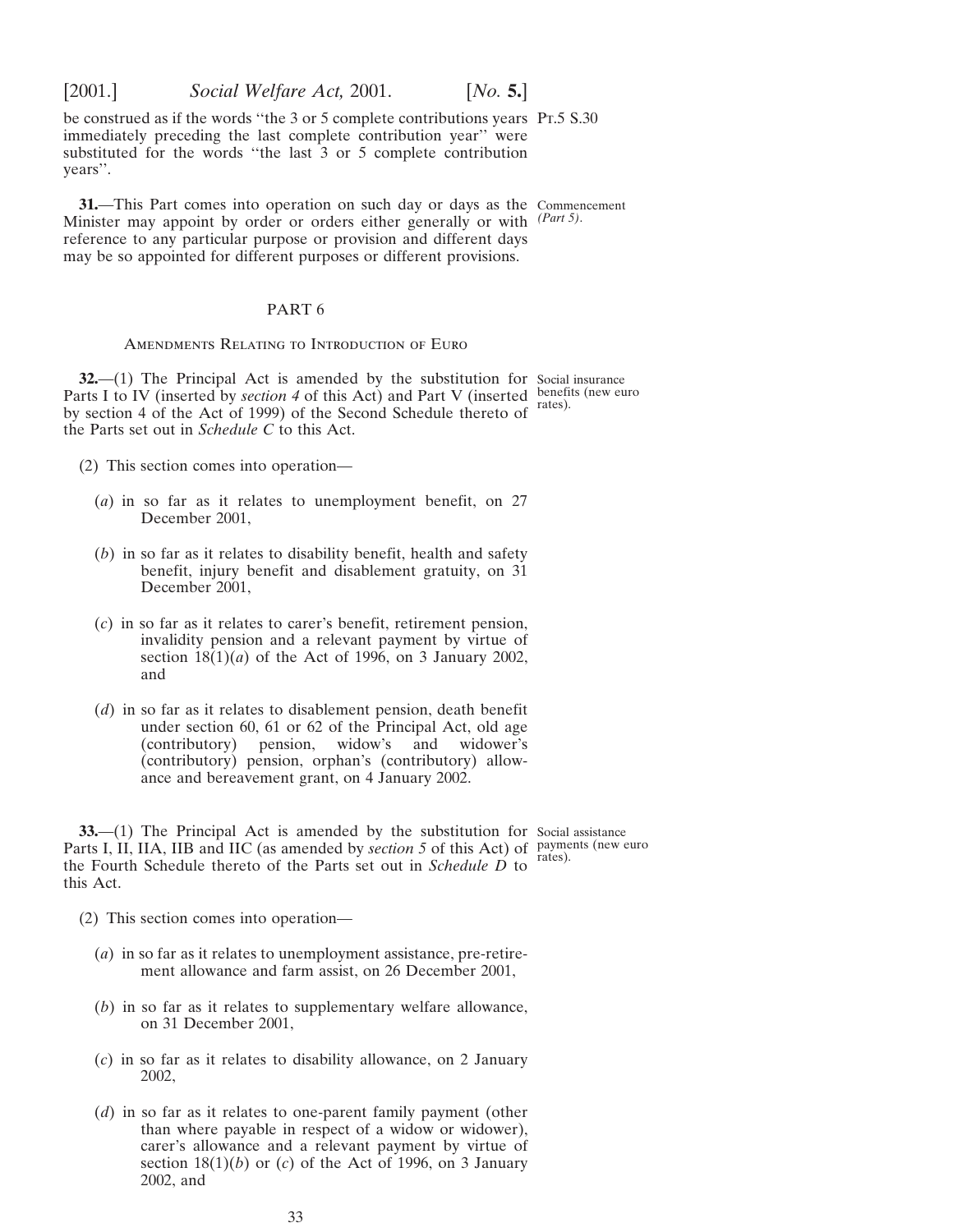[*No.* **5.**] *Social Welfare Act,* 2001. [2001.]

(*e*) in so far as it relates to old age (non-contributory) pension, blind pension, widow's and widower's (non-contributory) pension, one-parent family payment payable in respect of a widow or widower and orphan's (non-contributory) pension, on 4 January 2002.

Child benefit (new euro rates).

<span id="page-33-0"></span>Pt.6 S.33

**34.**—(1) The Fourth Schedule to the Principal Act is amended by the substitution for Part III (as amended by *section 6* of this Act) of the following Part:

### ''PART III

| AMOUNTS OF CHILD BENEFIT |  |  |
|--------------------------|--|--|
|                          |  |  |

| Amount for each of first 2 children | Amount for each child in excess of 2 |
|-------------------------------------|--------------------------------------|
| €85.80                              | €109.20                              |
|                                     |                                      |

(2) This section comes into operation on 1 January 2002.

Family income supplement (new weekly rates euro).

**35.**—(1) The Principal Act is amended by the substitution for section 198 (as amended by *section 7* of this Act) of the following section:

''Entitlement to 198.—Subject to this Act, an allowance (in supplement. this Act referred to as 'family income supplement') shall be payable out of moneys provided by the Oireachtas in respect of a family where the weekly family income is less than—

- (*a*) in the case of a family which includes only 1 child,  $\text{\textsterling}327.60$ ,
- (*b*) in the case of a family which includes 2 children,  $\epsilon$ 353,
- (*c*) in the case of a family which includes 3 children,  $\epsilon$ 378.40,
- (*d*) in the case of a family which includes 4 children, €403.80,
- (*e*) in the case of a family which includes 5 children,  $\text{\textsterling}435.60$ ,
- (*f*) in the case of a family which includes 6 children,  $\text{£461}$ ,
- (*g*) in the case of a family which includes 7 children,  $\text{\textsterling}482.50$ , or
- (*h*) in the case of a family which includes 8 or more children,  $€504.10."$ .
- (2) This section comes into operation on 3 January 2002.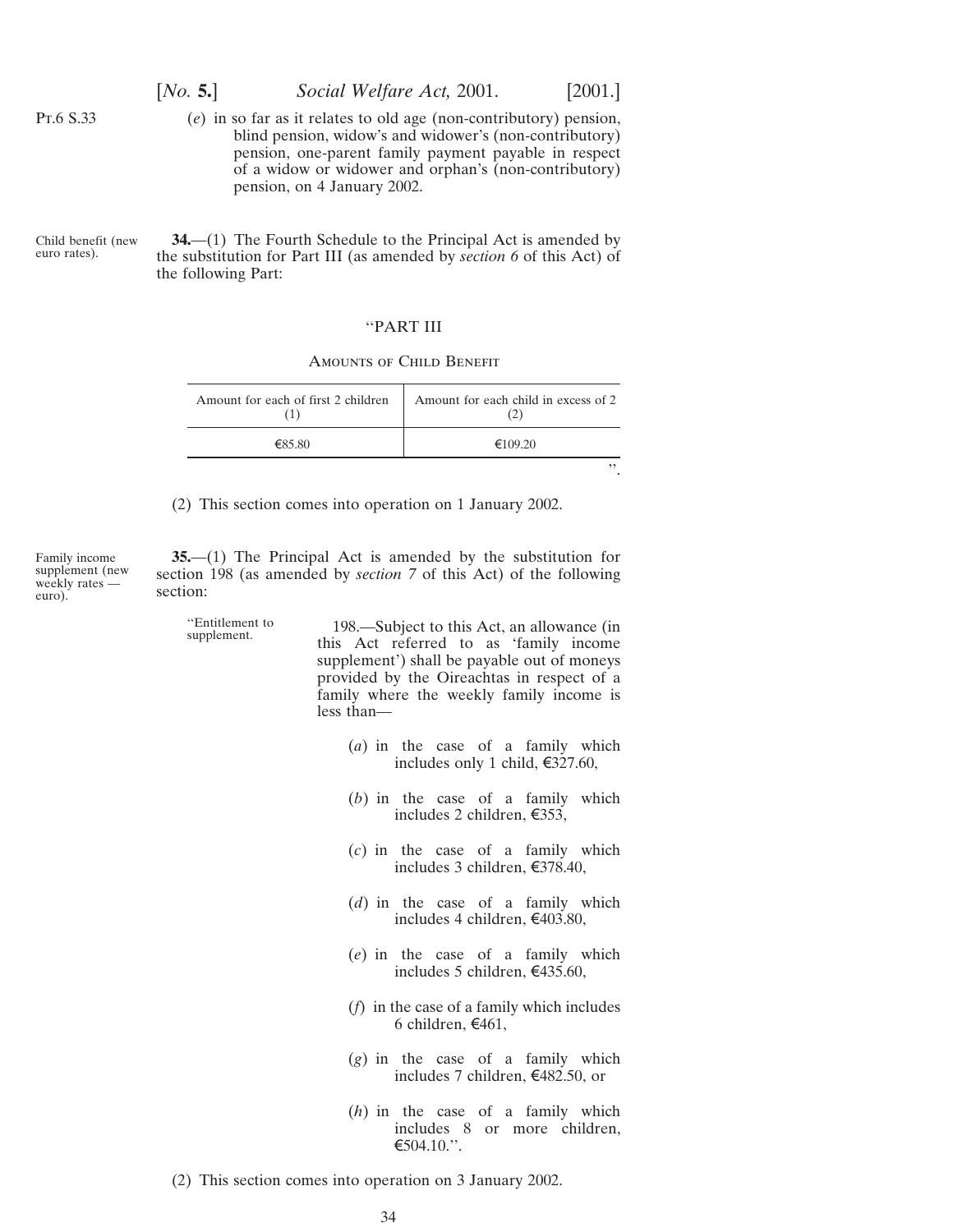<span id="page-34-0"></span>

**36.**—(1) Each provision of the Principal Act mentioned in *column* Pr.6 *(1)* of *Schedule E* to this Act is amended in the manner specified in New rates of *column (2)* of that Schedule opposite the mention of the provision employment, selfin that *column (1)*.

(2) This section comes into operation on 1 January 2002.

**37.**—(1) The Principal Act is amended by—

Further amendments consequential on

employment, optional and voluntary contributions —

euro.

- (*a*) the substitution in sections  $136(2)$ ,  $144(2)$  (inserted by introduction of section 19 of the Act of 1997), 149(2) (inserted by section euro. 20 of the Act of 1995), 159(2) (inserted by section 17 of the Act of 1996) and 165(2) (inserted by section 16 of the Act of 1994) for "£6" in each place where that amount occurs of " $\mathfrak{C}7.60$ ", and
- (*b*) the substitution in sections 136(2), 144(2), 149(2), 159(2),  $165(2)$ ,  $191C(2)$  (inserted by section 13 of the Act of 1996) and 242 for ''£2'' in each place where that amount occurs of " $\epsilon$ 2.50".

(2) Subject to *subsection (5)* of this section, the amendments effected by *subsection (1)* of this section shall not, in respect of any person, have the effect of reducing the appropriate scheduled rate (within the meaning of the Principal Act) of payment, by an amount greater than that by which it was reduced in respect of the means of the person concerned immediately before the commencement of this section.

- (3) The Principal Act is amended by—
	- (*a*) the substitution in sections 119(1) (as amended by section 17 of the Act of 2000), 121(2)(*a*), 121(2)(*b*), 121(2)(*c*), 127(3) and 128(2) (both amended by *section 23* of this Act),  $177(1)(a)(ii)$ ,  $191L(1)(c)$  and  $191N(2)(a)$ ,  $191N(2)(b)$  and  $191N(2)(c)$  (inserted by section 15 of the Act of 1999) for "£1" in each place where that amount occurs of " $\epsilon$ 1", and
	- (*b*) the substitution in sections 119(1), 127(3), 177(1)(*b*) and  $191L(1)(c)$  for "50p" in each place where that amount occurs of ''50 cents.''.

(4) Notwithstanding the amendments effected by *subsection (3)* of this section and subject to *subsection (5)* of this section, in the case of a person who is, on the commencement of this section, entitled to or in receipt of unemployment assistance, pre-retirement allowance, supplementary welfare allowance or farm assist in accordance with the provisions of the Principal Act, his or her means (calculated in accordance with the provisions of the Principal Act) as rounded in accordance with section 119(1), 127(3), 177(1)(*b*) or 191L(1)(*c*) of the Principal Act, immediately before the commencement of this section, shall be converted to the equivalent euro amount and rounded down to the nearest euro.

(5) *Subsections (2)* and *(4)* of this section shall cease to apply to the person concerned where the income or capital value of property, being the income or capital value of property on which the assessment of his or her means (calculated in accordance with the provisions of the Principal Act) was based on the commencement of this section, is found to have changed.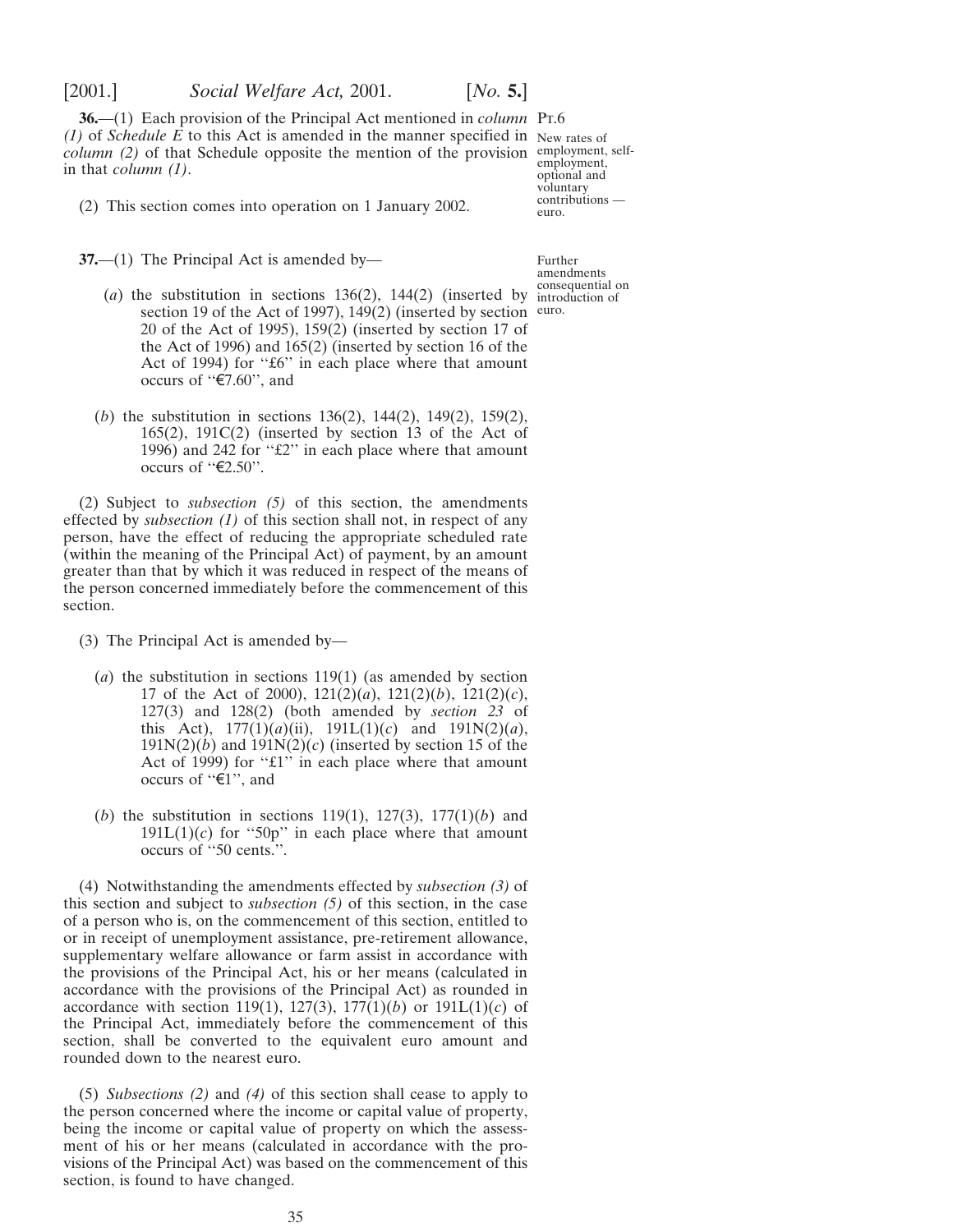(6) Each provision of the Principal Act mentioned in *column (1)* of *Schedule F* to this Act is amended by the substitution for the amount specified in *column (2)* of that Schedule opposite the mention of the provision in that *column (1)* (whether the amount occurs once or more than once in that provision), of the amount specified in *column (3)* of that Schedule, opposite the mention of the amount specified in that *column (2)*.

- (7) This section, other than *subsection (6)*, comes into operation—
	- (*a*) in so far as it relates to unemployment assistance, pre-retirement allowance and farm assist, on 26 December 2001,
	- (*b*) in so far as it relates to supplementary welfare allowance, on 31 December 2001,
	- (*c*) in so far as it relates to disability allowance, on 2 January 2002,
	- (*d*) in so far as it relates to one-parent family payment (other than where payable in respect of a widow or widower), carer's allowance and a relevant payment by virtue of section  $18(1)(b)$  or (*c*) of the Act of 1996, on 3 January 2002, and
	- (*e*) in so far as it relates to old age (non-contributory) pension, blind pension, widow's and widower's (non-contributory) pension, one-parent family payment payable in respect of a widow or widower and orphan's (non-contributory) pension, on 4 January 2002.

(8) *Subsection (6)* of this section comes into operation on such day or days as the Minister may appoint by order or orders either generally or with reference to any particular purpose or provision and different days may be so appointed for different purposes or different provisions.

### PART 7

#### AMENDMENT OF HEALTH CONTRIBUTIONS ACT, 1979

Contributions Act, **38.**—(1) For the purpose of determining a person's liability in respect of the health contribution payable in accordance with the provisions of the Health Contributions Act, 1979, for the period commencing on 6 April 2001 and ending on 31 December 2001, sections  $7A(1)(b)$  and  $(2)$  (as amended by section 34 of the Act of 2000) shall have effect as if for the sum specified therein there were substituted £10,775.

> (2) This section comes into operation on such day as the Minister may appoint by order.

**39.**—(1) Section 7A of the Health Contributions Act, 1979, is amended by—

- (*a*) the substitution in paragraph  $(1)(a)$  of " $\epsilon$ 356" for "£280" (inserted by section  $34(1)(a)$  of the Act of 2000),
- (*b*) the substitution in paragraph  $(1)(b)$  of " $\in \{18,512$ " for " $\pounds$ 14,560" (inserted by section 34(1)(*b*) of the Act of 2000), and
- (c) the substitution in subsection (2) of " $\epsilon$ 18,512" for "£14,560" (inserted by section  $34(1)(c)$  of the Act of 2000).
- (2) This section comes into operation on 1 January 2002.

Amendment to Health

<span id="page-35-0"></span>Pt.6 S.37

Amendment to Health Contributions Act, 1979 — euro.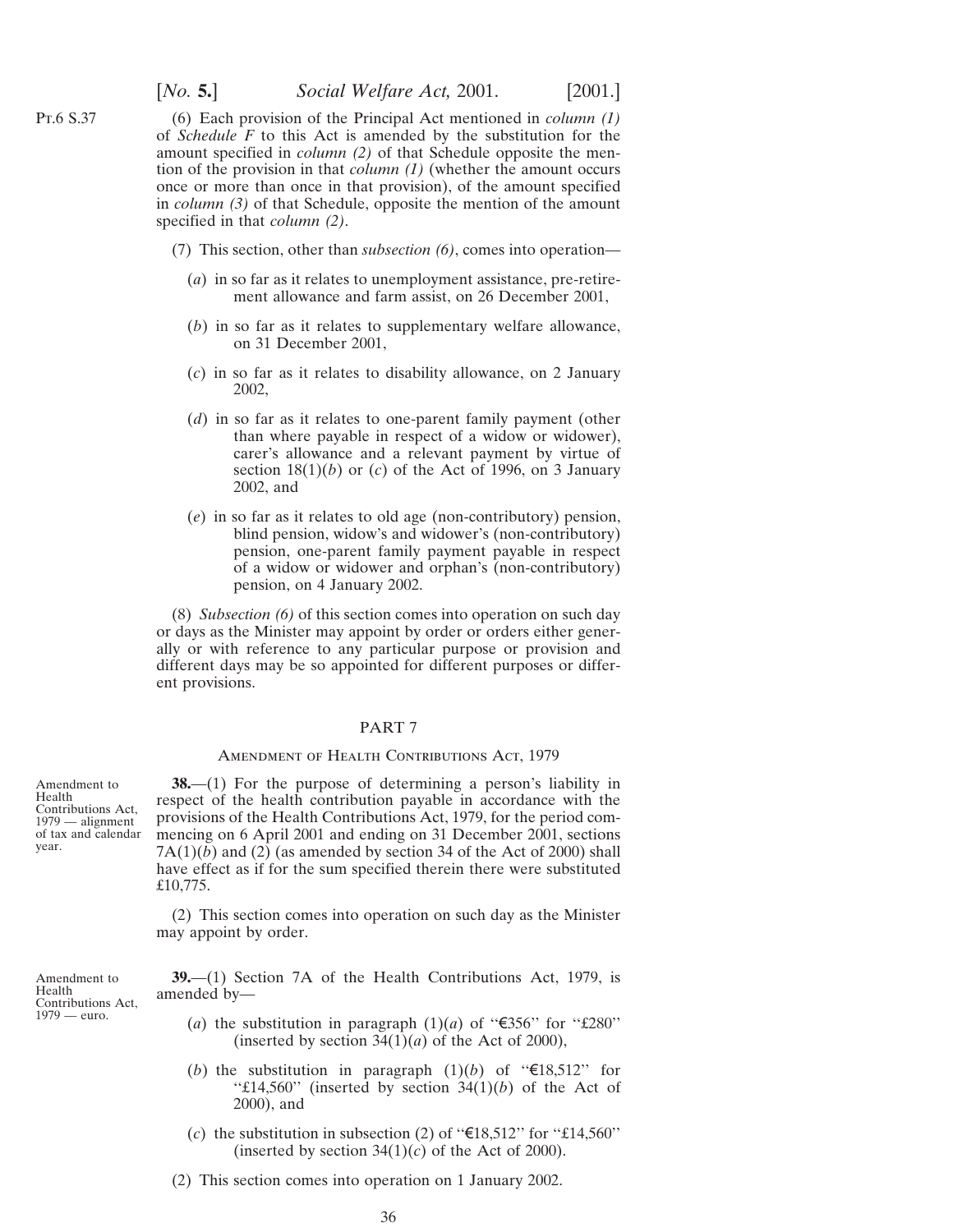<span id="page-36-0"></span>

*Section 4.*

# ''Second Schedule

# Rates of Benefits

## PART I

#### Rates of Periodical Benefits and Increases Thereof

| Description of benefit<br>(1)                                                                                                                         | Weekly<br>rate<br>(2) | Increase<br>for<br>qualified<br>adult<br>(where<br>payable)<br>(3) | Increase<br>for each<br>qualified<br>child<br>(where<br>payable)<br>(4) | Increase<br>for<br>prescribed<br>relative<br>under<br>section 167<br>(where<br>payable)<br>(5) | Increase<br>where the<br>person is<br>living<br>alone<br>(where<br>payable)<br>(6) | Increase<br>where the<br>person has<br>attained<br>the age of<br>80 years<br>(where<br>payable)<br>(7) | Increase<br>where the<br>person is<br>ordinarily<br>resident on<br>an island<br>off the<br>coast of<br>Ireland<br>(where<br>payable)<br>(8) |
|-------------------------------------------------------------------------------------------------------------------------------------------------------|-----------------------|--------------------------------------------------------------------|-------------------------------------------------------------------------|------------------------------------------------------------------------------------------------|------------------------------------------------------------------------------------|--------------------------------------------------------------------------------------------------------|---------------------------------------------------------------------------------------------------------------------------------------------|
|                                                                                                                                                       | £                     | £                                                                  | £                                                                       | £                                                                                              | £                                                                                  | £                                                                                                      | £                                                                                                                                           |
| 1. Disability Benefit, Unemploy-<br>ment Benefit, Injury Benefit and<br>Health and Safety Benefit<br>$\ldots$                                         | 85.50                 | 54.00                                                              | 13.20                                                                   |                                                                                                |                                                                                    |                                                                                                        |                                                                                                                                             |
| 2. Death Benefit:                                                                                                                                     |                       |                                                                    |                                                                         |                                                                                                |                                                                                    |                                                                                                        |                                                                                                                                             |
| $(a)$ pension payable to a widow<br>widower<br>(under<br>or<br>section $60$ )<br>                                                                     | 107.40                |                                                                    | 17.00                                                                   | 56.80                                                                                          | 6.00                                                                               |                                                                                                        | 10.00                                                                                                                                       |
| additional increase for a widow<br>or widower (under section<br>60) who has attained pen-<br>sionable age<br>$\cdots$                                 | 2.00                  |                                                                    |                                                                         |                                                                                                |                                                                                    |                                                                                                        |                                                                                                                                             |
| $(b)$ pension payable to a parent                                                                                                                     |                       |                                                                    |                                                                         |                                                                                                |                                                                                    |                                                                                                        |                                                                                                                                             |
| (i) reduced rate<br>$\cdots$                                                                                                                          | 50.20                 |                                                                    |                                                                         | 56.80                                                                                          | 6.00                                                                               |                                                                                                        |                                                                                                                                             |
| (ii) maximum rate<br>$\cdots$                                                                                                                         | 107.40                |                                                                    |                                                                         | 56.80                                                                                          | 6.00                                                                               |                                                                                                        |                                                                                                                                             |
| $(c)$ pension payable to<br>an<br>orphan<br>$\ddotsc$<br>$\cdots$                                                                                     | 65.90                 |                                                                    |                                                                         |                                                                                                |                                                                                    |                                                                                                        |                                                                                                                                             |
| 3. Old Age (Contributory) Pension<br>and Retirement Pension:                                                                                          | 106.00                | 68.20                                                              | 15.20                                                                   | 56.80                                                                                          | 6.00                                                                               | 5.00                                                                                                   | 10.00                                                                                                                                       |
| additional increase for a quali-<br>fied<br>adult<br>who<br>has<br>attained pensionable age                                                           |                       | 11.40                                                              |                                                                         |                                                                                                |                                                                                    |                                                                                                        |                                                                                                                                             |
| 4. Invalidity Pension:                                                                                                                                | 89.10                 | 60.30                                                              | 15.20                                                                   | 56.80                                                                                          | 6.00                                                                               | 5.00                                                                                                   | 10.00                                                                                                                                       |
| additional increase for a ben-<br>eficiary who has attained<br>the age of 65 years<br>$\cdots$                                                        | 16.90                 |                                                                    |                                                                         |                                                                                                |                                                                                    |                                                                                                        |                                                                                                                                             |
| additional increase where quali-<br>fied adult has attained<br>pensionable age<br>$\ddotsc$                                                           |                       | 12.70                                                              |                                                                         |                                                                                                |                                                                                    |                                                                                                        |                                                                                                                                             |
| 5. Widow's and Widower's (Contri-<br>butory) Pension and a relevant<br>payment by virtue of section<br>$18(1)(a)$ of the Social Welfare<br>Act, 1996: | 89.10                 |                                                                    | 17.00                                                                   | 56.80                                                                                          | 6.00                                                                               | 5.00                                                                                                   | 10.00                                                                                                                                       |
| additional increase for a ben-<br>eficiary who has attained<br>pensionable age<br>$\cdots$                                                            | 12.90                 |                                                                    |                                                                         |                                                                                                |                                                                                    |                                                                                                        |                                                                                                                                             |
| 6. Orphan's (Contributory)<br>Allowance<br>$\cdots$<br>$\cdots$                                                                                       | 63.60                 |                                                                    |                                                                         |                                                                                                |                                                                                    |                                                                                                        |                                                                                                                                             |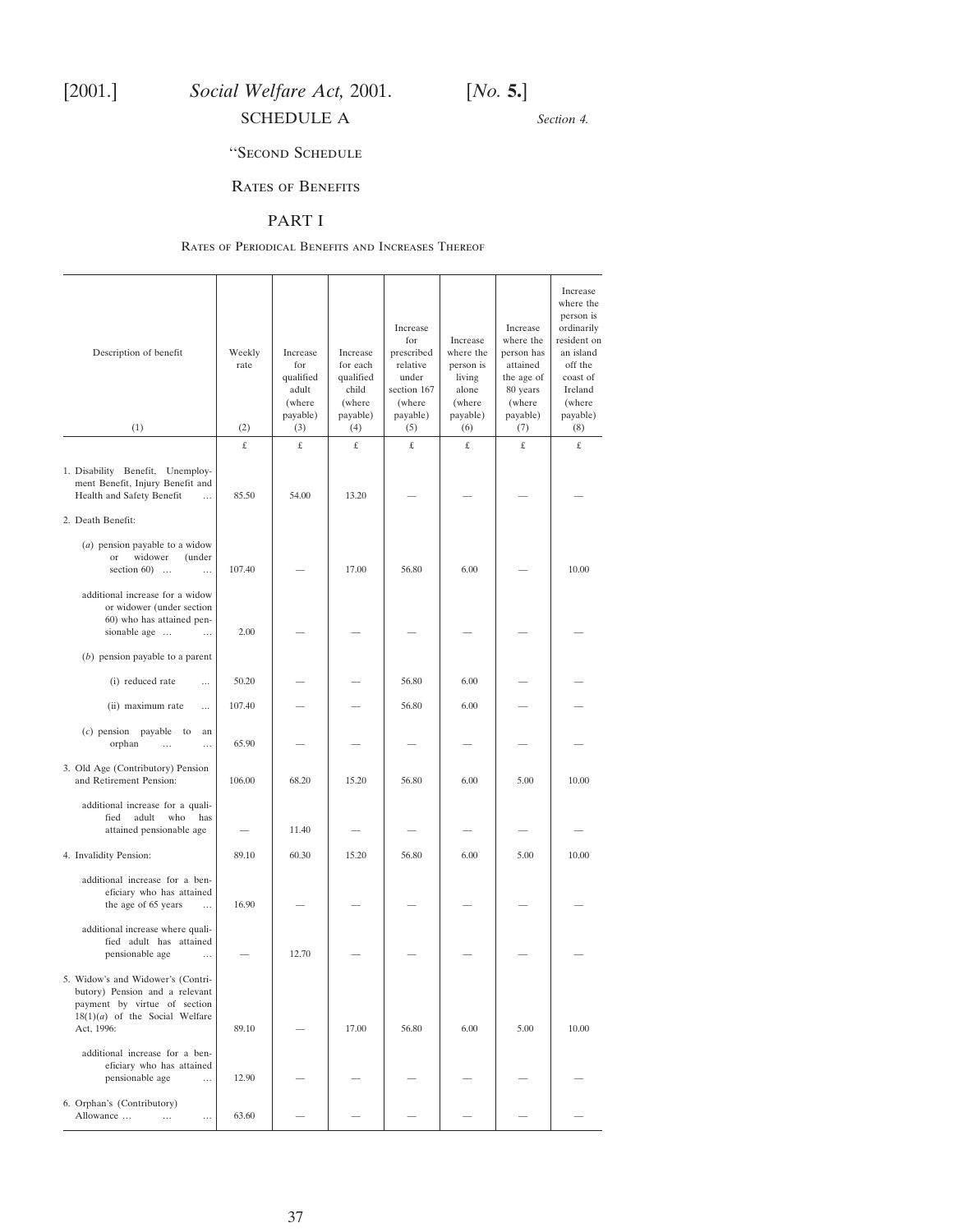# [*No.* **5.**] *Social Welfare Act,* 2001. [2001.]

| Description of benefit                                                                          | Weekly<br>rate | Increase<br>for<br>qualified<br>adult<br>(where<br>payable) | Increase<br>for each<br>qualified<br>child<br>(where)<br>payable) | Increase<br>for<br>prescribed<br>relative<br>under<br>section 167<br>(where<br>payable) | Increase<br>where the<br>person is<br>living<br>alone<br>(where)<br>payable) | Increase<br>where the<br>person has<br>attained<br>the age of<br>80 years<br>(where<br>payable) | Increase<br>where the<br>person is<br>ordinarily<br>resident on<br>an island<br>off the<br>coast of<br>Ireland<br>(where<br>payable) |
|-------------------------------------------------------------------------------------------------|----------------|-------------------------------------------------------------|-------------------------------------------------------------------|-----------------------------------------------------------------------------------------|------------------------------------------------------------------------------|-------------------------------------------------------------------------------------------------|--------------------------------------------------------------------------------------------------------------------------------------|
| (1)                                                                                             | (2)            | (3)                                                         | (4)                                                               | (5)                                                                                     | (6)                                                                          | (7)                                                                                             | (8)                                                                                                                                  |
|                                                                                                 | £              | £                                                           | £                                                                 | £                                                                                       | £.                                                                           | £                                                                                               | £.                                                                                                                                   |
| 7. Carer's Benefit:                                                                             |                |                                                             |                                                                   |                                                                                         |                                                                              |                                                                                                 |                                                                                                                                      |
| $(a)$ in the case of a person to<br>whom section $82D(1)(b)$<br>applies<br>$\cdots$<br>$\cdots$ | 96.50          |                                                             | 13.20                                                             |                                                                                         |                                                                              |                                                                                                 |                                                                                                                                      |
| $(b)$ in the case of a person to<br>whom section $82D(1)(a)$<br>applies<br>$\cdots$<br>$\cdots$ | 144.80         |                                                             | 13.20                                                             |                                                                                         |                                                                              |                                                                                                 |                                                                                                                                      |

Sch.A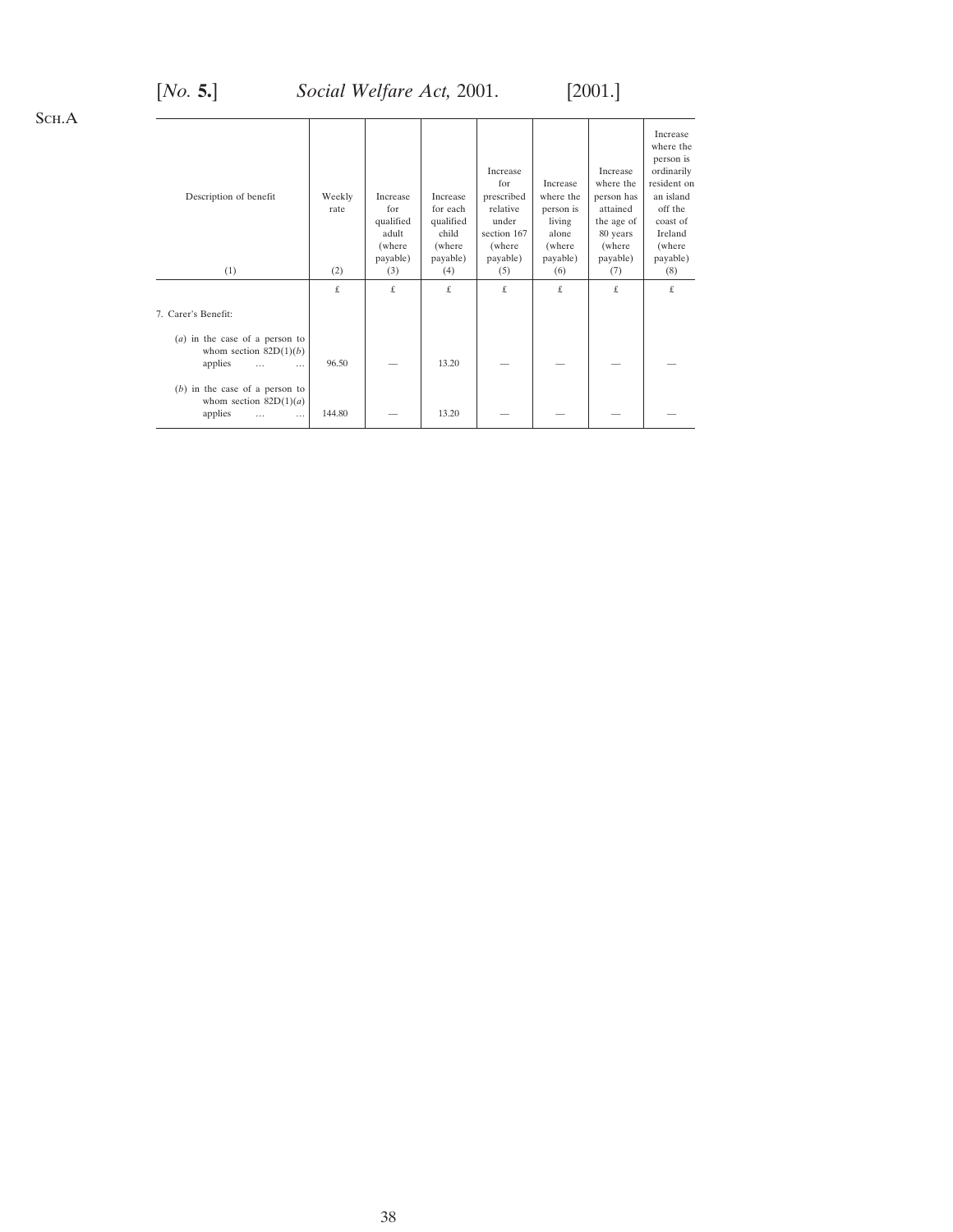# PART II SCH.A

Occupational Injuries Benefits — Gratuities and Grant

| Description of Grant                        |          |          |          |          |          |          | Amount<br>$\mathbf{C}^{\prime}$ |
|---------------------------------------------|----------|----------|----------|----------|----------|----------|---------------------------------|
| 1. Disablement Benefit:<br>Maximum gratuity | $\cdots$ | $\cdots$ | $\cdots$ | $\cdots$ | $\cdots$ | $\cdots$ | £<br>7,640                      |
| 2. Death Benefit<br>.                       | $\cdots$ | $\cdots$ | $\cdots$ | $\cdots$ | $\cdots$ | $\cdots$ | 500                             |

# PART III

Disablement Pension

|                                                                                                                                                                  | Degree of Disablement                                          |                                                                                            |                                                                                                   |                                                                                     | <b>Weekly Rate</b>                                                                  |
|------------------------------------------------------------------------------------------------------------------------------------------------------------------|----------------------------------------------------------------|--------------------------------------------------------------------------------------------|---------------------------------------------------------------------------------------------------|-------------------------------------------------------------------------------------|-------------------------------------------------------------------------------------|
| 100 per cent.<br>90<br>,,<br>,,<br>80<br>,,<br>,,<br>70<br>,,<br>,,<br>60<br>, ,<br>,,<br>50<br>, ,<br>,,<br>40<br>,,<br>,,<br>30<br>, ,<br>,,<br>20<br>,,<br>,, | $\cdots$<br>$\cdots$<br>.<br>.<br>.<br>.<br>$\cdots$<br>.<br>. | $\cdots$<br>$\cdots$<br>$\cdots$<br>.<br>$\cdots$<br>$\cdots$<br>$\cdots$<br>.<br>$\cdots$ | $\cdots$<br>$\cdots$<br>$\cdots$<br>$\cdots$<br>$\cdots$<br>$\cdots$<br>.<br>$\cdots$<br>$\cdots$ | .<br>$\cdots$<br>$\cdots$<br>$\cdots$<br>.<br>.<br>$\cdots$<br>$\cdots$<br>$\cdots$ | £<br>109.20<br>98.30<br>87.40<br>76.40<br>65.50<br>54.60<br>43.70<br>32.80<br>21.80 |

# PART IV

## Increases of Disablement Pension

| Description of Increase<br>(1)                                             | Weekly<br>Rate<br>(2) | Increase<br>where the<br>person is<br>living alone |
|----------------------------------------------------------------------------|-----------------------|----------------------------------------------------|
| 1. Increase where the person is permanently incapable<br>of work<br>.<br>. | £<br>85.50            | £<br>6.00                                          |
| 2. Increase where the person requires constant attend-<br>ance<br>.<br>.   | 96.50                 | ,,                                                 |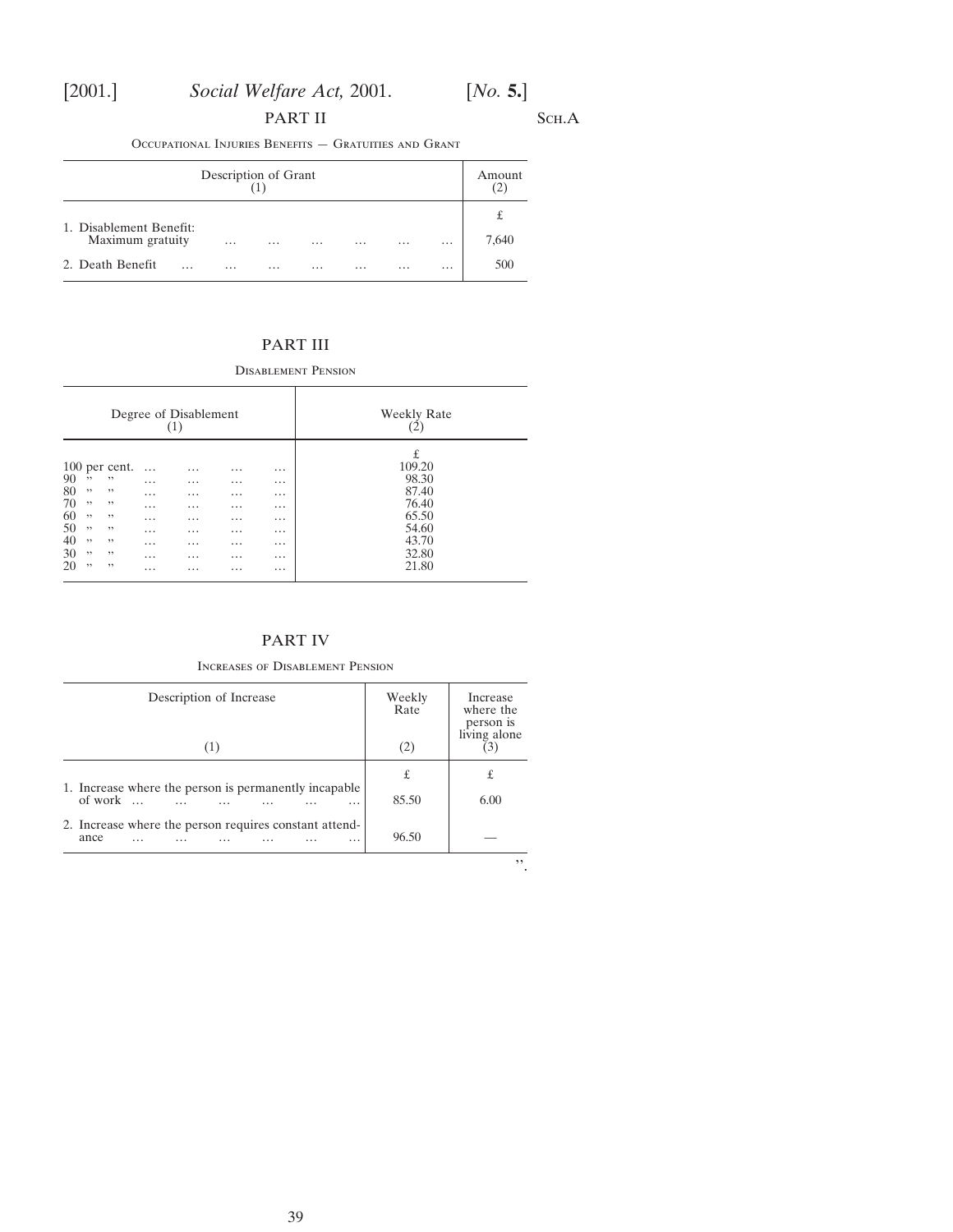# <span id="page-39-0"></span>[*No.* **5.**] *Social Welfare Act,* 2001. [2001.] **Section 5.** SCHEDULE B

## ''Fourth Schedule

## Rates of Assistance

# PART I

## Rates of Periodical Social Assistance and Increases Thereof

| Description of assistance                                                                                                                                                                    | Weekly<br>rate | Increase<br>for<br>qualified<br>adult<br>(where<br>payable) | Increase<br>for each<br>qualified<br>child<br>(where)<br>payable) | Increase<br>for<br>prescribed<br>relative<br>under<br>section 167<br>(where<br>payable) | Increase<br>where the<br>person is<br>living<br>alone<br>(where<br>payable) | Increase<br>where the<br>person has<br>attained<br>the age of<br>80 years<br>(where<br>payable) | Increase<br>where the<br>person is<br>ordinarily<br>resident on<br>an island<br>off the<br>coast of<br>Ireland<br>(where<br>payable) |
|----------------------------------------------------------------------------------------------------------------------------------------------------------------------------------------------|----------------|-------------------------------------------------------------|-------------------------------------------------------------------|-----------------------------------------------------------------------------------------|-----------------------------------------------------------------------------|-------------------------------------------------------------------------------------------------|--------------------------------------------------------------------------------------------------------------------------------------|
| (1)                                                                                                                                                                                          | (2)            | (3)                                                         | (4)                                                               | (5)                                                                                     | (6)                                                                         | (7)                                                                                             | (8)                                                                                                                                  |
| 1. Unemployment Assistance:                                                                                                                                                                  | £              | £                                                           | £                                                                 | £                                                                                       | £                                                                           | £                                                                                               | £                                                                                                                                    |
| $(a)$ in the case of a person to whom<br>section $121(1)(a)$ applies<br>$\ddotsc$                                                                                                            | 85.50          | 54.00                                                       | 13.20                                                             |                                                                                         |                                                                             |                                                                                                 |                                                                                                                                      |
| $(b)$ in the case of a person to whom<br>section $121(1)(b)$ applies<br>$\cdots$                                                                                                             | 84.00          | 54.00                                                       | 13.20                                                             |                                                                                         |                                                                             |                                                                                                 |                                                                                                                                      |
| 2. Pre-Retirement Allowance                                                                                                                                                                  | 85.50          | 54.00                                                       | 13.20                                                             |                                                                                         |                                                                             |                                                                                                 |                                                                                                                                      |
| 3. Disability Allowance                                                                                                                                                                      | 85.50          | 54.00                                                       | 13.20                                                             |                                                                                         | 6.00                                                                        |                                                                                                 |                                                                                                                                      |
| 4. Old Age (Non-Contributory)<br>Pension<br>$\cdots$<br>$\sim$<br>$\cdots$                                                                                                                   | 95.50          |                                                             | 13.20                                                             | 56.80                                                                                   | 6.00                                                                        | 5.00                                                                                            | 10.00                                                                                                                                |
| 5. Blind Pension:                                                                                                                                                                            | 85.50          |                                                             | 13.20                                                             | 56.80                                                                                   | 6.00                                                                        | 5.00                                                                                            | 10.00                                                                                                                                |
| additional increase for a<br>beneficiary who has<br>attained pensionable age                                                                                                                 | 10.00          |                                                             |                                                                   |                                                                                         |                                                                             |                                                                                                 |                                                                                                                                      |
| 6. Widow's (Non-Contributory)<br>Pension, Widower's (Non-<br>Contributory) Pension and a<br>relevant payment by virtue of<br>section $18(1)(b)$ or $(c)$ of the<br>Social Welfare Act, 1996: | 85.50          |                                                             |                                                                   | 56.80                                                                                   | 6.00                                                                        | 5.00                                                                                            | 10.00                                                                                                                                |
| additional increase for a<br>beneficiary who has<br>attained pensionable age                                                                                                                 | 10.00          |                                                             |                                                                   |                                                                                         |                                                                             |                                                                                                 |                                                                                                                                      |
| 7. One-Parent Family Payment:                                                                                                                                                                | 85.50          |                                                             | 15.20                                                             |                                                                                         |                                                                             | 5.00                                                                                            | 10.00                                                                                                                                |
| additional increase for a<br>beneficiary who has<br>attained pensionable age                                                                                                                 | 10.00          |                                                             |                                                                   |                                                                                         |                                                                             |                                                                                                 |                                                                                                                                      |
| 8. Carer's Allowance:                                                                                                                                                                        |                |                                                             |                                                                   |                                                                                         |                                                                             |                                                                                                 |                                                                                                                                      |
| $(a)$ in the case of a person to<br>whom section $165(1)(a)$<br>applies<br>$\cdots$                                                                                                          | 132.80         |                                                             | 13.20                                                             |                                                                                         |                                                                             |                                                                                                 | 10.00                                                                                                                                |
| additional increase for a<br>beneficiary who has<br>attained pensionable age                                                                                                                 | 15.00          |                                                             |                                                                   |                                                                                         |                                                                             |                                                                                                 |                                                                                                                                      |
| $(b)$ in the case of a person to<br>whom section $165(1)(b)$<br>applies<br>$\sim$ 100 $\mu$<br>$\cdots$                                                                                      | 88.50          |                                                             | 13.20                                                             |                                                                                         |                                                                             |                                                                                                 | 10.00                                                                                                                                |
| additional increase for a<br>beneficiary who has<br>attained pensionable age                                                                                                                 | 10.00          |                                                             |                                                                   |                                                                                         |                                                                             |                                                                                                 |                                                                                                                                      |
| 9. Orphan's (Non-Contributory)<br>Pension<br>$\cdots$<br>$\cdots$<br>$\cdots$                                                                                                                | 63.60          |                                                             |                                                                   |                                                                                         |                                                                             |                                                                                                 |                                                                                                                                      |
| 10. Supplementary Welfare<br>Allowance<br><br>                                                                                                                                               | 84.00          | 54.00                                                       | 13.20                                                             |                                                                                         |                                                                             |                                                                                                 |                                                                                                                                      |
| 11. Farm Assist<br>$\cdots$<br>$\cdots$                                                                                                                                                      | 85.50          | 54.00                                                       | 13.20                                                             |                                                                                         |                                                                             |                                                                                                 |                                                                                                                                      |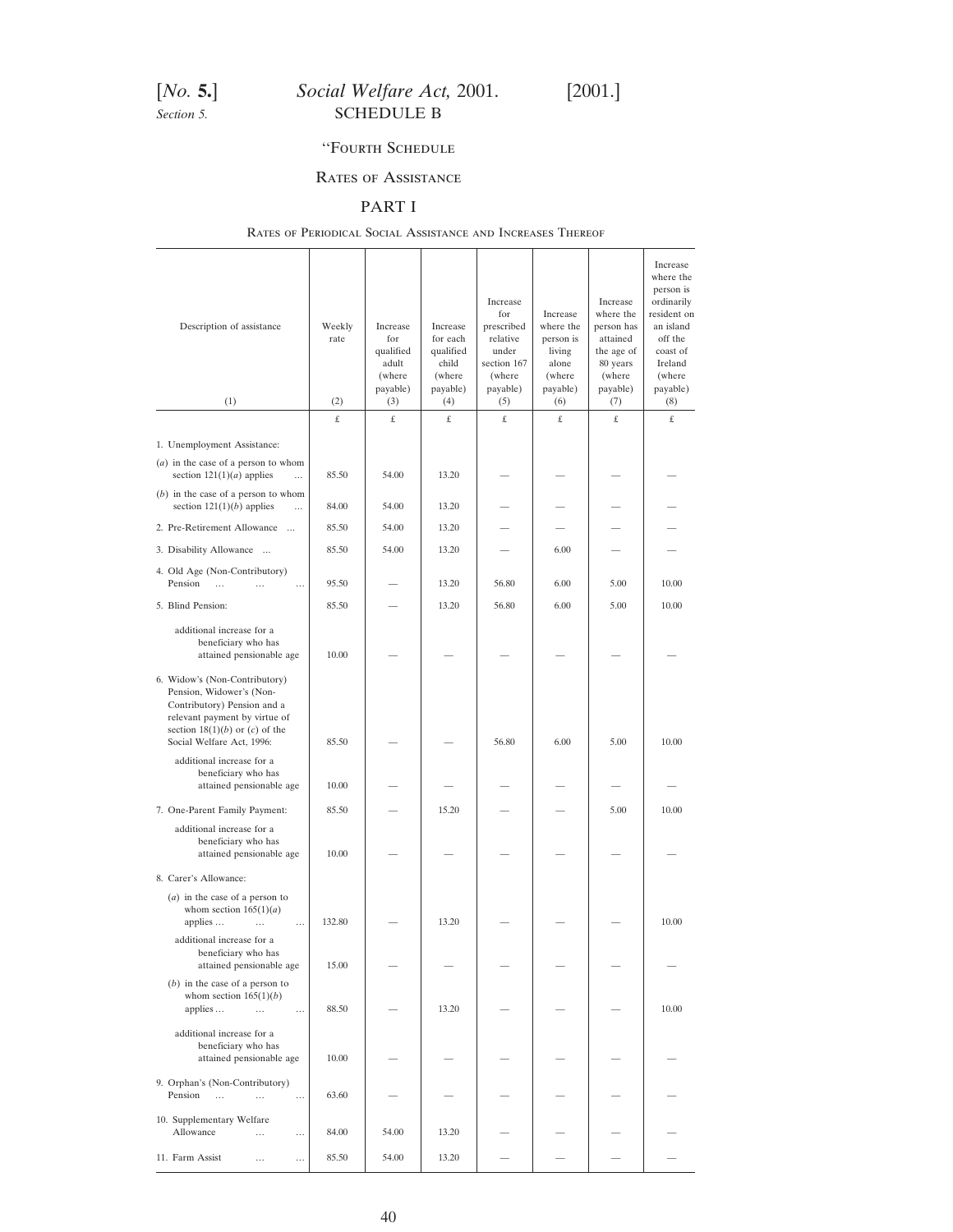# PART II SCH.B

Increase of Old Age (Non-Contributory) Pension for One of a Couple and Increase in Blind Pension for One of a Couple where both Beneficiary and Spouse have attained Pensionable Age

| Means of claimant or pensioner                      | Weekly rate of increase |           |   |       |
|-----------------------------------------------------|-------------------------|-----------|---|-------|
|                                                     |                         |           |   | £     |
| Where the weekly means of the claimant or pensioner |                         |           |   |       |
| do not exceed £6<br>$\cdots$<br>.                   | .                       | .         | . | 60.70 |
| exceed £6 but do not exceed £8                      | $\cdots$                | .         | . | 59.40 |
| exceed £8 but do not exceed £10                     | .                       | .         | . | 58.10 |
| exceed £10 but do not exceed £12                    | $\cdots$                | .         | . | 56.80 |
| exceed £12 but do not exceed £14                    | .                       | .         | . | 55.50 |
| exceed £14 but do not exceed £16                    | .                       | .         | . | 54.20 |
| exceed £16 but do not exceed £18                    |                         | .         | . | 52.90 |
| exceed £18 but do not exceed £20                    | .                       | .         | . | 51.60 |
| exceed £20 but do not exceed £22                    | .                       | .         | . | 50.30 |
| exceed £22 but do not exceed £24                    | .                       | .         | . | 49.00 |
| exceed £24 but do not exceed £26                    | .                       | .         | . | 47.70 |
| exceed £26 but do not exceed £28                    | $\ddotsc$               | .         | . | 46.40 |
| exceed £28 but do not exceed £30                    | .                       | .         | . | 45.10 |
| exceed £30 but do not exceed £32                    | .                       | .         | . | 43.80 |
| exceed £32 but do not exceed £34                    | .                       | .         | . | 42.70 |
| exceed £34 but do not exceed £36                    | .                       | .         | . | 41.70 |
| exceed £36 but do not exceed £38                    | .                       | .         | . | 40.70 |
| exceed £38 but do not exceed £40                    | .                       | .         | . | 39.70 |
| exceed £40 but do not exceed £42                    | .                       | .         | . | 38.70 |
| exceed £42 but do not exceed £44                    | .                       | .         | . | 37.70 |
| exceed £44 but do not exceed £46                    | .                       | .         | . | 36.70 |
| exceed £46 but do not exceed £48                    | .                       | .         | . | 35.70 |
| exceed £48 but do not exceed £50                    | .                       | .         | . | 34.70 |
| exceed £50 but do not exceed £52                    |                         |           |   | 33.70 |
| exceed £52 but do not exceed £54                    | .                       | .         | . | 32.70 |
| exceed £54 but do not exceed £56                    | .                       | .         | . | 31.70 |
| exceed £56 but do not exceed £58                    | .                       | .         | . | 30.70 |
| exceed £58 but do not exceed £60                    | .                       | .         | . | 29.70 |
| exceed £60 but do not exceed £62                    | .                       | .         | . | 28.70 |
| exceed £62 but do not exceed £64                    | .                       | .         | . | 27.70 |
|                                                     | .                       | .         | . | 26.70 |
| exceed £64 but do not exceed £66                    | .                       | .         | . |       |
| exceed £66 but do not exceed £68                    | .                       | .         | . | 25.70 |
| exceed £68 but do not exceed £70                    | .                       | .         | . | 24.70 |
| exceed £70 but do not exceed £72                    | .                       | .         | . | 23.70 |
| exceed £72 but do not exceed £74                    | .                       | $\ddotsc$ | . | 22.70 |
| exceed £74 but do not exceed £76                    | .                       | .         | . | 21.70 |
| exceed £76 but do not exceed £78                    | .                       | .         | . | 20.70 |
| exceed £78 but do not exceed £80                    | .                       | .         | . | 19.70 |
| exceed £80 but do not exceed £82                    | .                       | .         | . | 18.70 |
| exceed £82 but do not exceed £84                    | .                       | .         | . | 17.70 |
| exceed £84 but do not exceed £86                    | .                       |           | . | 16.70 |
| exceed £86 but do not exceed £88                    | .                       | .         | . | 15.70 |
| exceed £88 but do not exceed £90                    | .                       | $\ddotsc$ | . | 11.50 |
| exceed £90 but do not exceed £92                    | $\cdots$                | .         | . | 9.50  |
| exceed £92 but do not exceed £94                    | .                       | .         | . | 7.50  |
| exceed £94 but do not exceed £96                    | .                       | .         | . | 5.50  |
| exceed £96 but do not exceed £98                    | .                       | .         | . | 3.50  |
| exceed £98                                          |                         |           |   | Nil   |
|                                                     |                         |           |   |       |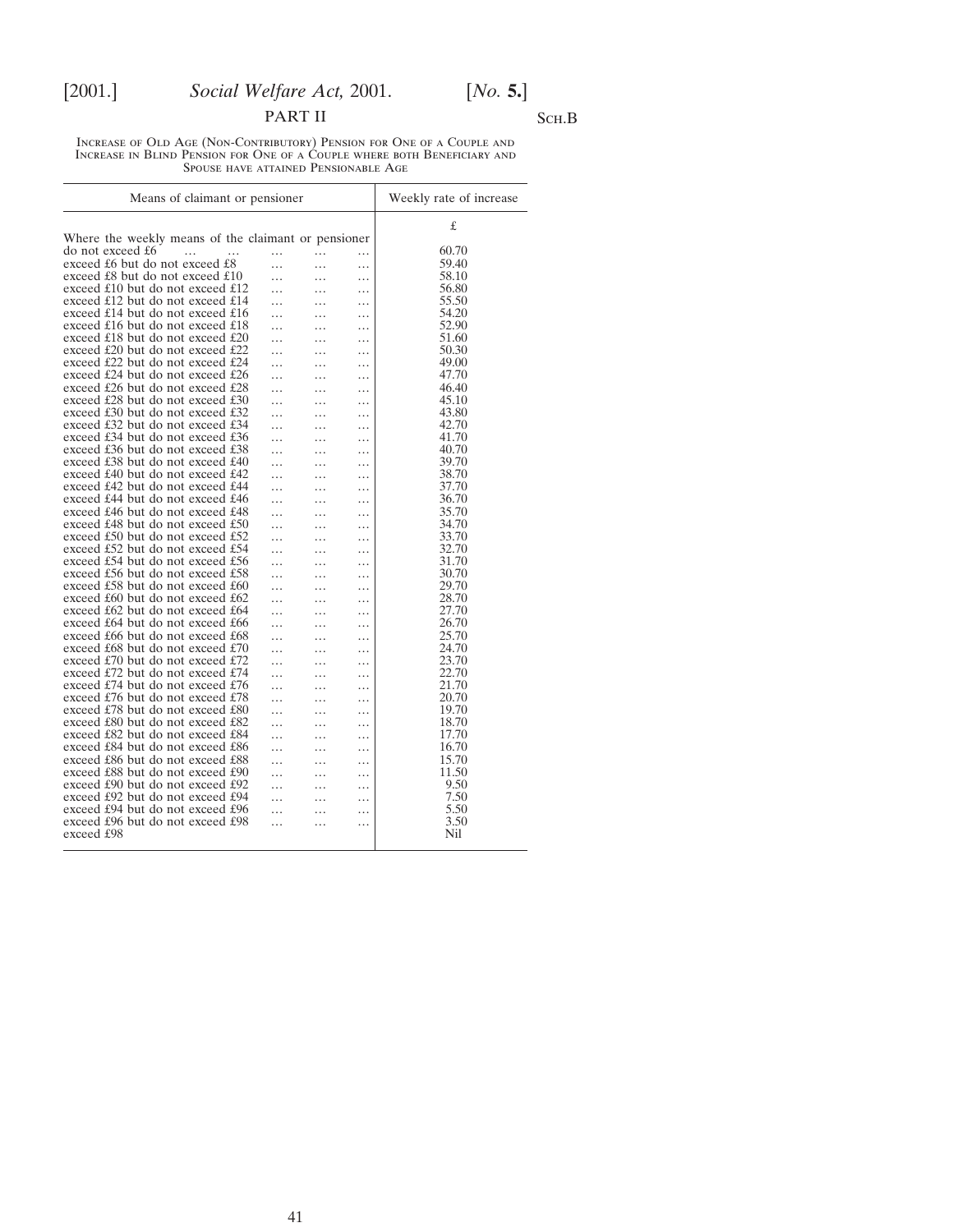# [*No.* **5.**] *Social Welfare Act,* 2001. [2001.]

PART IIA

Increase of Blind Pension for One of a Couple Where both Beneficiary and Spouse have not Attained Pensionable Age

| Means of claimant or pensioner                      |   | Weekly rate of increase |          |       |
|-----------------------------------------------------|---|-------------------------|----------|-------|
| Where the weekly means of the claimant or pensioner |   |                         |          | £     |
|                                                     |   |                         |          |       |
| do not exceed £6<br>$\cdots$                        | . | .                       | $\cdots$ | 54.00 |
| exceed £6 but do not exceed £8                      | . | .                       | .        | 52.80 |
| exceed £8 but do not exceed £10                     | . | .                       | .        | 51.60 |
| exceed £10 but do not exceed £12                    | . | .                       | .        | 50.40 |
| exceed £12 but do not exceed £14                    |   |                         | .        | 49.20 |
| exceed £14 but do not exceed £16                    |   | .                       | .        | 48.00 |
| exceed £16 but do not exceed £18                    |   | .                       | .        | 46.80 |
| exceed £18 but do not exceed £20                    |   | .                       | .        | 45.60 |
| exceed £20 but do not exceed £22                    | . | .                       | .        | 44.40 |
| exceed £22 but do not exceed £24                    | . | .                       | .        | 43.20 |
| exceed £24 but do not exceed £26                    | . | .                       | .        | 42.00 |
| exceed £26 but do not exceed £28                    | . | .                       | .        | 40.80 |
| exceed £28 but do not exceed £30                    |   |                         |          | 39.60 |
| exceed £30 but do not exceed £32                    |   | .                       | .        | 38.40 |
| exceed £32 but do not exceed £34                    |   | .                       | .        | 37.20 |
|                                                     | . | .                       | .        |       |
| exceed £34 but do not exceed £36                    | . | .                       | .        | 36.00 |
| exceed £36 but do not exceed £38                    | . | .                       | .        | 35.00 |
| exceed £38 but do not exceed £40                    | . | .                       | .        | 34.00 |
| exceed £40 but do not exceed £42                    | . | .                       | .        | 33.00 |
| exceed £42 but do not exceed £44                    |   |                         | .        | 32.00 |
| exceed £44 but do not exceed £46                    |   | .                       | .        | 31.00 |
| exceed £46 but do not exceed £48                    |   | .                       | .        | 30.00 |
| exceed £48 but do not exceed £50                    |   | .                       | .        | 29.00 |
| exceed £50 but do not exceed £52                    | . | .                       | .        | 28.00 |
| exceed £52 but do not exceed £54                    | . | .                       | .        | 27.00 |
| exceed £54 but do not exceed £56                    | . | .                       | .        | 26.00 |
| exceed £56 but do not exceed £58                    | . | .                       | .        | 25.00 |
| exceed £58 but do not exceed £60                    |   | .                       | .        | 24.00 |
| exceed £60 but do not exceed £62                    |   | .                       | .        | 23.00 |
| exceed £62 but do not exceed £64                    | . | .                       |          | 22.00 |
| exceed £64 but do not exceed £66                    |   |                         | .        | 21.00 |
| exceed £66 but do not exceed £68                    | . | .                       | .        | 20.00 |
| exceed £68 but do not exceed $£70$                  | . | .                       | .        | 19.00 |
|                                                     | . | .                       | .        |       |
| exceed £70 but do not exceed £72                    | . | .                       | .        | 18.00 |
| exceed £72 but do not exceed £74                    | . | .                       | .        | 17.00 |
| exceed £74 but do not exceed £76                    |   | .                       | .        | 16.00 |
| exceed £76 but do not exceed £78                    |   | .                       | .        | 15.00 |
| exceed £78 but do not exceed £80                    | . | .                       | .        | 14.00 |
| exceed £80 but do not exceed £82                    |   | .                       | .        | 9.50  |
| exceed £82 but do not exceed £84                    | . | .                       | .        | 7.50  |
| exceed £84 but do not exceed £86                    |   | .                       | .        | 5.50  |
| exceed £86 but do not exceed £88                    | . | .                       |          | 3.50  |
| exceed £88                                          |   |                         |          | Nil   |
|                                                     |   |                         |          |       |

Sch.B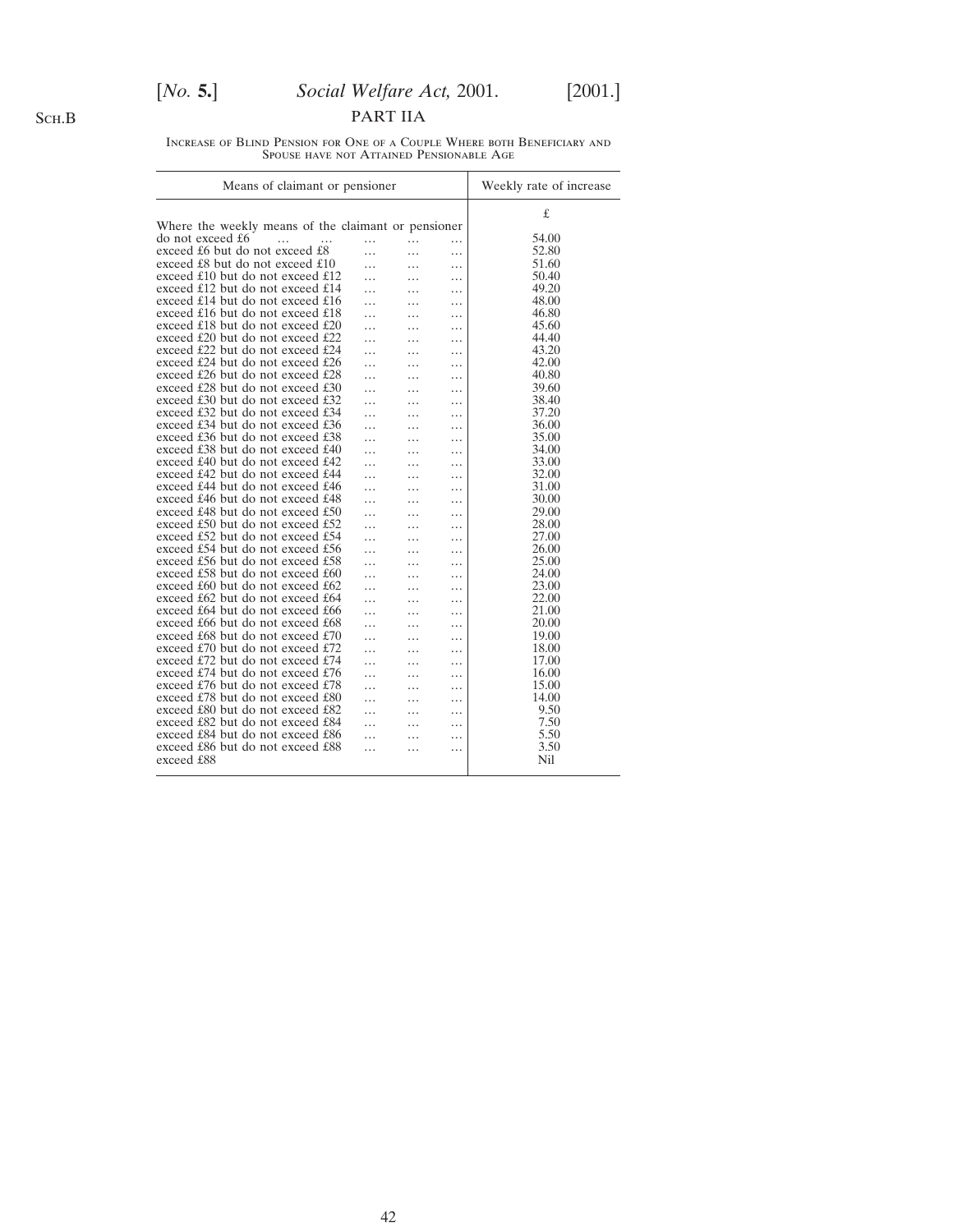# PART IIB SCH.B

Increase of Blind Pension for One of a Couple Where Beneficiary has not Attained Pensionable Age and Spouse has Attained Pensionable Age

| Means of claimant or pensioner                      | Weekly rate of increase |          |   |       |
|-----------------------------------------------------|-------------------------|----------|---|-------|
| Where the weekly means of the claimant or pensioner |                         |          |   | £     |
| do not exceed £6                                    |                         |          |   | 60.70 |
| $\cdots$<br>$\cdots$                                | .                       | $\cdots$ | . | 59.30 |
| exceed £6 but do not exceed £8                      | .                       | .        | . |       |
| exceed £8 but do not exceed £10                     | .                       | .        | . | 57.90 |
| exceed £10 but do not exceed £12                    |                         | .        | . | 56.50 |
| exceed £12 but do not exceed £14                    | .                       | .        | . | 55.10 |
| exceed £14 but do not exceed £16                    | .                       | .        | . | 53.70 |
| exceed £16 but do not exceed £18                    | .                       | .        | . | 52.70 |
| exceed £18 but do not exceed £20                    |                         | .        | . | 51.70 |
| exceed £20 but do not exceed £22                    | .                       | .        | . | 50.70 |
| exceed £22 but do not exceed £24                    | .                       | .        | . | 49.70 |
| exceed £24 but do not exceed £26                    | .                       | .        | . | 48.70 |
| exceed £26 but do not exceed £28                    | .                       | .        | . | 47.70 |
| exceed £28 but do not exceed £30                    |                         |          |   | 46.70 |
| exceed £30 but do not exceed £32                    | .                       | .        | . | 45.70 |
| exceed £32 but do not exceed £34                    | .                       | .        | . | 44.70 |
| exceed £34 but do not exceed £36                    | .                       | .        | . | 43.70 |
| exceed £36 but do not exceed £38                    | .                       | .        | . | 42.70 |
| exceed £38 but do not exceed £40                    |                         | .        | . | 41.70 |
| exceed £40 but do not exceed £42                    | .                       | .        | . | 40.70 |
| exceed £42 but do not exceed £44                    |                         |          |   | 39.70 |
| exceed £44 but do not exceed £46                    | .                       | .        | . | 38.70 |
| exceed £46 but do not exceed £48                    | .                       | .        | . | 37.70 |
| exceed £48 but do not exceed £50                    |                         | .        | . | 36.70 |
| exceed £50 but do not exceed £52                    |                         |          | . | 35.70 |
|                                                     |                         | .        | . |       |
| exceed £52 but do not exceed £54                    | .                       | .        | . | 34.70 |
| exceed £54 but do not exceed £56                    | .                       | .        | . | 33.70 |
| exceed £56 but do not exceed £58                    | .                       | .        | . | 32.70 |
| exceed £58 but do not exceed £60                    |                         | .        | . | 31.70 |
| exceed £60 but do not exceed £62                    | .                       | .        | . | 30.70 |
| exceed £62 but do not exceed £64                    | .                       | .        | . | 29.70 |
| exceed £64 but do not exceed £66                    | .                       | .        | . | 28.70 |
| exceed £66 but do not exceed £68                    |                         |          | . | 27.70 |
| exceed £68 but do not exceed £70                    |                         |          | . | 26.70 |
| exceed £70 but do not exceed £72                    | .                       | .        | . | 25.70 |
| exceed £72 but do not exceed £74                    | .                       | .        | . | 24.70 |
| exceed £74 but do not exceed £76                    | .                       | .        | . | 23.70 |
| exceed £76 but do not exceed £78                    | .                       | .        | . | 22.70 |
| exceed £78 but do not exceed £80                    |                         | .        | . | 21.70 |
| exceed £80 but do not exceed £82                    |                         |          |   | 9.50  |
| exceed £82 but do not exceed £84                    |                         | .        | . | 7.50  |
| exceed £84 but do not exceed £86                    | .                       | .        | . | 5.50  |
| exceed £86 but do not exceed £88                    | .                       | .        | . | 3.50  |
| exceed £88                                          | .                       | .        | . | Nil   |
|                                                     |                         |          |   |       |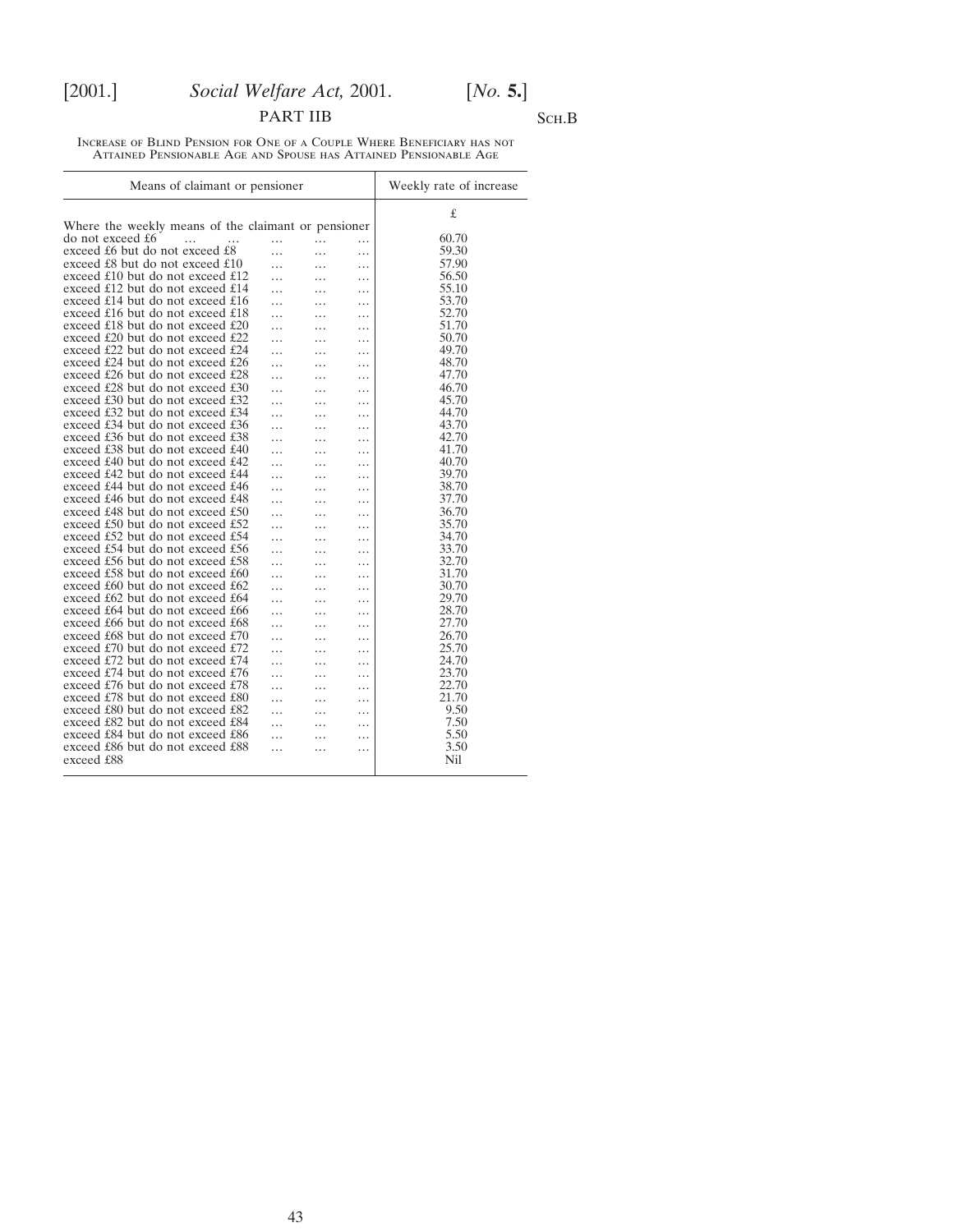# [*No.* **5.**] *Social Welfare Act,* 2001. [2001.]

PART IIC

Increase of Blind Pension for One of a Couple Where Beneficiary has Attained Pensionable Age and Spouse has not Attained Pensionable Age

| Means of claimant or pensioner                         | Weekly rate of increase |       |
|--------------------------------------------------------|-------------------------|-------|
| Where the weekly means of the claimant or pensioner    |                         | £     |
| do not exceed £6<br>$\dddotsc$<br>.<br>$\cdots$        | .                       | 54.00 |
| exceed £6 but do not exceed £8<br>$\cdots$<br>$\cdots$ | $\cdots$                | 52.80 |
| exceed £8 but do not exceed £10                        |                         | 51.60 |
| .<br>.<br>exceed £10 but do not exceed £12             | .                       | 50.40 |
| $\cdots$<br>.<br>exceed £12 but do not exceed £14      | .                       | 49.20 |
| .                                                      | .                       | 48.00 |
| exceed £14 but do not exceed £16<br>.<br>.             | .                       |       |
| exceed £16 but do not exceed £18<br>.<br>.             | .                       | 46.80 |
| exceed £18 but do not exceed £20<br>.<br>.             | $\cdots$                | 45.60 |
| exceed £20 but do not exceed £22<br>.<br>.             | .                       | 44.40 |
| exceed £22 but do not exceed £24<br>.<br>.             | .                       | 43.20 |
| exceed £24 but do not exceed £26<br>.<br>.             | .                       | 42.00 |
| exceed £26 but do not exceed £28<br>.<br>.             | .                       | 40.80 |
| exceed £28 but do not exceed £30<br>.<br>.             | .                       | 39.60 |
| exceed £30 but do not exceed £32<br>.<br>.             | .                       | 38.40 |
| exceed £32 but do not exceed £34<br>.<br>.             | .                       | 37.20 |
| exceed £34 but do not exceed £36<br>.<br>.             | .                       | 36.00 |
| exceed £36 but do not exceed £38<br>.<br>.             | .                       | 34.80 |
| exceed £38 but do not exceed £40<br>.                  | .                       | 33.60 |
| exceed £40 but do not exceed £42<br>.<br>.             | .                       | 32.40 |
| exceed £42 but do not exceed £44<br>.<br>.             | .                       | 31.20 |
| exceed £44 but do not exceed £46<br>.<br>.             | .                       | 30.00 |
| exceed £46 but do not exceed £48<br>.                  | .                       | 28.80 |
| exceed £48 but do not exceed £50<br>.<br>.             | .                       | 27.60 |
| exceed £50 but do not exceed £52                       |                         | 26.40 |
| $\ddotsc$<br>.<br>exceed £52 but do not exceed £54     | .                       | 25.20 |
| .<br>.<br>exceed £54 but do not exceed £56             | .                       | 24.00 |
| $\ddotsc$<br>.<br>exceed £56 but do not exceed £58     | .                       | 23.00 |
| .<br>.<br>exceed £58 but do not exceed £60             | .                       | 22.00 |
| .<br>.<br>exceed £60 but do not exceed £62             | .                       | 21.00 |
| .<br>.                                                 | .                       |       |
| exceed £62 but do not exceed £64<br>.<br>.             | .                       | 20.00 |
| exceed £64 but do not exceed £66<br>.<br>.             | .                       | 19.00 |
| exceed £66 but do not exceed £68<br>.<br>.             | .                       | 18.00 |
| exceed £68 but do not exceed $£70$<br>.<br>.           | .                       | 17.00 |
| exceed £70 but do not exceed £72<br>.<br>.             | .                       | 16.00 |
| exceed £72 but do not exceed £74<br>.                  | .                       | 15.00 |
| exceed £74 but do not exceed £76<br>.<br>.             | .                       | 14.00 |
| exceed £76 but do not exceed £78<br>.<br>.             | .                       | 13.00 |
| exceed £78 but do not exceed £80<br>.<br>.             | .                       | 12.00 |
| exceed £80 but do not exceed £82<br>.<br>.             | .                       | 11.00 |
| exceed £82 but do not exceed £84<br>.<br>.             | .                       | 10.00 |
| exceed £84 but do not exceed £86<br>.<br>.             | .                       | 9.00  |
| exceed £86 but do not exceed £88<br>.<br>.             | .                       | 8.00  |
| exceed £88 but do not exceed £90<br>.<br>.             | .                       | 6.80  |
| exceed £90 but do not exceed £92<br>.                  | .                       | 5.60  |
| exceed £92 but do not exceed £94<br>.<br>.             | .                       | 4.40  |
| exceed £94 but do not exceed £96<br>.<br>.             | .                       | 3.20  |
| exceed £96 but do not exceed £98                       |                         | 2.00  |
| .<br>.<br>exceed £98                                   | .                       | Nil   |
|                                                        |                         |       |

''.

Sch.B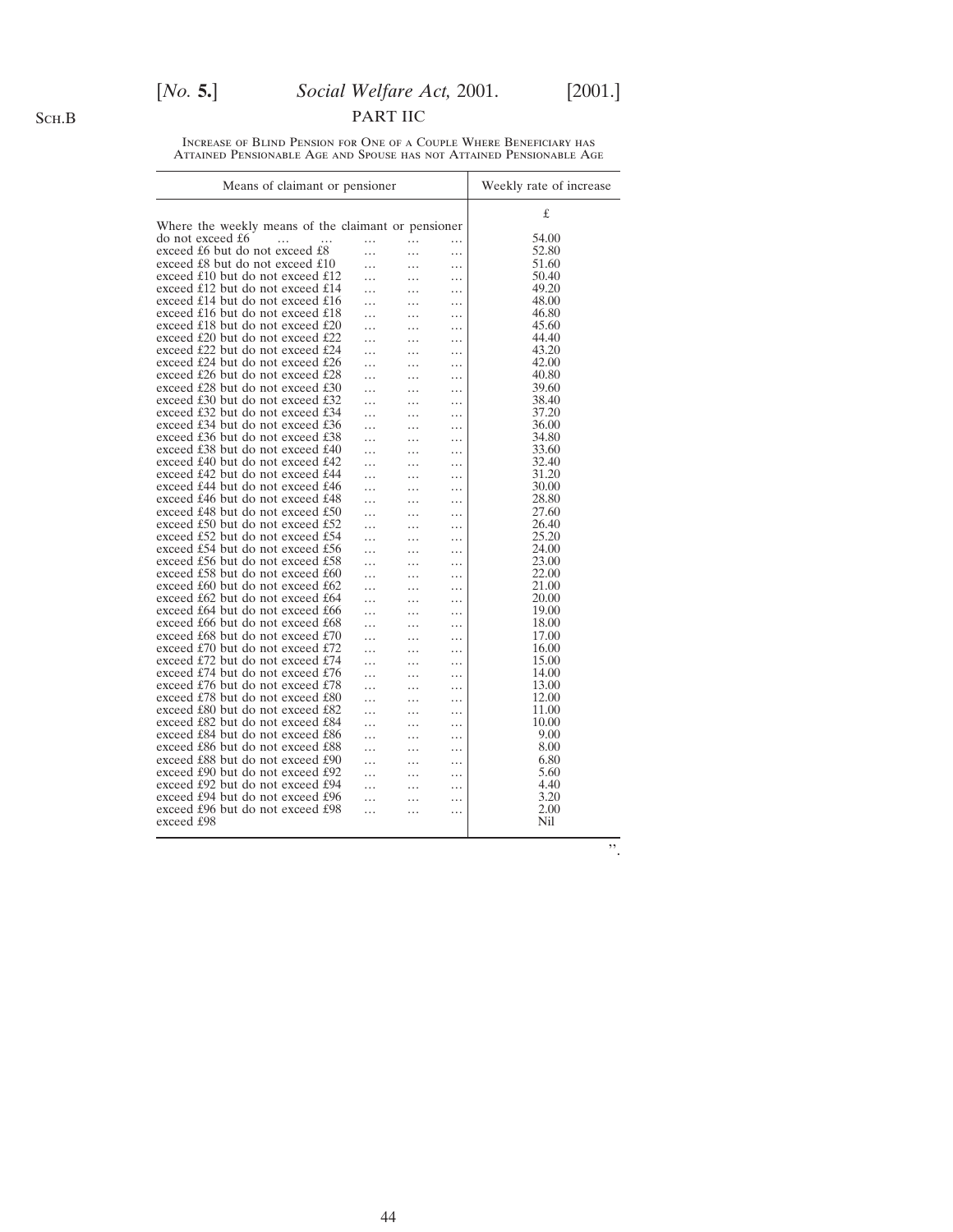<span id="page-44-0"></span>

*Section 32.*

# ''Second Schedule

# Rates of Benefits

## PART I

#### Rates of Periodical Benefits and Increases Thereof

| Description of benefit<br>(1)                                                                                                                         | Weekly<br>rate<br>(2) | Increase<br>for<br>qualified<br>adult<br>(where<br>payable)<br>(3) | Increase<br>for each<br>qualified<br>child<br>(where<br>payable)<br>(4) | Increase<br>for<br>prescribed<br>relative<br>under<br>section 167<br>(where<br>payable)<br>(5) | Increase<br>where the<br>person is<br>living<br>alone<br>(where<br>payable)<br>(6) | Increase<br>where the<br>person has<br>attained<br>the age of<br>80 years<br>(where<br>payable)<br>(7) | Increase<br>where the<br>person is<br>ordinarily<br>resident on<br>an island<br>off the<br>coast of<br>Ireland<br>(where<br>payable)<br>(8) |
|-------------------------------------------------------------------------------------------------------------------------------------------------------|-----------------------|--------------------------------------------------------------------|-------------------------------------------------------------------------|------------------------------------------------------------------------------------------------|------------------------------------------------------------------------------------|--------------------------------------------------------------------------------------------------------|---------------------------------------------------------------------------------------------------------------------------------------------|
|                                                                                                                                                       | €                     | €                                                                  | €                                                                       | €                                                                                              | €                                                                                  | €                                                                                                      | €                                                                                                                                           |
| 1. Disability Benefit, Unemploy-<br>ment Benefit, Injury Benefit and<br>Health and Safety Benefit<br>$\ldots$                                         | 108.56                | 68.57                                                              | 16.76                                                                   |                                                                                                |                                                                                    |                                                                                                        |                                                                                                                                             |
| 2. Death Benefit:                                                                                                                                     |                       |                                                                    |                                                                         |                                                                                                |                                                                                    |                                                                                                        |                                                                                                                                             |
| $(a)$ pension payable to a widow<br>widower<br>(under<br>or<br>section $60$ )<br>                                                                     | 136.40                |                                                                    | 21.60                                                                   | 72.20                                                                                          | 7.70                                                                               |                                                                                                        | 12.70                                                                                                                                       |
| additional increase for a widow<br>or widower (under section<br>60) who has attained pen-<br>sionable age<br>$\cdots$                                 | 2.60                  |                                                                    |                                                                         |                                                                                                |                                                                                    |                                                                                                        |                                                                                                                                             |
| $(b)$ pension payable to a parent                                                                                                                     |                       |                                                                    |                                                                         |                                                                                                |                                                                                    |                                                                                                        |                                                                                                                                             |
| (i) reduced rate<br>$\ddotsc$                                                                                                                         | 63.80                 |                                                                    |                                                                         | 72.20                                                                                          | 7.70                                                                               |                                                                                                        |                                                                                                                                             |
| (ii) maximum rate<br>$\ddotsc$                                                                                                                        | 136.40                |                                                                    |                                                                         | 72.20                                                                                          | 7.70                                                                               |                                                                                                        |                                                                                                                                             |
| $(c)$ pension payable<br>to<br>an<br>orphan<br>$\cdots$<br>$\cdots$                                                                                   | 83.70                 |                                                                    |                                                                         |                                                                                                |                                                                                    |                                                                                                        |                                                                                                                                             |
| 3. Old Age (Contributory) Pension<br>and Retirement Pension:                                                                                          | 134.60                | 86.60                                                              | 19.30                                                                   | 72.20                                                                                          | 7.70                                                                               | 6.40                                                                                                   | 12.70                                                                                                                                       |
| additional increase for a quali-<br>fied<br>adult<br>who<br>has<br>attained pensionable age                                                           |                       | 14.50                                                              |                                                                         |                                                                                                |                                                                                    |                                                                                                        |                                                                                                                                             |
| 4. Invalidity Pension:                                                                                                                                | 113.20                | 76.60                                                              | 19.30                                                                   | 72.20                                                                                          | 7.70                                                                               | 6.40                                                                                                   | 12.70                                                                                                                                       |
| additional increase for a ben-<br>eficiary who has attained<br>the age of 65 years<br>$\cdots$                                                        | 21.50                 |                                                                    |                                                                         |                                                                                                |                                                                                    |                                                                                                        |                                                                                                                                             |
| additional increase where quali-<br>fied adult has attained<br>pensionable age<br>$\ddotsc$                                                           |                       | 16.20                                                              |                                                                         |                                                                                                |                                                                                    |                                                                                                        |                                                                                                                                             |
| 5. Widow's and Widower's (Contri-<br>butory) Pension and a relevant<br>payment by virtue of section<br>$18(1)(a)$ of the Social Welfare<br>Act, 1996: | 113.20                |                                                                    | 21.60                                                                   | 72.20                                                                                          | 7.70                                                                               | 6.40                                                                                                   | 12.70                                                                                                                                       |
| additional increase for a ben-<br>eficiary who has attained<br>pensionable age<br>$\cdots$                                                            | 16.40                 |                                                                    |                                                                         |                                                                                                |                                                                                    |                                                                                                        |                                                                                                                                             |
| 6. Orphan's (Contributory)<br>Allowance<br>$\cdots$<br>$\cdots$                                                                                       | 80.80                 |                                                                    |                                                                         |                                                                                                |                                                                                    |                                                                                                        |                                                                                                                                             |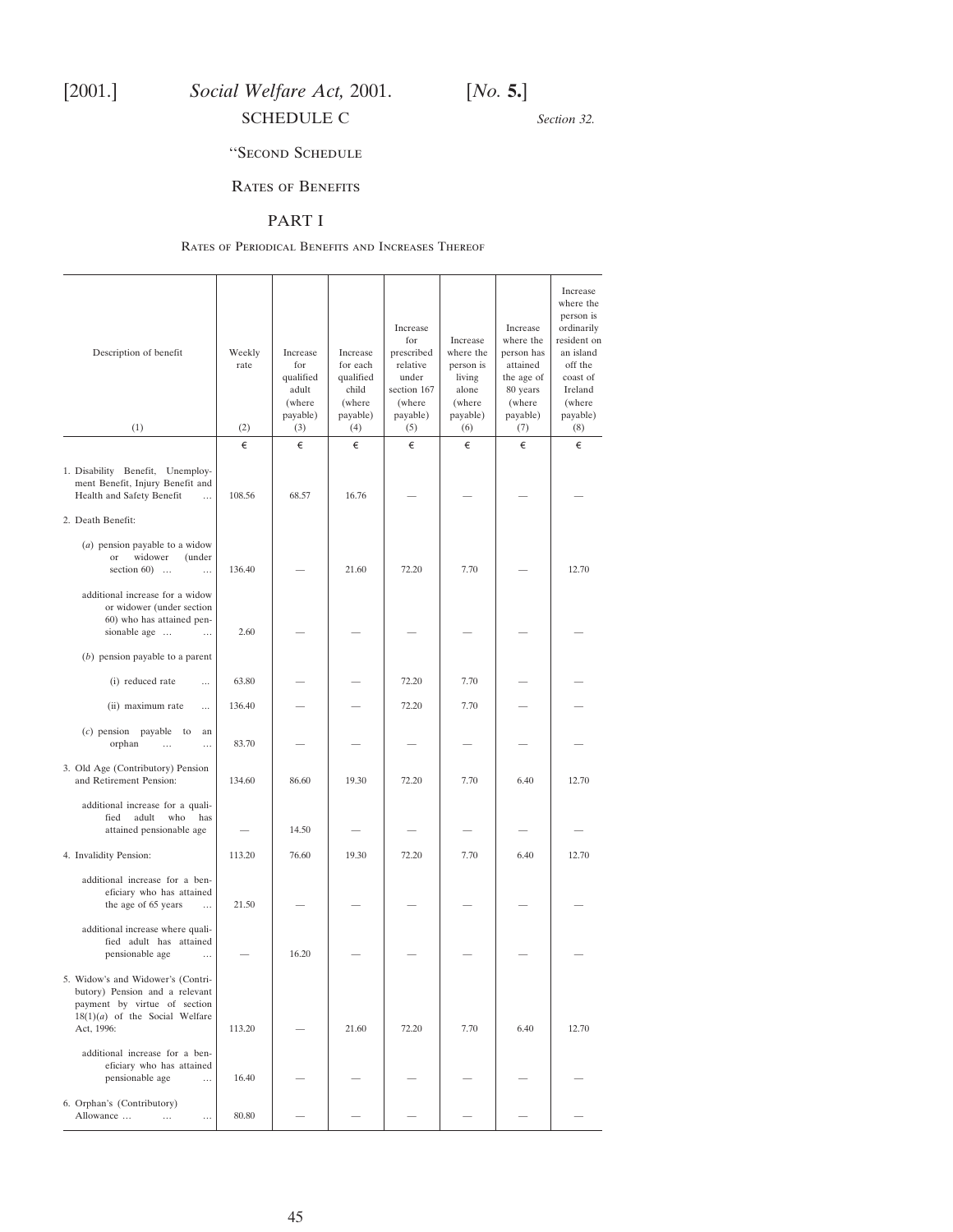# [*No.* **5.**] *Social Welfare Act,* 2001. [2001.]

Sch.C

| Description of benefit                                                                          | Weekly<br>rate | <b>Increase</b><br>for<br>qualified<br>adult<br>(where<br>payable) | Increase<br>for each<br>qualified<br>child<br>(where<br>payable) | Increase<br>for<br>prescribed<br>relative<br>under<br>section 167<br>(where<br>payable) | Increase<br>where the<br>person is<br>living<br>alone<br>(where)<br>payable) | Increase<br>where the<br>person has<br>attained<br>the age of<br>80 years<br>(where)<br>payable) | Increase<br>where the<br>person is<br>ordinarily<br>resident on<br>an island<br>off the<br>coast of<br>Ireland<br>(where)<br>payable) |
|-------------------------------------------------------------------------------------------------|----------------|--------------------------------------------------------------------|------------------------------------------------------------------|-----------------------------------------------------------------------------------------|------------------------------------------------------------------------------|--------------------------------------------------------------------------------------------------|---------------------------------------------------------------------------------------------------------------------------------------|
| (1)                                                                                             | (2)            | (3)                                                                | (4)                                                              | (5)                                                                                     | (6)                                                                          | (7)                                                                                              | (8)                                                                                                                                   |
|                                                                                                 | €              | €                                                                  | €                                                                | €                                                                                       | €                                                                            | €                                                                                                | €                                                                                                                                     |
| 7. Carer's Benefit:                                                                             |                |                                                                    |                                                                  |                                                                                         |                                                                              |                                                                                                  |                                                                                                                                       |
| $(a)$ in the case of a person to<br>whom section $82D(1)(b)$<br>applies<br>$\cdots$<br>$\cdots$ | 122.60         |                                                                    | 16.80                                                            |                                                                                         |                                                                              |                                                                                                  |                                                                                                                                       |
| $(b)$ in the case of a person to<br>whom section $82D(1)(a)$<br>applies<br>$\cdots$<br>$\cdots$ | 183.90         |                                                                    | 16.80                                                            |                                                                                         |                                                                              |                                                                                                  |                                                                                                                                       |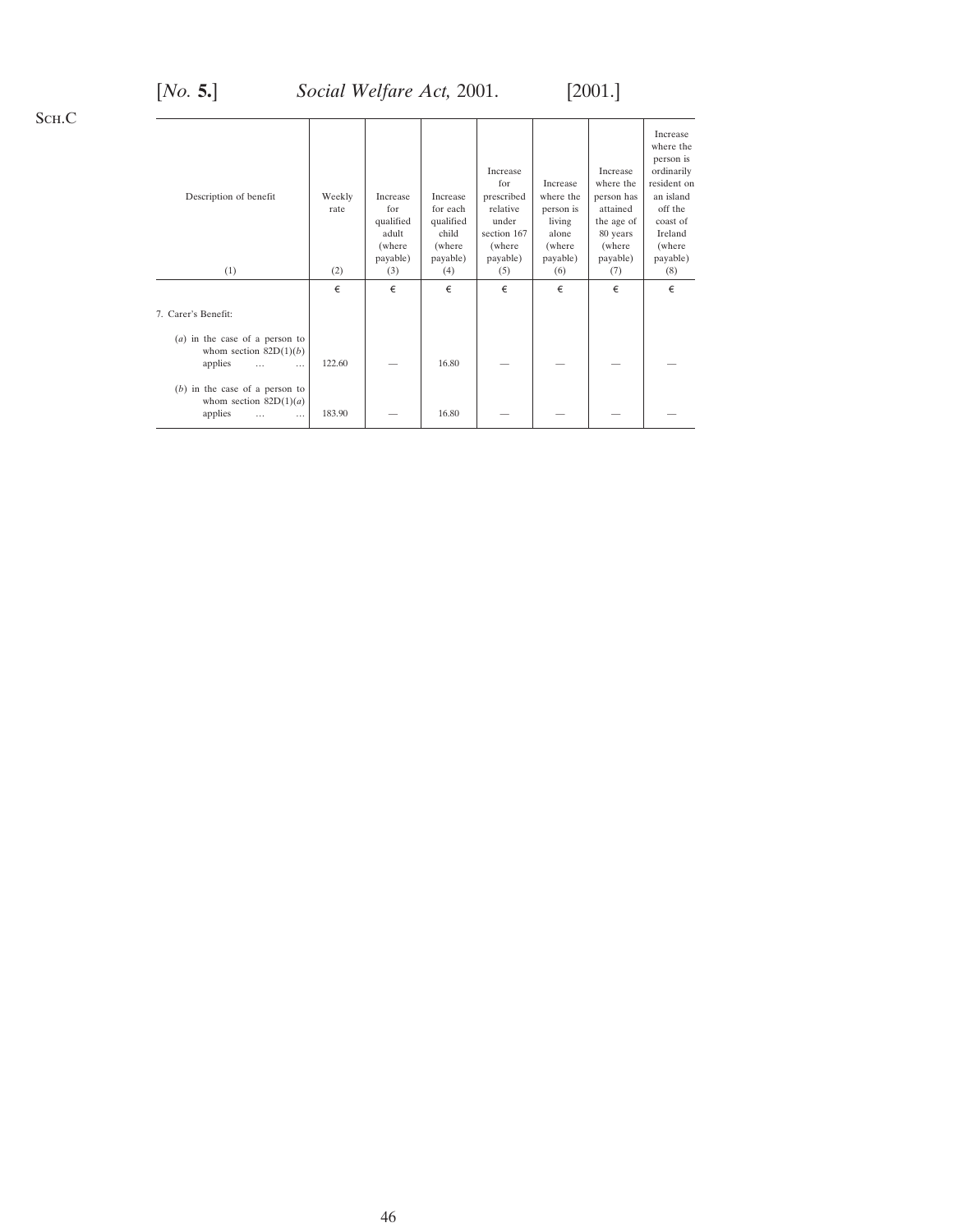# PART II SCH.C

Occupational Injuries Benefits — Gratuities and Grant

| Description of Grant                        |          |  |          |          |          |          |          |            |
|---------------------------------------------|----------|--|----------|----------|----------|----------|----------|------------|
| 1. Disablement Benefit:<br>Maximum gratuity | $\cdots$ |  | $\cdots$ | $\cdots$ | $\cdots$ | $\cdots$ | $\cdots$ | €<br>9,701 |
| 2. Death Benefit<br>.                       | $\cdots$ |  | $\cdots$ |          | $\cdots$ | $\cdots$ | $\cdots$ | 635        |

# PART III

Disablement Pension

| Degree of Disablement<br>(1)                                                                                                                                      |                                                                                                   |                                                                                                          |                                                                                                          | <b>Weekly Rate</b>                                                                                       |                                                                                       |
|-------------------------------------------------------------------------------------------------------------------------------------------------------------------|---------------------------------------------------------------------------------------------------|----------------------------------------------------------------------------------------------------------|----------------------------------------------------------------------------------------------------------|----------------------------------------------------------------------------------------------------------|---------------------------------------------------------------------------------------|
| $100$ per cent.<br>90<br>,,<br>,,<br>80<br>, ,<br>,,<br>70<br>,,<br>,,<br>60<br>,,<br>,,<br>50<br>, ,<br>,,<br>40<br>,,<br>,,<br>30<br>,,<br>,,<br>20<br>,,<br>,, | $\cdots$<br>$\cdots$<br>$\cdots$<br>$\cdots$<br>$\cdots$<br>$\cdots$<br>$\cdots$<br>$\cdots$<br>. | $\cdots$<br>$\cdots$<br>$\cdots$<br>$\cdots$<br>$\cdots$<br>$\cdots$<br>$\cdots$<br>$\cdots$<br>$\cdots$ | $\cdots$<br>$\cdots$<br>$\cdots$<br>$\cdots$<br>$\cdots$<br>$\cdots$<br>$\cdots$<br>$\cdots$<br>$\cdots$ | $\cdots$<br>$\cdots$<br>$\cdots$<br>$\cdots$<br>$\cdots$<br>$\cdots$<br>$\cdots$<br>$\cdots$<br>$\cdots$ | €<br>138.70<br>124.90<br>111.00<br>97.10<br>83.20<br>69.40<br>55.50<br>41.70<br>27.70 |

# PART IV

## Increases of Disablement Pension

| Description of Increase                                                                | Weekly<br>Rate<br>(2) | Increase<br>where the<br>person is<br>living alone |
|----------------------------------------------------------------------------------------|-----------------------|----------------------------------------------------|
|                                                                                        | €                     | €                                                  |
| 1. Increase where the person is permanently incapable.<br>of work $\ldots$<br>$\cdots$ | 108.60                | 7.70                                               |
| 2. Increase where the person requires constant attend-<br>ance<br>$\cdots$<br>$\cdots$ | 122.60                |                                                    |

# PART V

# Bereavement Grant

| Description of Grant |          |          |          |          |          |          | Amount          |
|----------------------|----------|----------|----------|----------|----------|----------|-----------------|
| Bereavement Grant    | $\cdots$ | $\cdots$ | $\cdots$ | $\cdots$ | $\cdots$ | $\cdots$ | $rac{€}{635}$   |
|                      |          |          |          |          |          |          | ,,<br>$\bullet$ |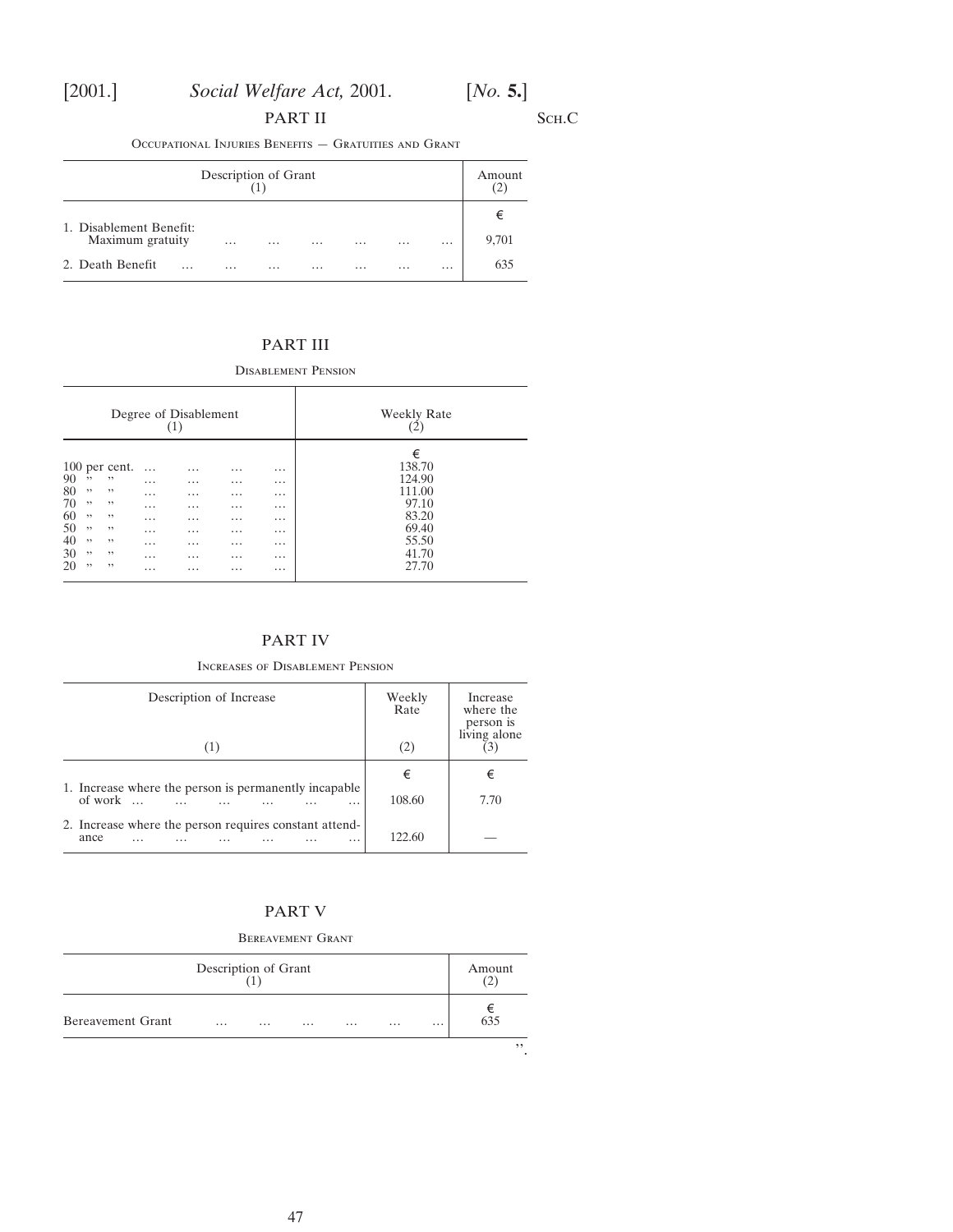# <span id="page-47-0"></span>[*No.* **5.**] *Social Welfare Act,* 2001. [2001.] **Section 33.** SCHEDULE D

# ''Fourth Schedule

# Rates of Assistance

# PART I

## Rates of Periodical Social Assistance and Increases Thereof

| Description of assistance                                                                                                                                                                    | Weekly<br>rate | Increase<br>for<br>qualified<br>adult<br>(where<br>payable) | Increase<br>for each<br>qualified<br>child<br>(where<br>payable) | Increase<br>for<br>prescribed<br>relative<br>under<br>section 167<br>(where<br>payable) | Increase<br>where the<br>person is<br>living<br>alone<br>(where<br>payable) | Increase<br>where the<br>person has<br>attained<br>the age of<br>80 years<br>(where<br>payable) | Increase<br>where the<br>person is<br>ordinarily<br>resident on<br>an island<br>off the<br>coast of<br>Ireland<br>(where<br>payable) |
|----------------------------------------------------------------------------------------------------------------------------------------------------------------------------------------------|----------------|-------------------------------------------------------------|------------------------------------------------------------------|-----------------------------------------------------------------------------------------|-----------------------------------------------------------------------------|-------------------------------------------------------------------------------------------------|--------------------------------------------------------------------------------------------------------------------------------------|
| (1)                                                                                                                                                                                          | (2)            | (3)                                                         | (4)                                                              | (5)                                                                                     | (6)                                                                         | (7)                                                                                             | (8)                                                                                                                                  |
| 1. Unemployment Assistance:                                                                                                                                                                  | €              | €                                                           | €                                                                | €                                                                                       | €                                                                           | €                                                                                               | €                                                                                                                                    |
| $(a)$ in the case of a person to whom<br>section $121(1)(a)$ applies<br>$\ddotsc$                                                                                                            | 108.56         | 68.57                                                       | 16.76                                                            |                                                                                         |                                                                             |                                                                                                 |                                                                                                                                      |
| $(b)$ in the case of a person to whom<br>section $121(1)(b)$ applies<br>$\ddotsc$                                                                                                            | 106.66         | 68.57                                                       | 16.76                                                            |                                                                                         |                                                                             |                                                                                                 |                                                                                                                                      |
| 2. Pre-Retirement Allowance                                                                                                                                                                  | 108.56         | 68.57                                                       | 16.76                                                            |                                                                                         |                                                                             |                                                                                                 |                                                                                                                                      |
| 3. Disability Allowance                                                                                                                                                                      | 108.60         | 68.60                                                       | 16.80                                                            |                                                                                         | 7.70                                                                        |                                                                                                 |                                                                                                                                      |
| 4. Old Age (Non-Contributory)<br>Pension<br>$\ddotsc$<br>$\cdots$<br>$\cdots$                                                                                                                | 121.30         |                                                             | 16.80                                                            | 72.20                                                                                   | 7.70                                                                        | 6.40                                                                                            | 12.70                                                                                                                                |
| 5. Blind Pension:                                                                                                                                                                            | 108.60         |                                                             | 16.80                                                            | 72.20                                                                                   | 7.70                                                                        | 6.40                                                                                            | 12.70                                                                                                                                |
| additional increase for a<br>beneficiary who has<br>attained pensionable age                                                                                                                 | 12.70          |                                                             |                                                                  |                                                                                         |                                                                             |                                                                                                 |                                                                                                                                      |
| 6. Widow's (Non-Contributory)<br>Pension, Widower's (Non-<br>Contributory) Pension and a<br>relevant payment by virtue of<br>section $18(1)(b)$ or $(c)$ of the<br>Social Welfare Act, 1996: | 108.60         |                                                             |                                                                  | 72.20                                                                                   | 7.70                                                                        | 6.40                                                                                            | 12.70                                                                                                                                |
| additional increase for a<br>beneficiary who has<br>attained pensionable age                                                                                                                 | 12.70          |                                                             |                                                                  |                                                                                         |                                                                             |                                                                                                 |                                                                                                                                      |
| 7. One-Parent Family Payment:                                                                                                                                                                | 108.60         |                                                             | 19.30                                                            |                                                                                         |                                                                             | 6.40                                                                                            | 12.70                                                                                                                                |
| additional increase for a<br>beneficiary who has<br>attained pensionable age                                                                                                                 | 12.70          |                                                             |                                                                  |                                                                                         |                                                                             |                                                                                                 |                                                                                                                                      |
| 8. Carer's Allowance:                                                                                                                                                                        |                |                                                             |                                                                  |                                                                                         |                                                                             |                                                                                                 |                                                                                                                                      |
| $(a)$ in the case of a person to<br>whom section $165(1)(a)$<br>applies<br>$\ddotsc$                                                                                                         | 168.70         |                                                             | 16.80                                                            |                                                                                         |                                                                             |                                                                                                 | 12.70                                                                                                                                |
| additional increase for a<br>beneficiary who has<br>attained pensionable age                                                                                                                 | 19.10          |                                                             |                                                                  |                                                                                         |                                                                             |                                                                                                 |                                                                                                                                      |
| $(b)$ in the case of a person to<br>whom section $165(1)(b)$<br>applies<br>$\ldots$<br>$\cdots$                                                                                              | 112.40         |                                                             | 16.80                                                            |                                                                                         |                                                                             |                                                                                                 | 12.70                                                                                                                                |
| additional increase for a<br>beneficiary who has<br>attained pensionable age                                                                                                                 | 12.70          |                                                             |                                                                  |                                                                                         |                                                                             |                                                                                                 |                                                                                                                                      |
| 9. Orphan's (Non-Contributory)<br>Pension<br>$\cdots$<br>$\cdots$<br>$\cdots$                                                                                                                | 80.80          |                                                             |                                                                  |                                                                                         |                                                                             |                                                                                                 |                                                                                                                                      |
| 10. Supplementary Welfare<br>Allowance<br>$\cdots$<br>$\cdots$                                                                                                                               | 106.66         | 68.57                                                       | 16.76                                                            |                                                                                         |                                                                             |                                                                                                 |                                                                                                                                      |
| 11. Farm Assist<br>.<br>$\cdots$                                                                                                                                                             | 108.56         | 68.57                                                       | 16.76                                                            |                                                                                         |                                                                             |                                                                                                 |                                                                                                                                      |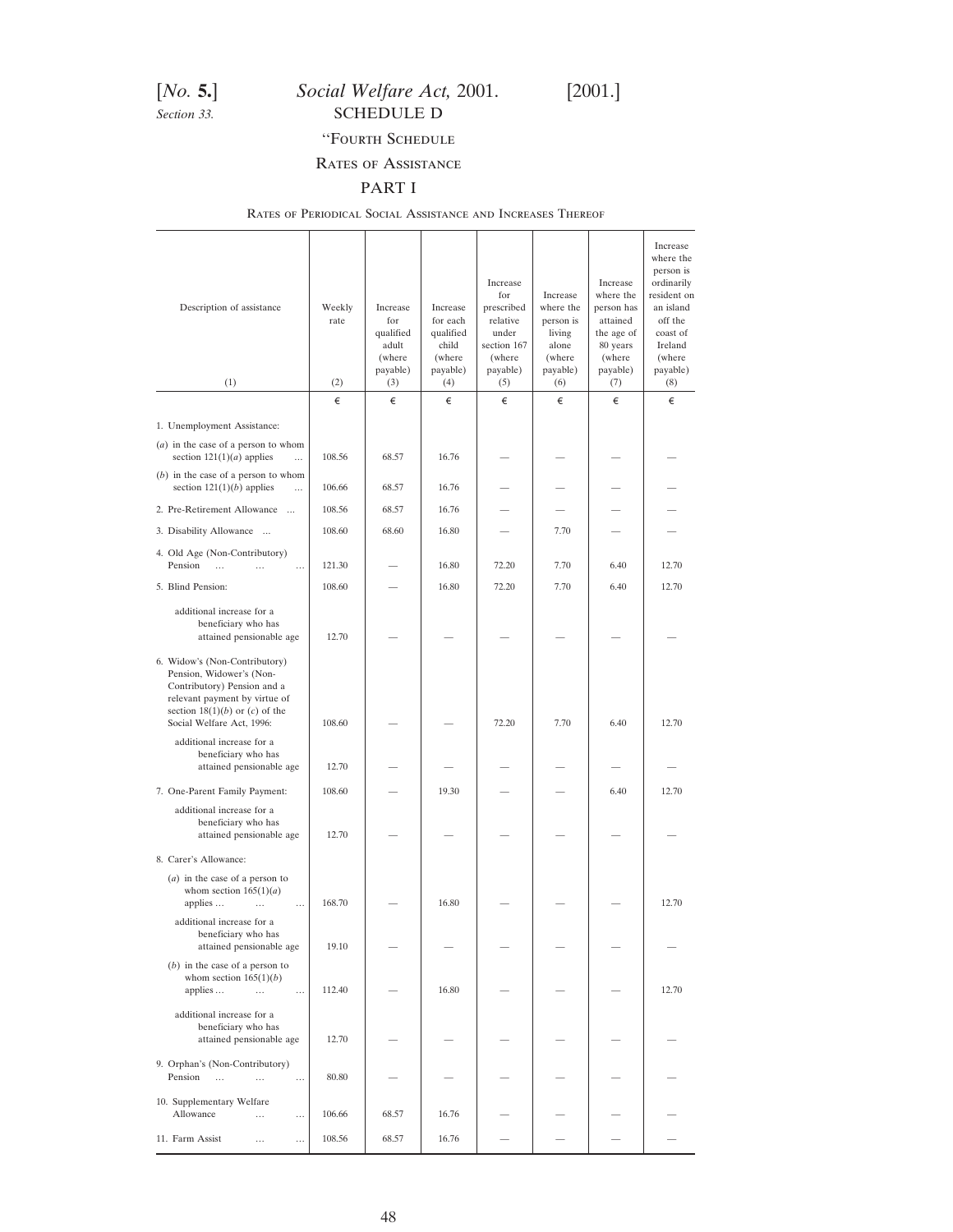# PART II SCH.D

Increase of Old Age (Non-Contributory) Pension for One of a Couple and Increase in Blind Pension for One of a Couple where both Beneficiary and Spouse have Attained Pensionable Age

| Means of claimant or pensioner                      |          | Weekly rate of increase |
|-----------------------------------------------------|----------|-------------------------|
|                                                     |          | €                       |
| Where the weekly means of the claimant or pensioner |          |                         |
| do not exceed €7.60<br>$\dddotsc$<br>.<br>.         | .<br>.   | 77.10                   |
| exceed € 7.60 but do not exceed €10.10              | $\cdots$ | 75.50                   |
| exceed €10.10 but do not exceed €12.60              | .<br>.   | 73.80                   |
| exceed €12.60 but do not exceed €15.10              | .<br>.   | 72.20                   |
| exceed €15.10 but do not exceed €17.60              | .<br>.   | 70.50                   |
| exceed €17.60 but do not exceed €20.10              | .<br>.   | 68.90                   |
| exceed €20.10 but do not exceed €22.60              | .<br>.   | 67.20                   |
| exceed €22.60 but do not exceed €25.10              | .<br>.   | 65.60                   |
| exceed €25.10 but do not exceed €27.60              | .<br>.   | 63.90                   |
| exceed €27.60 but do not exceed €30.10              | .<br>.   | 62.30                   |
| exceed €30.10 but do not exceed €32.60              | .<br>.   | 60.60                   |
| exceed €32.60 but do not exceed €35.10              | .<br>.   | 59.00                   |
| exceed €35.10 but do not exceed €37.60              | .<br>.   | 57.30                   |
| exceed €37.60 but do not exceed €40.10              | .<br>.   | 55.70                   |
| exceed €40.10 but do not exceed €42.60              | .<br>.   | 54.30                   |
| exceed €42.60 but do not exceed €45.10              | .<br>.   | 53.00                   |
| exceed €45.10 but do not exceed €47.60              | .<br>.   | 51.70                   |
| exceed €47.60 but do not exceed €50.10              | .<br>.   | 50.50                   |
| exceed €50.10 but do not exceed €52.60              | .        | 49.20                   |
| exceed €52.60 but do not exceed €55.10              | .<br>.   | 47.90                   |
| exceed €55.10 but do not exceed €57.60              | .<br>.   | 46.60                   |
| exceed €57.60 but do not exceed €60.10              | .<br>.   | 45.40                   |
| exceed €60.10 but do not exceed €62.60              | .<br>.   | 44.10                   |
| exceed €62.60 but do not exceed €65.10              | .        | 42.80                   |
| exceed €65.10 but do not exceed €67.60              | .<br>.   | 41.60                   |
| exceed €67.60 but do not exceed €70.10              | .<br>.   | 40.30                   |
| exceed €70.10 but do not exceed €72.60              | .<br>.   | 39.00                   |
| exceed €72.60 but do not exceed €75.10              | .<br>.   | 37.80                   |
| exceed €75.10 but do not exceed €77.60              | .<br>.   | 36.50                   |
| exceed €77.60 but do not exceed €80.10              | .<br>.   | 35.20                   |
| exceed €80.10 but do not exceed €82.60              | .<br>.   | 33.90                   |
| exceed €82.60 but do not exceed €85.10              | .<br>.   | 32.70                   |
| exceed €85.10 but do not exceed €87.60              | .<br>.   | 31.40                   |
| exceed €87.60 but do not exceed €90.10              | .<br>.   | 30.10                   |
| exceed €90.10 but do not exceed €92.60              | .<br>.   | 28.90                   |
| exceed €92.60 but do not exceed €95.10              | .<br>.   | 27.60                   |
| exceed €95.10 but do not exceed €97.60              | .<br>.   | 26.30                   |
| exceed €97.60 but do not exceed €100.10             | .<br>.   | 25.10                   |
| exceed €100.10 but do not exceed €102.60            | .<br>.   | 23.80                   |
| exceed €102.60 but do not exceed €105.10            | .<br>.   | 22.50                   |
| exceed €105.10 but do not exceed €107.60            | .<br>.   | 21.20                   |
| exceed €107.60 but do not exceed €110.10            | .<br>.   | 20.00                   |
| exceed €110.10 but do not exceed €112.60            | .<br>.   | 14.60                   |
| exceed €112.60 but do not exceed €115.10            | .<br>.   | 12.10                   |
| exceed €115.10 but do not exceed €117.60            | .<br>.   | 9.60                    |
| exceed €117.60 but do not exceed €120.10            | .        | 7.00                    |
| exceed €120.10 but do not exceed €122.60            | .<br>.   | 4.50                    |
| exceed €122.60                                      |          | Nil                     |
|                                                     |          |                         |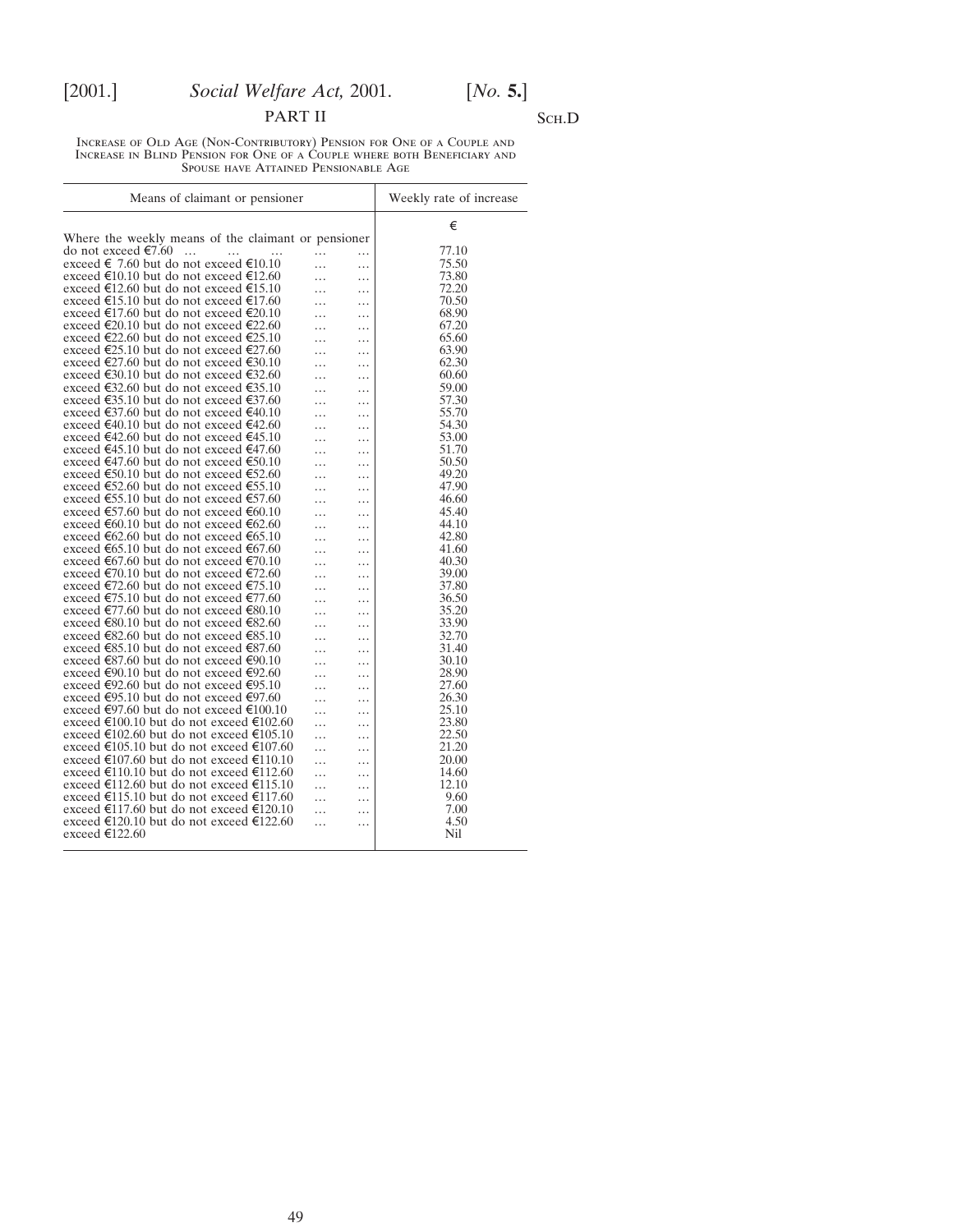# [*No.* **5.**] *Social Welfare Act,* 2001. [2001.]

PART IIA

Increase of Blind Pension for One of a Couple Where both Beneficiary and Spouse have not Attained Pensionable Age

| Means of claimant or pensioner                                                              | Weekly rate of increase |
|---------------------------------------------------------------------------------------------|-------------------------|
|                                                                                             | €                       |
| Where the weekly means of the claimant or pensioner                                         |                         |
| do not exceed €7.60<br>$\dddotsc$<br>.<br>$\cdots$                                          | 68.60                   |
| exceed € 7.60 but do not exceed €10.10<br>.<br>$\cdots$                                     | 67.10                   |
| exceed €10.10 but do not exceed €12.60<br>.<br>.                                            | 65.60                   |
| exceed €12.60 but do not exceed €15.10<br>.                                                 | 64.00                   |
| exceed €15.10 but do not exceed €17.60<br>.                                                 | 62.50                   |
| exceed €17.60 but do not exceed €20.10<br>.                                                 | 61.00                   |
| exceed €20.10 but do not exceed €22.60<br>.                                                 | 59.50                   |
| exceed €22.60 but do not exceed €25.10<br>.<br>.                                            | 57.90                   |
| exceed €25.10 but do not exceed €27.60<br>.<br>.                                            | 56.40                   |
| exceed €27.60 but do not exceed €30.10<br>.<br>$\cdots$                                     | 54.90                   |
| exceed €30.10 but do not exceed €32.60<br>.<br>.                                            | 53.40                   |
| exceed €32.60 but do not exceed €35.10<br>.<br>.                                            | 51.90                   |
| exceed €35.10 but do not exceed €37.60<br>.                                                 | 50.30                   |
| exceed €37.60 but do not exceed €40.10<br>.<br>.                                            | 48.80                   |
| exceed €40.10 but do not exceed €42.60<br>.                                                 | 47.30                   |
| .<br>exceed €42.60 but do not exceed €45.10                                                 | 45.80                   |
| .<br>.<br>exceed €45.10 but do not exceed €47.60<br>.                                       | 44.50                   |
| .<br>exceed €47.60 but do not exceed €50.10                                                 | 43.20                   |
| .<br>.<br>exceed €50.10 but do not exceed €52.60                                            | 41.90                   |
| .<br>exceed €52.60 but do not exceed €55.10                                                 | 40.70                   |
| .<br>exceed €55.10 but do not exceed €57.60                                                 | 39.40                   |
| .<br>.<br>exceed €57.60 but do not exceed €60.10                                            | 38.10                   |
| .<br>.<br>exceed €60.10 but do not exceed €62.60                                            | 36.90                   |
| .<br>.<br>exceed €62.60 but do not exceed €65.10                                            | 35.60                   |
| .<br>.<br>exceed €65.10 but do not exceed €67.60                                            | 34.30                   |
| .<br>.<br>exceed €67.60 but do not exceed €70.10                                            | 33.10                   |
| .<br>.<br>exceed €70.10 but do not exceed €72.60                                            | 31.80                   |
| .<br>.<br>exceed €72.60 but do not exceed €75.10                                            | 30.50                   |
| .<br>.<br>exceed €75.10 but do not exceed €77.60                                            | 29.20                   |
| .<br>.<br>exceed €77.60 but do not exceed €80.10                                            | 28.00                   |
| .<br>.<br>exceed €80.10 but do not exceed €82.60                                            | 26.70                   |
| .<br>.<br>exceed €82.60 but do not exceed €85.10                                            | 25.40                   |
| .<br>.<br>exceed €85.10 but do not exceed €87.60                                            | 24.20                   |
| .<br>exceed €87.60 but do not exceed €90.10                                                 | 22.90                   |
| .<br>exceed €90.10 but do not exceed €92.60                                                 | 21.60                   |
| .                                                                                           |                         |
| exceed €92.60 but do not exceed €95.10<br>.<br>.                                            | 20.40                   |
| exceed €95.10 but do not exceed €97.60<br>.<br>.<br>exceed €97.60 but do not exceed €100.10 | 19.10                   |
| $\cdots$<br>.                                                                               | 17.80                   |
| exceed €100.10 but do not exceed €102.60<br>.<br>.                                          | 12.10                   |
| exceed €102.60 but do not exceed €105.10<br>.<br>.                                          | 9.60                    |
| exceed €105.10 but do not exceed €107.60<br>.<br>.                                          | 7.00                    |
| exceed €107.60 but do not exceed €110.10<br>.<br>.<br>exceed €110.10                        | 4.50<br>Nil             |
|                                                                                             |                         |

Sch.D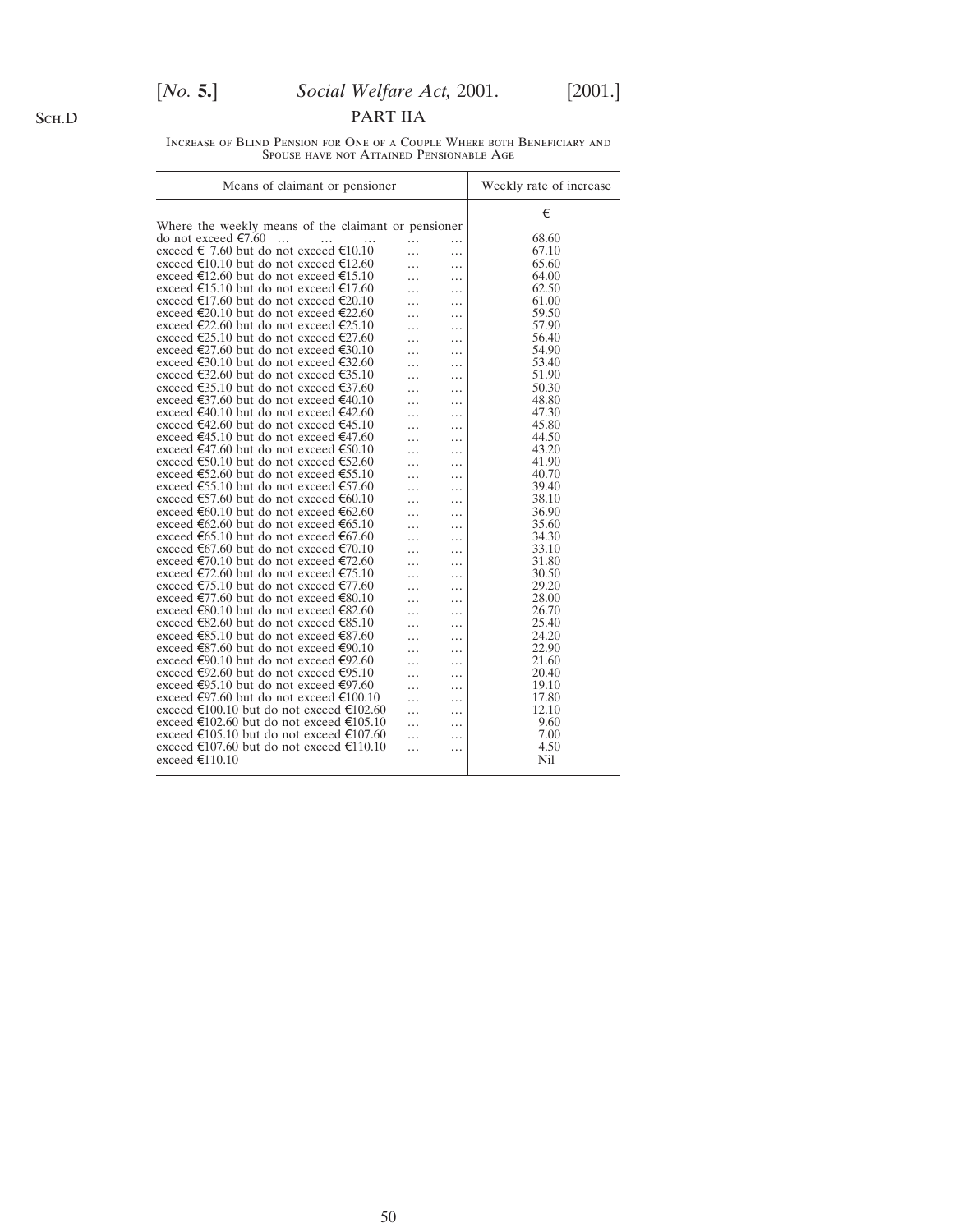# PART IIB SCH.D

Increase of Blind Pension for One of a Couple Where Beneficiary has not Attained Pensionable Age and Spouse has Attained Pensionable Age

| Means of claimant or pensioner                      |   |   | Weekly rate of increase |  |
|-----------------------------------------------------|---|---|-------------------------|--|
|                                                     |   |   | €                       |  |
| Where the weekly means of the claimant or pensioner |   |   |                         |  |
| do not exceed €7.60<br>$\overline{\phantom{a}}$     | . | . | 77.10                   |  |
| exceed € 7.60 but do not exceed €10.10              |   | . | 75.30                   |  |
| exceed €10.10 but do not exceed €12.60              |   | . | 73.60                   |  |
| exceed €12.60 but do not exceed €15.10              | . | . | 71.80                   |  |
| exceed €15.10 but do not exceed €17.60              | . | . | 70.00                   |  |
| exceed €17.60 but do not exceed €20.10              |   | . | 68.20                   |  |
| exceed €20.10 but do not exceed €22.60              |   | . | 67.00                   |  |
| exceed €22.60 but do not exceed €25.10              |   | . | 65.70                   |  |
| exceed €25.10 but do not exceed €27.60              | . | . | 64.40                   |  |
| exceed €27.60 but do not exceed €30.10              |   | . | 63.20                   |  |
| exceed €30.10 but do not exceed €32.60              |   | . | 61.90                   |  |
| exceed €32.60 but do not exceed €35.10              |   | . | 60.60                   |  |
| exceed €35.10 but do not exceed €37.60              | . | . | 59.30                   |  |
| exceed €37.60 but do not exceed €40.10              | . | . | 58.10                   |  |
| exceed €40.10 but do not exceed €42.60              | . | . | 56.80                   |  |
| exceed €42.60 but do not exceed €45.10              |   | . | 55.50                   |  |
| exceed €45.10 but do not exceed €47.60              | . | . | 54.30                   |  |
| exceed €47.60 but do not exceed €50.10              | . | . | 53.00                   |  |
| exceed €50.10 but do not exceed €52.60              | . | . | 51.70                   |  |
| exceed €52.60 but do not exceed €55.10              |   | . | 50.50                   |  |
| exceed €55.10 but do not exceed €57.60              |   | . | 49.20                   |  |
| exceed €57.60 but do not exceed €60.10              |   | . | 47.90                   |  |
| exceed €60.10 but do not exceed €62.60              | . | . | 46.60                   |  |
| exceed €62.60 but do not exceed €65.10              | . | . | 45.40                   |  |
| exceed €65.10 but do not exceed €67.60              |   | . | 44.10                   |  |
| exceed €67.60 but do not exceed €70.10              |   | . | 42.80                   |  |
| exceed €70.10 but do not exceed €72.60              |   | . | 41.60                   |  |
| exceed €72.60 but do not exceed €75.10              | . | . | 40.30                   |  |
| exceed €75.10 but do not exceed €77.60              | . | . | 39.00                   |  |
| exceed €77.60 but do not exceed €80.10              |   | . | 37.80                   |  |
| exceed €80.10 but do not exceed €82.60              |   | . | 36.50                   |  |
| exceed €82.60 but do not exceed €85.10              | . | . | 35.20                   |  |
| exceed €85.10 but do not exceed €87.60              | . | . | 33.90                   |  |
| exceed €87.60 but do not exceed €90.10              | . | . | 32.70                   |  |
| exceed €90.10 but do not exceed €92.60              | . | . | 31.40                   |  |
| exceed €92.60 but do not exceed €95.10              | . | . | 30.10                   |  |
| exceed €95.10 but do not exceed €97.60              | . | . | 28.90                   |  |
| exceed €97.60 but do not exceed €100.10             | . | . | 27.60                   |  |
| exceed €100.10 but do not exceed €102.60            | . | . | 12.10                   |  |
| exceed €102.60 but do not exceed €105.10            |   | . | 9.60                    |  |
| exceed €105.10 but do not exceed €107.60            | . | . | 7.00                    |  |
| exceed €107.60 but do not exceed €110.10            |   | . | 4.50                    |  |
| exceed €110.10                                      |   |   | Nil                     |  |
|                                                     |   |   |                         |  |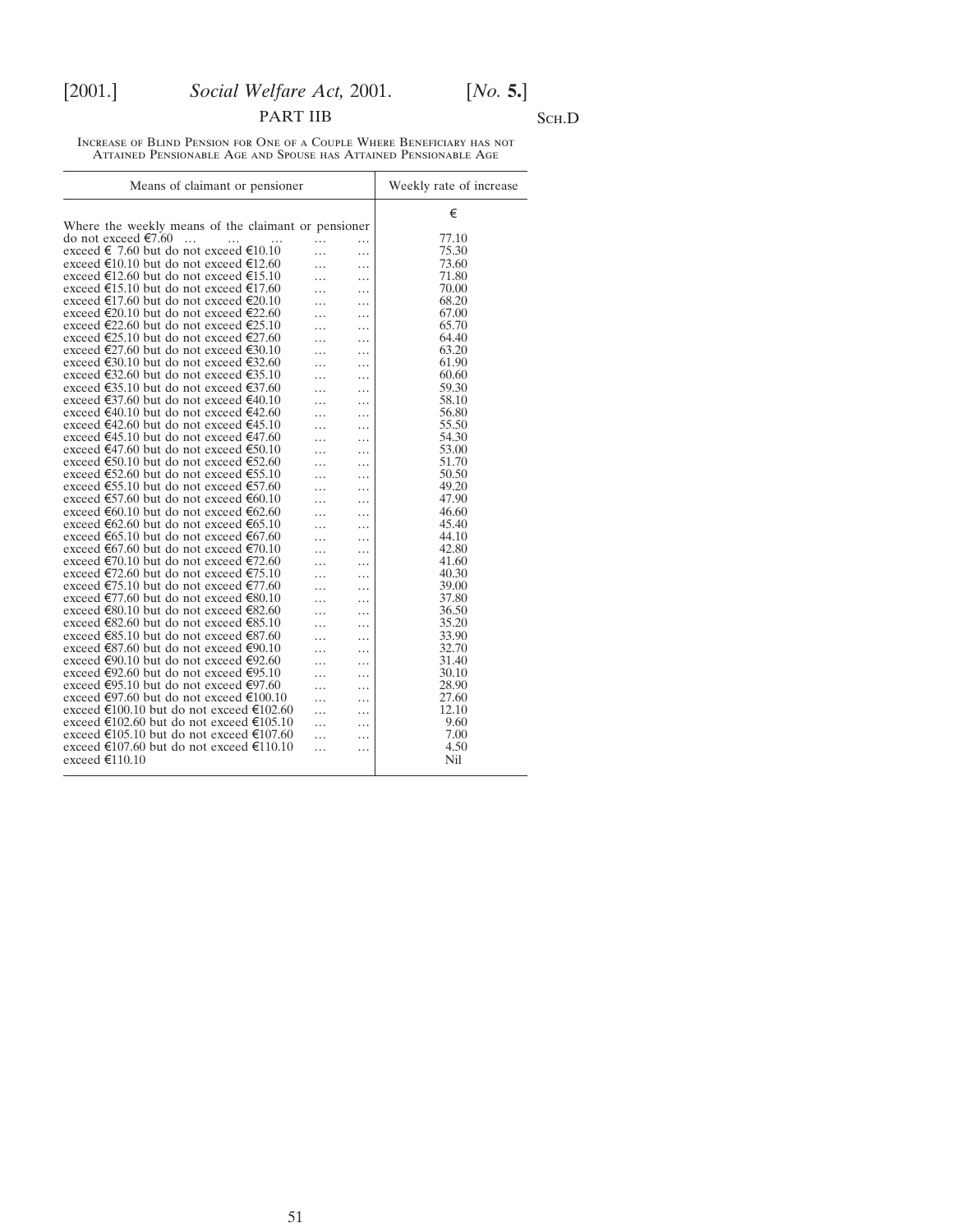# [*No.* **5.**] *Social Welfare Act,* 2001. [2001.]

PART IIC

Increase of Blind Pension for One of a Couple Where Beneficiary has Attained Pensionable Age and Spouse has not Attained Pensionable Age

| Means of claimant or pensioner                      |                 | Weekly rate of increase |       |
|-----------------------------------------------------|-----------------|-------------------------|-------|
|                                                     |                 |                         | €     |
| Where the weekly means of the claimant or pensioner |                 |                         |       |
| do not exceed €7.60<br>$\dddotsc$<br>$\cdots$       | .               | .                       | 68.60 |
| exceed € 7.60 but do not exceed €10.10              | .               | $\cdots$                | 67.10 |
| exceed €10.10 but do not exceed €12.60              | .               | .                       | 65.60 |
| exceed €12.60 but do not exceed €15.10              | .               | .                       | 64.00 |
| exceed €15.10 but do not exceed €17.60              | .               | .                       | 62.50 |
| exceed €17.60 but do not exceed €20.10              |                 | .                       | 61.00 |
| exceed €20.10 but do not exceed €22.60              | .               | .                       | 59.50 |
| exceed €22.60 but do not exceed €25.10              | .               | .                       | 57.90 |
| exceed €25.10 but do not exceed €27.60              | .               | .                       | 56.40 |
| exceed €27.60 but do not exceed €30.10              | .               | .                       | 54.90 |
| exceed €30.10 but do not exceed €32.60              | .               | .                       | 53.40 |
| exceed €32.60 but do not exceed €35.10              | .               | .                       | 51.90 |
| exceed €35.10 but do not exceed €37.60              |                 | .                       | 50.30 |
| exceed €37.60 but do not exceed €40.10              | .               | .                       | 48.80 |
| exceed €40.10 but do not exceed €42.60              | .               | .                       | 47.30 |
| exceed €42.60 but do not exceed €45.10              | .               | .                       | 45.80 |
| exceed €45.10 but do not exceed €47.60              | .               | .                       | 44.20 |
| exceed €47.60 but do not exceed €50.10              | .               | .                       | 42.70 |
| exceed €50.10 but do not exceed €52.60              | .               | .                       | 41.20 |
| exceed €52.60 but do not exceed €55.10              |                 |                         | 39.70 |
| exceed €55.10 but do not exceed €57.60              | .               | .                       | 38.10 |
| exceed €57.60 but do not exceed €60.10              | .               | .                       | 36.60 |
| exceed €60.10 but do not exceed €62.60              | .               | .                       | 35.10 |
| exceed €62.60 but do not exceed €65.10              | .               | .                       | 33.60 |
| exceed €65.10 but do not exceed €67.60              | .               | .                       | 32.00 |
| exceed €67.60 but do not exceed €70.10              | .               | .                       | 30.50 |
|                                                     | .               | .                       | 29.20 |
| exceed €70.10 but do not exceed €72.60              |                 | .                       |       |
| exceed €72.60 but do not exceed €75.10              | .               | .                       | 28.00 |
| exceed €75.10 but do not exceed €77.60              | .               | .                       | 26.70 |
| exceed €77.60 but do not exceed €80.10              | .               | .                       | 25.40 |
| exceed €80.10 but do not exceed €82.60              | .               | .                       | 24.20 |
| exceed €82.60 but do not exceed €85.10              | .               | .                       | 22.90 |
| exceed €85.10 but do not exceed €87.60              | .               | .                       | 21.60 |
| exceed €87.60 but do not exceed €90.10              |                 | .                       | 20.40 |
| exceed €90.10 but do not exceed €92.60              | .               | .                       | 19.10 |
| exceed €92.60 but do not exceed €95.10              | .               | .                       | 17.80 |
| exceed €95.10 but do not exceed €97.60              | .               | .                       | 16.60 |
| exceed €97.60 but do not exceed €100.10             | $\cdot$ $\cdot$ | .                       | 15.30 |
| exceed €100.10 but do not exceed €102.60            | .               | .                       | 14.00 |
| exceed €102.60 but do not exceed €105.10            | .               | .                       | 12.70 |
| exceed €105.10 but do not exceed €107.60            |                 | .                       | 11.50 |
| exceed €107.60 but do not exceed €110.10            | $\cdots$        | .                       | 10.20 |
| exceed €110.10 but do not exceed €112.60            | .               | .                       | 8.70  |
| exceed €112.60 but do not exceed €115.10            | .               | .                       | 7.20  |
| exceed €115.10 but do not exceed €117.60            | $\cdots$        | .                       | 5.60  |
| exceed €117.60 but do not exceed €120.10            | .               | .                       | 4.10  |
| exceed €120.10 but do not exceed €122.60            | .               | .                       | 2.60  |
| exceed €122.60                                      |                 |                         | Nil   |
|                                                     |                 |                         |       |
|                                                     |                 |                         | ,,    |

Sch.D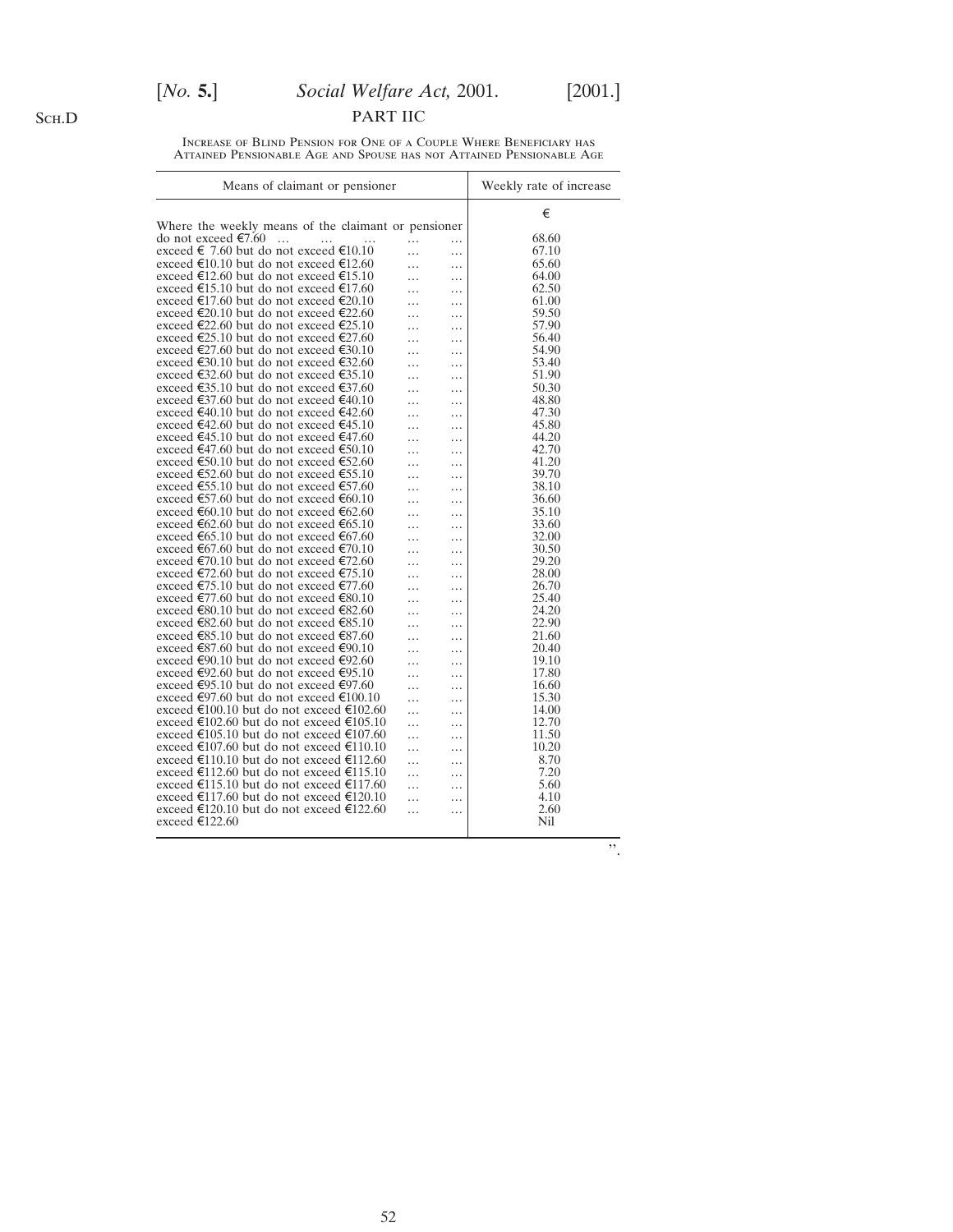<span id="page-52-0"></span>

# SCHEDULE E

*Section 36.*

| Provision of Principal Act Amended<br>(1)                             | Nature of Amendment<br>(2)                                                           |  |  |
|-----------------------------------------------------------------------|--------------------------------------------------------------------------------------|--|--|
| Section 10 $(1)(aa)$ (inserted by<br>section 8 of the Act of 2000).   | The substitution for "£226" of " $E$ 287".                                           |  |  |
| Section $10(1)(b)$ (as amended by<br>section 8 of this Act).          | The substitution for "£226" of " $E$ 287" and<br>for "£100" of "€127".               |  |  |
| Section $10(1)(c)$ (as amended by<br>section 8 of this Act).          | The substitution for "£28,250" of "€35,870".                                         |  |  |
| Section $10(1)(d)$ (as amended by<br>section 8 of this Act).          | The substitution for "£280" in each place<br>where that amount occurs of " $E356$ ". |  |  |
| Section $18(1)(a)$ (as amended by<br>section 9 of this Act).          | The substitution for "£200" of " $E$ 253".                                           |  |  |
| Section $18(1)(b)$ .                                                  | The substitution for "£124" of " $€157$ ".                                           |  |  |
| Section $18(1)(c)$ (as amended by<br>section 9 of this Act).          | The substitution for "£200" of " $E253$ ".                                           |  |  |
| Section $18(1)(h)$ (as amended by<br>section 9 of this Act).          | The substitution for "£200" in each place<br>where that amount occurs of " $E253$ ". |  |  |
| Section $22(1)(b)(i)$ (as amended by<br>section 11 of this Act).      | The substitution for "£100" of " $E$ 126".                                           |  |  |
| Section 22(1)(b)(ii) (as amended by<br>section 11 of this Act).       | The substitution for "£250" of " $\epsilon$ 317".                                    |  |  |
| Section $22(1)(b)(iii)$ (as amended by<br>section 11 of this Act).    | The substitution for "£150" of " $E$ 190".                                           |  |  |
| Section $23(1)$ (as amended by <i>section</i><br>11 of this Act).     | The substitution for "£200" of " $E$ 253".                                           |  |  |
| Section $24B(1)(a)$ (as amended by<br>section 10 of the Act of 1996). | The substitution for "£1,040" of " $\epsilon$ 1,321".                                |  |  |
| Section $24B(1)(b)$ (as amended by<br>section 10 of this Act).        | The substitution for "£28,250" of " $\epsilon$ 35,870".                              |  |  |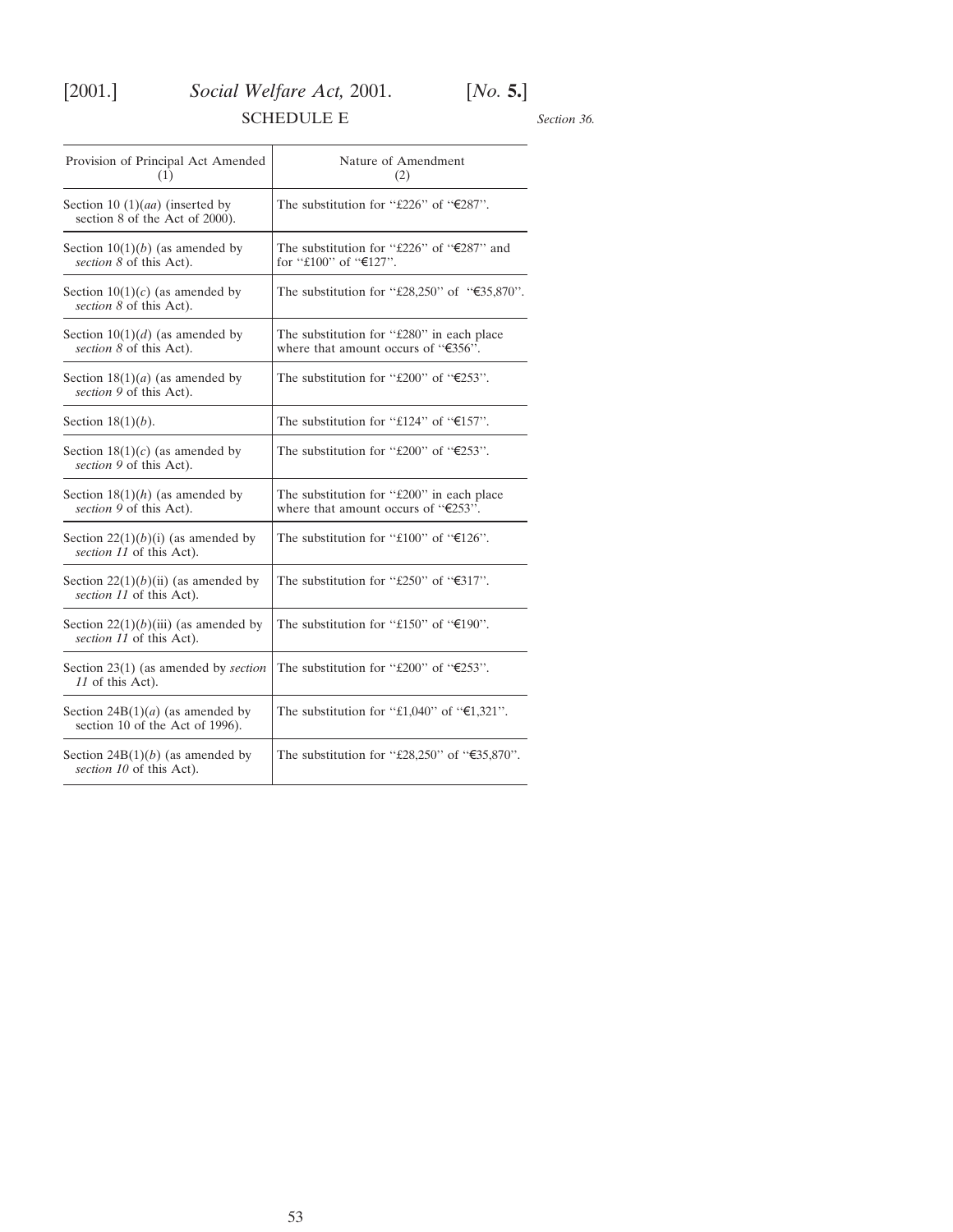# [*No.* **5.**] *Social Welfare Act,* 2001. [2001.] SCHEDULE F

<span id="page-53-0"></span>*Section 37.*

| Provision of Principal Act Amended<br>(1)                                                                               | (2)                   | (3)                               |
|-------------------------------------------------------------------------------------------------------------------------|-----------------------|-----------------------------------|
| Section $12(2)$ .                                                                                                       | "one penny"           | "one cent"                        |
| Section $18(2)$ .                                                                                                       | " $5p$ "<br>" $10p$ " | "5 cents"<br>$"10$ cents"         |
| Section 24.                                                                                                             | "one penny"           | "one cent"                        |
| Section 24B(3) (as inserted by<br>section 4 of the No. 2 Act of<br>1993).                                               | " $10p$ "<br>" $5p$ " | $"10 \text{ cents}"$<br>"5 cents" |
| Section $31(5)$ .                                                                                                       | " $10p$ "<br>" $5p$ " | $"10 \text{ cents}"$<br>"5 cents" |
| Section $37(7)$ (as amended by<br>section 13 of the Act of 1995).                                                       | "5 $p$ "<br>" $10p$ " | "5 cents"<br>$"10$ cents"         |
| Section $41A(3)(b)$ (as inserted by<br>Article 6 of the European<br>Communities (Social Welfare)<br>Regulations, 1995). | " $5p$ "<br>" $10p$ " | "5 cents"<br>$"10$ cents"         |
| Section $41G(5)$ (as amended by<br>section 11 of the Act of 1997).                                                      | " $10p$ "<br>``5p"    | $"10 \text{ cents}"$<br>"5 cents" |
| Section $42(7)$ and $(8)$ .                                                                                             | " $10p$ "<br>" $5p$ " | "10 cents"<br>"5 cents"           |
| Section $53(5)$ .                                                                                                       | " $10p$ "<br>``5p"    | $"10 \text{ cents}"$<br>"5 cents" |
| Section $82F(1)$ (as amended by<br>section 14 of this Act).                                                             | "£400"<br>"£800"      | "€508"<br>"€1,016"                |
| Section $84(15)(b)$ .                                                                                                   | ``f2"                 | $``\epsilon$ 2.50"                |
| Section 84(18) (inserted by section<br>21 of the Act of 1999).                                                          | " $10p$ "<br>" $5p$ " | $"10 \text{ cents}"$<br>"5 cents" |
| Section $89(7)(b)$ .                                                                                                    | ``£2"                 | "€2.50"                           |
| Section $116A(1)$ (as inserted by<br>section 13 of the Act of 2000).                                                    | " $£1,000"$           | "€1,270"                          |
| Section $119(1)$ (as amended by<br>section 17 of the Act of 2000).                                                      | ``f1"<br>"50p"        | $``\in 1"$<br>"50 cents"          |
| Section $121(2)(a)$ , (b) and (c).                                                                                      | ``f1"                 | $``\in 1"$                        |
| Section $121(3)$ (as amended by<br>section 16 of the Act of 1995).                                                      | " $10p$ "<br>``£25"   | "10 cents"<br>"€31.80"            |
| Sections $121(5)$ and $(6)$ .                                                                                           | ``f2"                 | "€2.50"                           |
| Section $127(3)$ (as amended by<br>section 23 of this Act).                                                             | ``f1"<br>" $50p$ "    | ``f1"<br>"50 cents"               |
| Section $128(2)$ (as amended by<br>section 23 of this Act).                                                             | ``f1"                 | $``\in 1"$                        |
| Section $168A(1)$ (as amended by<br>section 14 of this Act).                                                            | "£400"<br>"£800"      | "€508"<br>"€1,016"                |
| Section $177(1)(a)(ii)$ (as amended by<br>section 30 of the Act of 1994).                                               | ``f1"                 | $``\in 1"$                        |